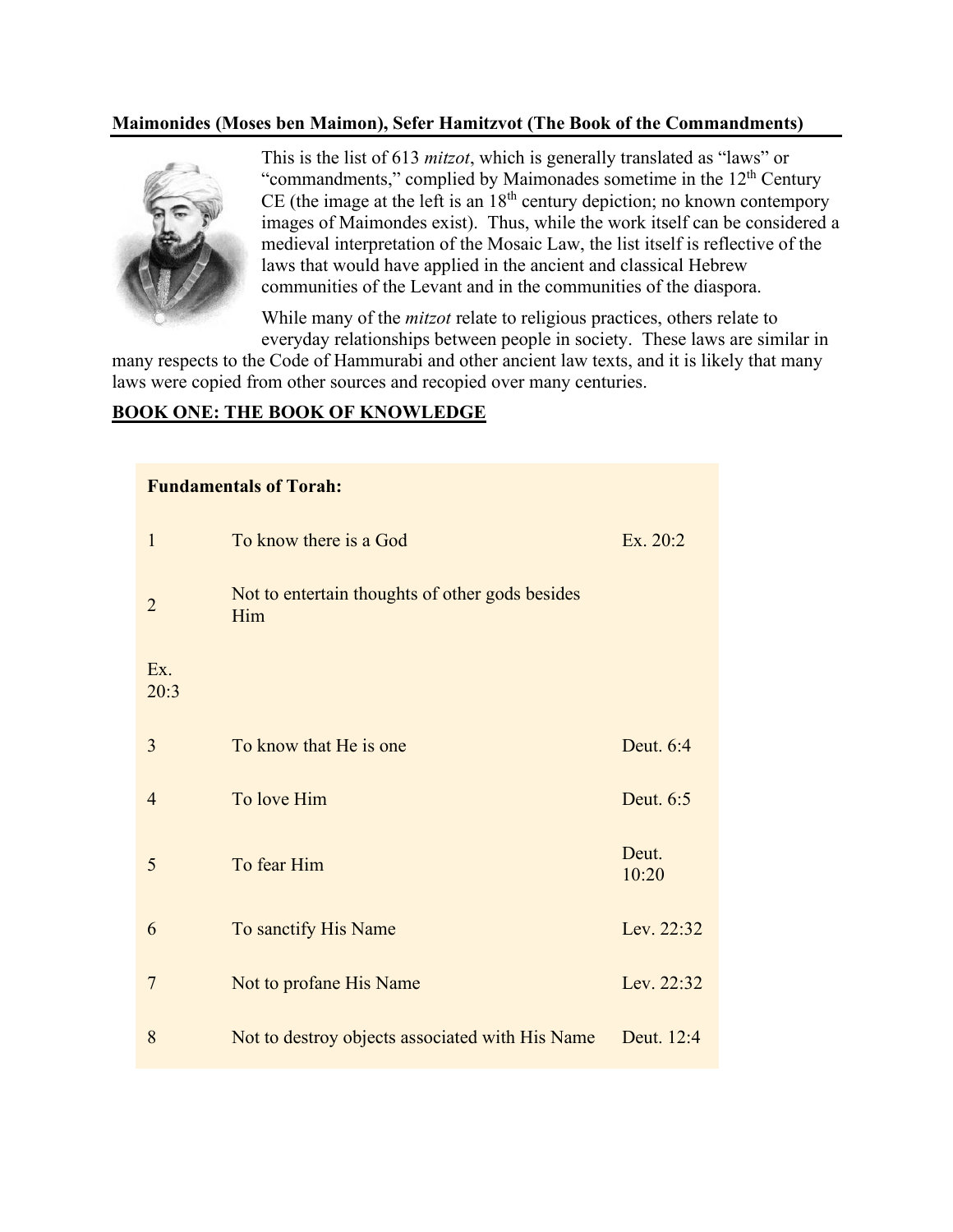| <b>Fundamentals of Torah:</b> |                                               |                |
|-------------------------------|-----------------------------------------------|----------------|
|                               | To listen to the prophet speaking in His Name | Deut.<br>18:15 |
| 10                            | Not to test the prophet unduly                | Deut. 6:16     |

### **Laws of Character**

| 11 | To emulate His ways                 | Deut. 28:9  |
|----|-------------------------------------|-------------|
| 12 | To cleave to those who know Him     | Deut. 10:20 |
| 13 | To love Jews                        | Lev. 19:18  |
| 14 | To love converts                    | Deut. 10:19 |
| 15 | Not to hate fellow Jews             | Lev. 19:17  |
| 16 | To reprove                          | Lev. 19:17  |
| 17 | Not to embarrass others             | Lev. 19:17  |
| 18 | Not to oppress the weak             | Ex. 21:22   |
| 19 | Not to speak derogatorily of others | Lev. 19:16  |
| 20 | Not to take revenge                 | Lev. 19:18  |
| 21 | Not to bear a grudge                | Lev. 19:18  |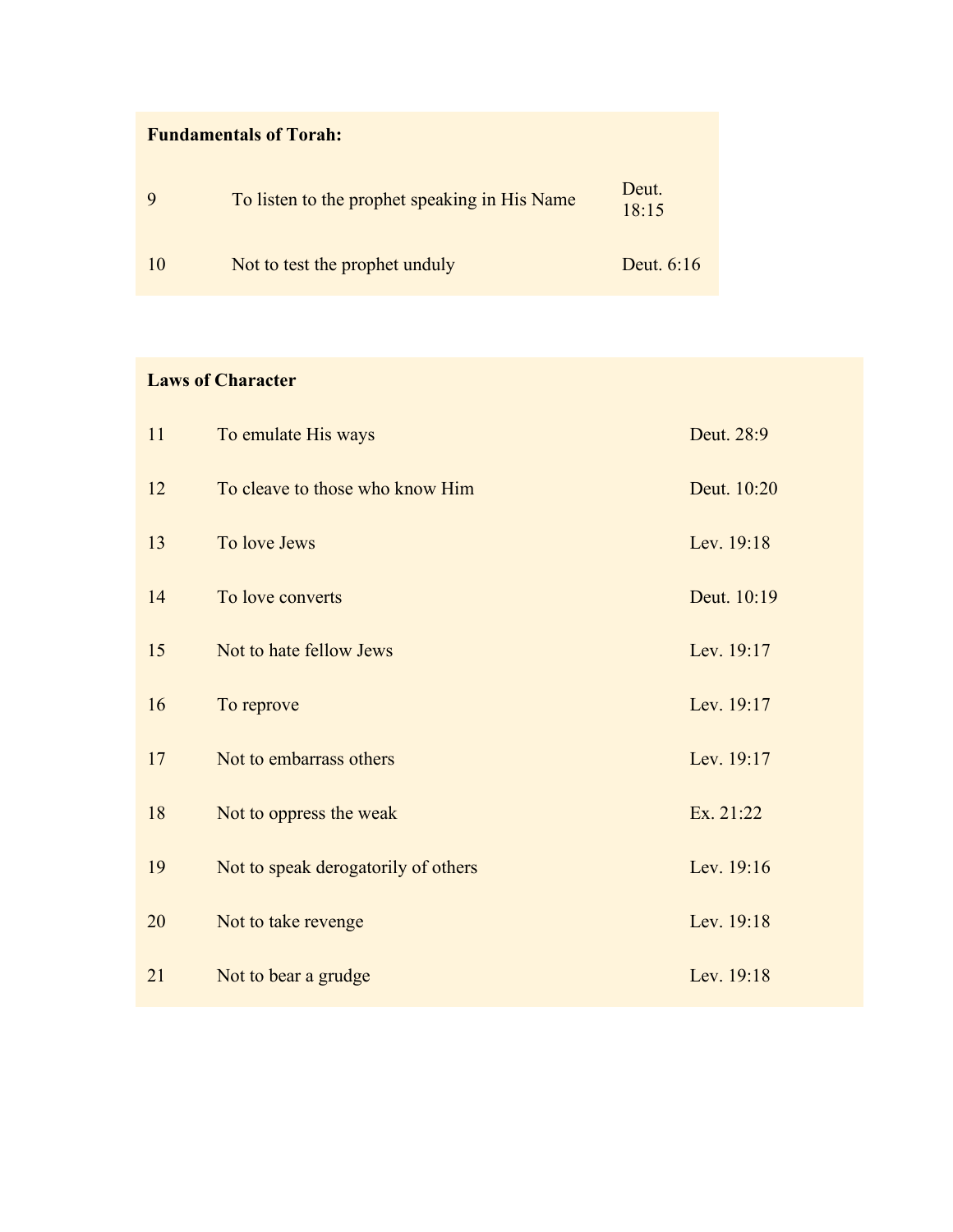# **Laws of Torah Study**

| 22 | To learn Torah                          | Deut. 6:7    |
|----|-----------------------------------------|--------------|
| 23 | To honor those who teach and know Torah | Lev. $19:32$ |

# **Laws of Idolatry and Paganism**

| 24 | Not to inquire into idolatry                                | Lev. 19:4   |
|----|-------------------------------------------------------------|-------------|
| 25 | Not to follow the whims of your heart or what your eyes see | Num. 15:39  |
| 26 | Not to blaspheme                                            | Ex. 22:27   |
| 27 | Not to worship idols in the manner they are worshiped       | Ex. 20:5    |
| 28 | Not to worship idols in the four ways we worship God        | Ex. 20:5    |
| 29 | Not to make an idol for yourself                            | Ex. 20:4    |
| 30 | Not to make an idol for others                              | Lev. 19:4   |
| 31 | Not to make human forms even for decorative purposes        | Ex. 20:20   |
| 32 | Not to turn a city to idolatry                              | Ex. 23:13   |
| 33 | To burn a city that has turned to idol worship              | Deut. 13:17 |
| 34 | Not to rebuild it as a city                                 | Deut. 13:17 |
| 35 | Not to derive benefit from it                               | Deut. 13:18 |
| 36 | Not to missionize an individual to idol worship             | Deut. 13:12 |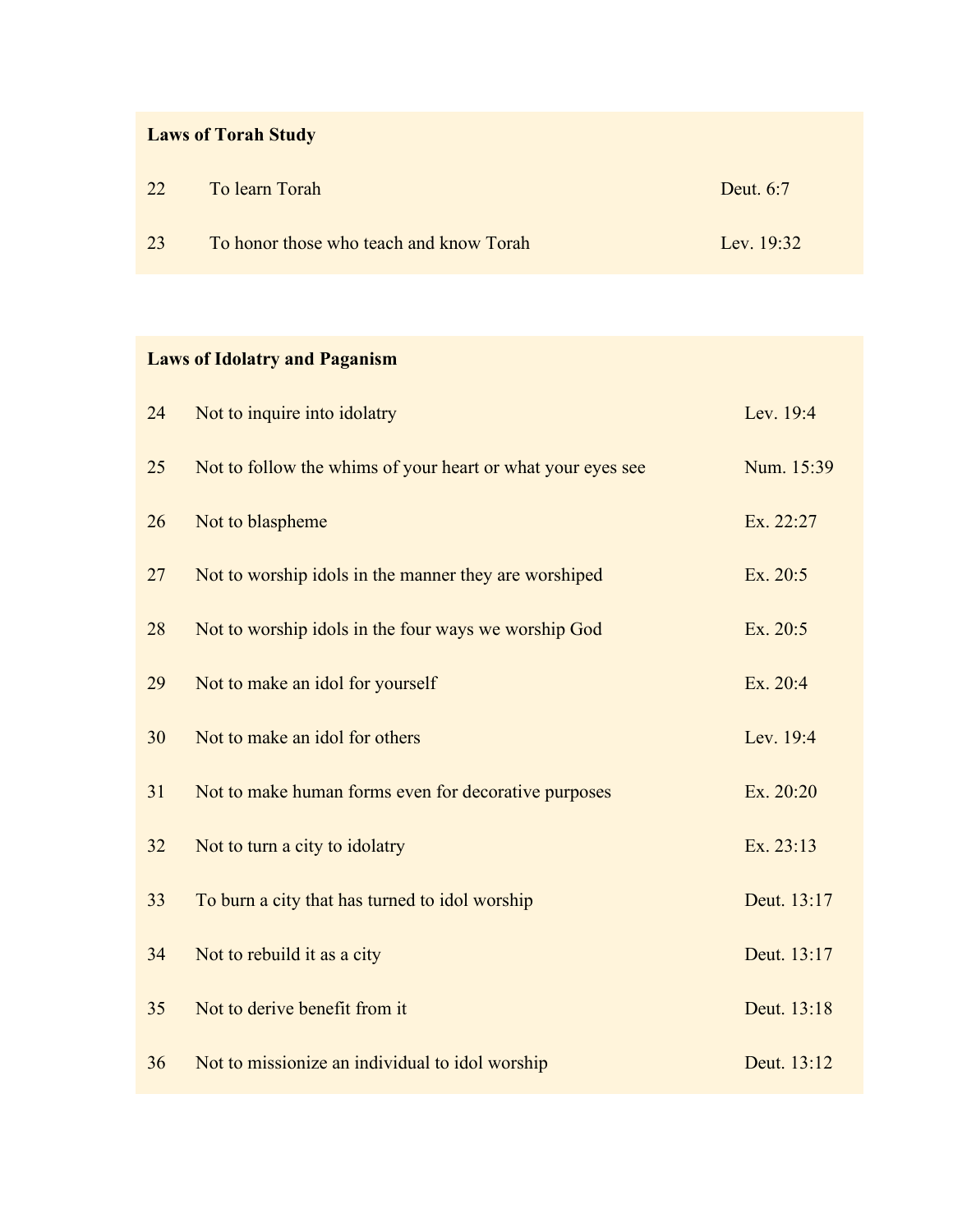# **Laws of Idolatry and Paganism**

| 37 | Not to love the missionary                           | Deut. 13:9  |
|----|------------------------------------------------------|-------------|
| 38 | Not to cease hating the missionary                   | Deut. 13:9  |
| 39 | Not to save the missionary                           | Deut. 13:9  |
| 40 | Not to say anything in his defense                   | Deut. 13:9  |
| 41 | Not to refrain from incriminating him                | Deut. 13:9  |
| 42 | Not to prophesize in the name of idolatry            | Deut. 13:14 |
| 43 | Not to listen to a false prophet                     | Deut. 13:4  |
| 44 | Not to prophesize falsely in the name of God         | Deut. 18:20 |
| 45 | Not to be afraid of killing the false prophet        | Deut. 18:22 |
| 46 | Not to swear in the name of an idol                  | Ex. 23:13   |
| 47 | Not to perform $ov$ (medium)                         | Lev. 19:31  |
| 48 | Not to perform <i>yidoni</i> (magical seer)          | Lev. 19:31  |
| 49 | Not to pass your children through the fire to Molech | Lev. 18:21  |
| 50 | Not to erect a column in a public place of worship   | Deut. 16:22 |
| 51 | Not to bow down on smooth stone                      | Lev. 26:1   |
| 52 | Not to plant a tree in the Temple courtyard          | Deut. 16:21 |
| 53 | To destroy idols and their accessories               | Deut. 12:2  |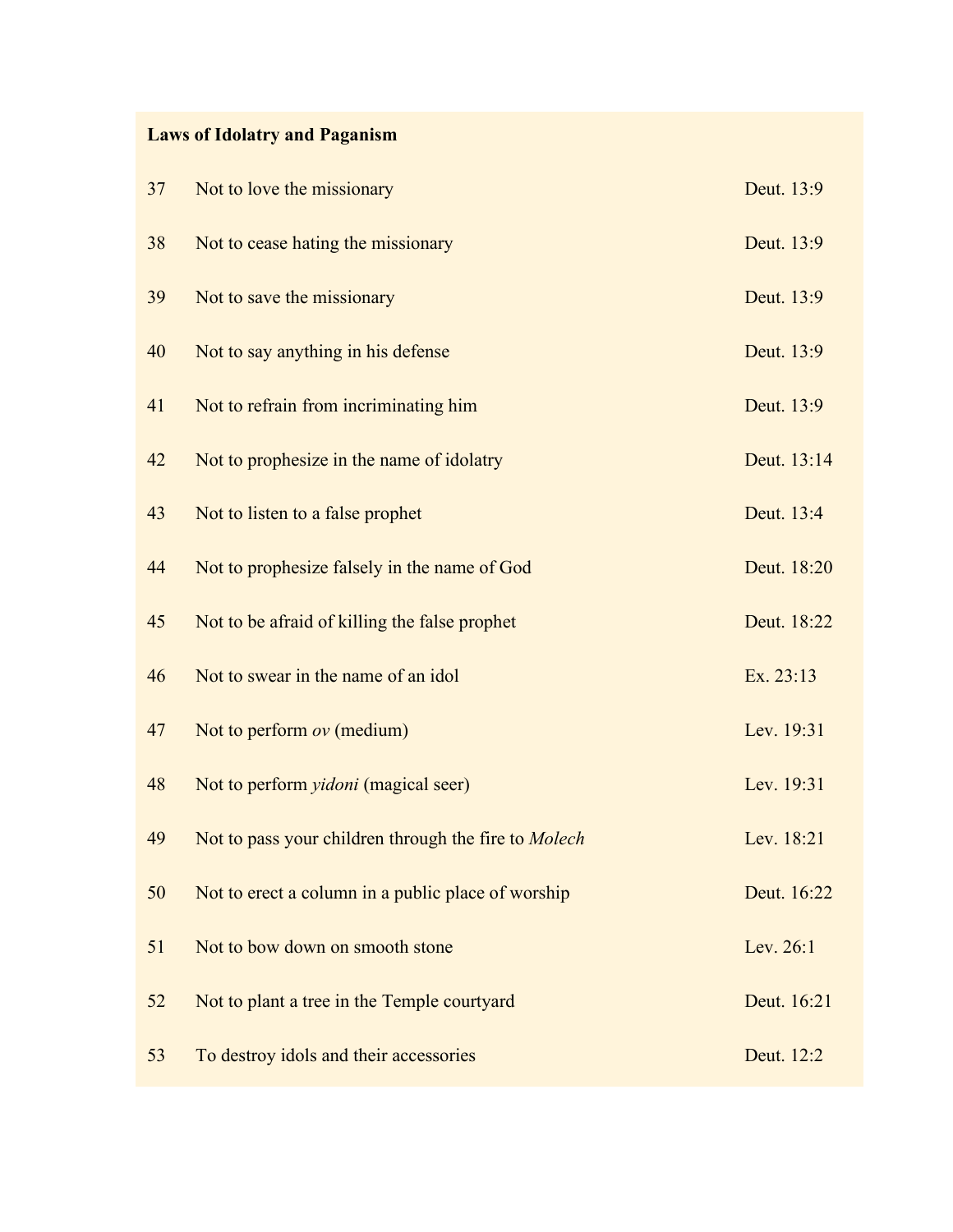# **Laws of Idolatry and Paganism**

| 54 | Not to derive benefit from idols and their accessories  | Deut. 7:26  |
|----|---------------------------------------------------------|-------------|
| 55 | Not to derive benefit from ornaments of idols           | Deut. 7:25  |
| 56 | Not to make a covenant with idolaters                   | Deut. 7:2   |
| 57 | Not to show favor to them                               | Deut. 7:2   |
| 58 | Not to let them dwell in our land                       | Ex. 23:33   |
| 59 | Not to imitate them in customs and clothing             | Lev. 20:23  |
| 60 | Not to be superstitious                                 | Lev. 19:26  |
| 61 | Not to go into a trance to foresee events, etc.         | Deut. 18:10 |
| 62 | Not to engage in astrology                              | Lev. 19:26  |
| 63 | Not to mutter incantations                              | Deut. 18:11 |
| 64 | Not to attempt to contact the dead                      | Deut. 18:11 |
| 65 | Not to consult the ov                                   | Deut. 18:11 |
| 66 | Not to consult the <i>yidoni</i>                        | Deut. 18:11 |
| 67 | Not to perform acts of magic                            | Deut. 18:10 |
| 68 | Men must not shave the hair off the sides of their head | Lev. 19:27  |
| 69 | Men must not shave their beards with a razor            | Lev. 19:27  |
| 70 | Men must not wear women's clothing                      | Deut. 22:5  |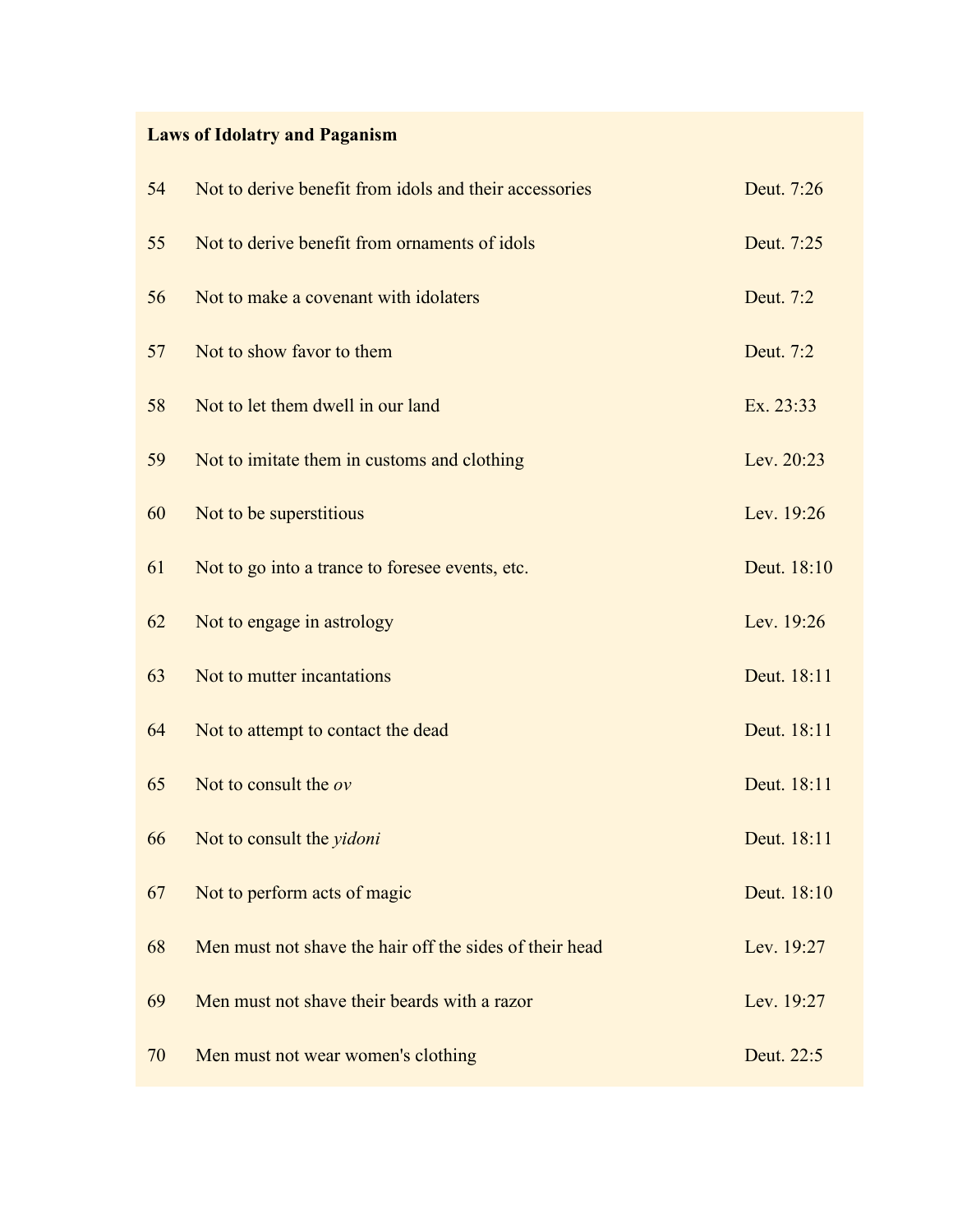# **Laws of Idolatry and Paganism**

| 71 | Women must not wear men's clothing  | Deut. 22:5 |
|----|-------------------------------------|------------|
| 72 | Not to tattoo the skin              | Lev. 19:28 |
| 73 | Not to tear the skin in mourning    | Deut. 14:1 |
| 74 | Not to make a bald spot in mourning | Deut. 14:1 |
|    | <b>Laws of Repentance</b>           |            |
| 75 | To repent and confess wrongdoings   | Num. 5:7   |

### **BOOK TWO: THE BOOK OF LOVE OF GOD**

| <b>Laws of Reading the Shema</b> |                                                 |           |  |
|----------------------------------|-------------------------------------------------|-----------|--|
| 76                               | To say the Shema twice daily                    | Deut. 6:7 |  |
|                                  |                                                 |           |  |
|                                  | <b>Laws of Prayer and Kohanic Blessings</b>     |           |  |
| 77                               | To serve the Almighty with prayer daily         | Ex. 23:25 |  |
| 78                               | The Kohanim must bless the Jewish nation daily  | Num. 6:23 |  |
|                                  |                                                 |           |  |
|                                  | <b>Laws of Tefillin, Mezuza and Sefer Torah</b> |           |  |
| 79                               | To wear tefillin on the head                    | Deut. 6:8 |  |
| 80                               | To bind tefillin on the arm                     | Deut. 6:8 |  |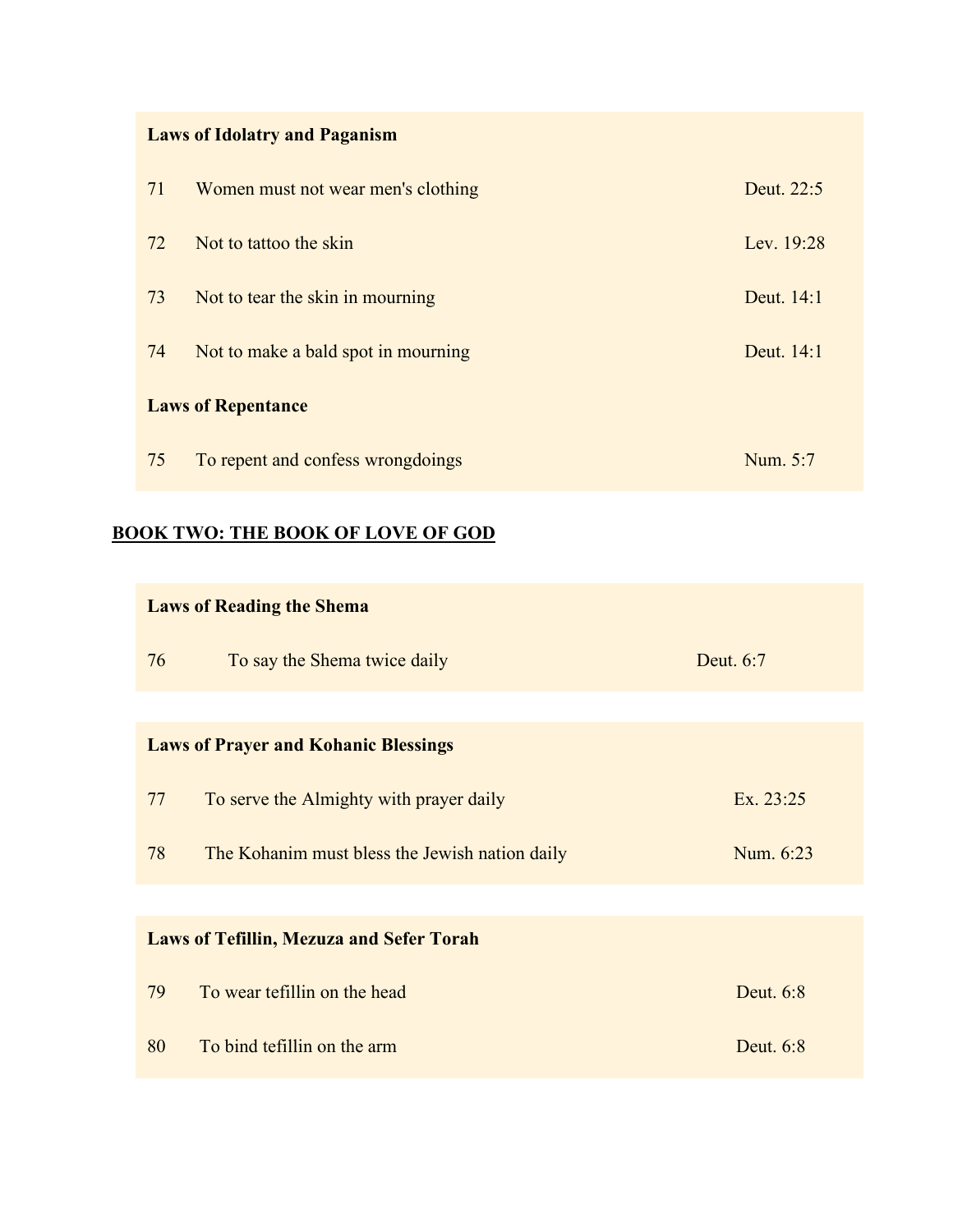|  | <b>Laws of Tefillin, Mezuza and Sefer Torah</b> |  |  |  |  |
|--|-------------------------------------------------|--|--|--|--|
|--|-------------------------------------------------|--|--|--|--|

| 81 | To put a mezuzah on each door post                    | Deut. 6:9   |
|----|-------------------------------------------------------|-------------|
| 82 | Each male must write a Sefer Torah                    | Deut. 31:19 |
| 83 | The king must have a separate Sefer Torah for himself | Deut. 17:18 |
|    |                                                       |             |
|    | <b>Laws of Tzitzit</b>                                |             |
| 84 | To have tzitzit on four-cornered garments             | Num. 15:38  |
|    |                                                       |             |

#### **Laws of Blessings**

| 85<br>To bless the Almighty after eating | Deut. 8:10 |
|------------------------------------------|------------|
|------------------------------------------|------------|

#### **Laws of Circumcision**

| 86 |  | To circumcise all males on the eighth day after their birth | Lev. $12:3$ |
|----|--|-------------------------------------------------------------|-------------|
|----|--|-------------------------------------------------------------|-------------|

#### **BOOK THREE: THE BOOK OF SEASONS**

# **Laws of the Sabbath** 87 Solution To rest on the seventh day Ex. 23:12 88 Not to do prohibited labor on the seventh day Ex. 20:10 89 The court must not inflict punishment on Shabbat Ex. 35:3

90 Not to walk outside the city boundary on Shabbat Ex. 16:29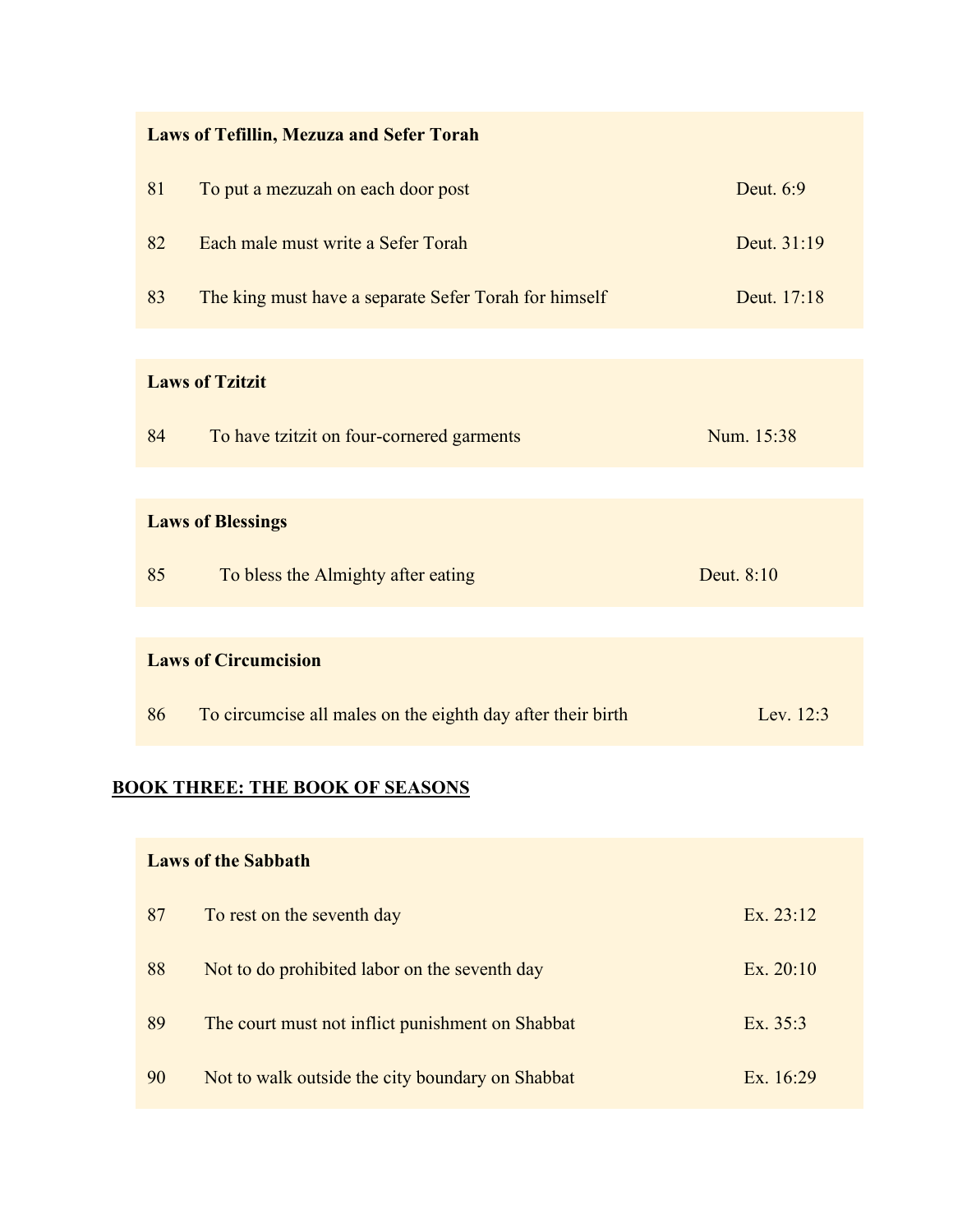### **Laws of the Sabbath**

| 91 | To sanctify the day with Kiddush and Havdallah | Ex. 20:8 |
|----|------------------------------------------------|----------|
|----|------------------------------------------------|----------|

# **Laws of Eruvin (Rabbinical)**

# **Laws of Yom Kippur Rest**

| 92 | To rest from prohibited labor            | Lev. $23:32$ |
|----|------------------------------------------|--------------|
| 93 | Not to do prohibited labor on Yom Kippur | Lev. 23:32   |
| 94 | To afflict yourself on Yom Kippur        | Lev. $16:29$ |
| 95 | Not to eat or drink on Yom Kippur        | Lev. $23:29$ |

### **Laws of Festival Rest**

| 96  | To rest on the first day of Passover                      | Lev. 23:7  |
|-----|-----------------------------------------------------------|------------|
| 97  | Not to do prohibited labor on the first day of Passover   | Lev. 23:8  |
| 98  | To rest on the seventh day of Passover                    | Lev. 23:8  |
| 99  | Not to do prohibited labor on the seventh day of Passover | Lev. 23:8  |
| 100 | To rest on Shavuot                                        | Lev. 23:21 |
| 101 | Not to do prohibited labor on Shavuot                     | Lev. 23:21 |
| 102 | To rest on Rosh Hashana                                   | Lev. 23:24 |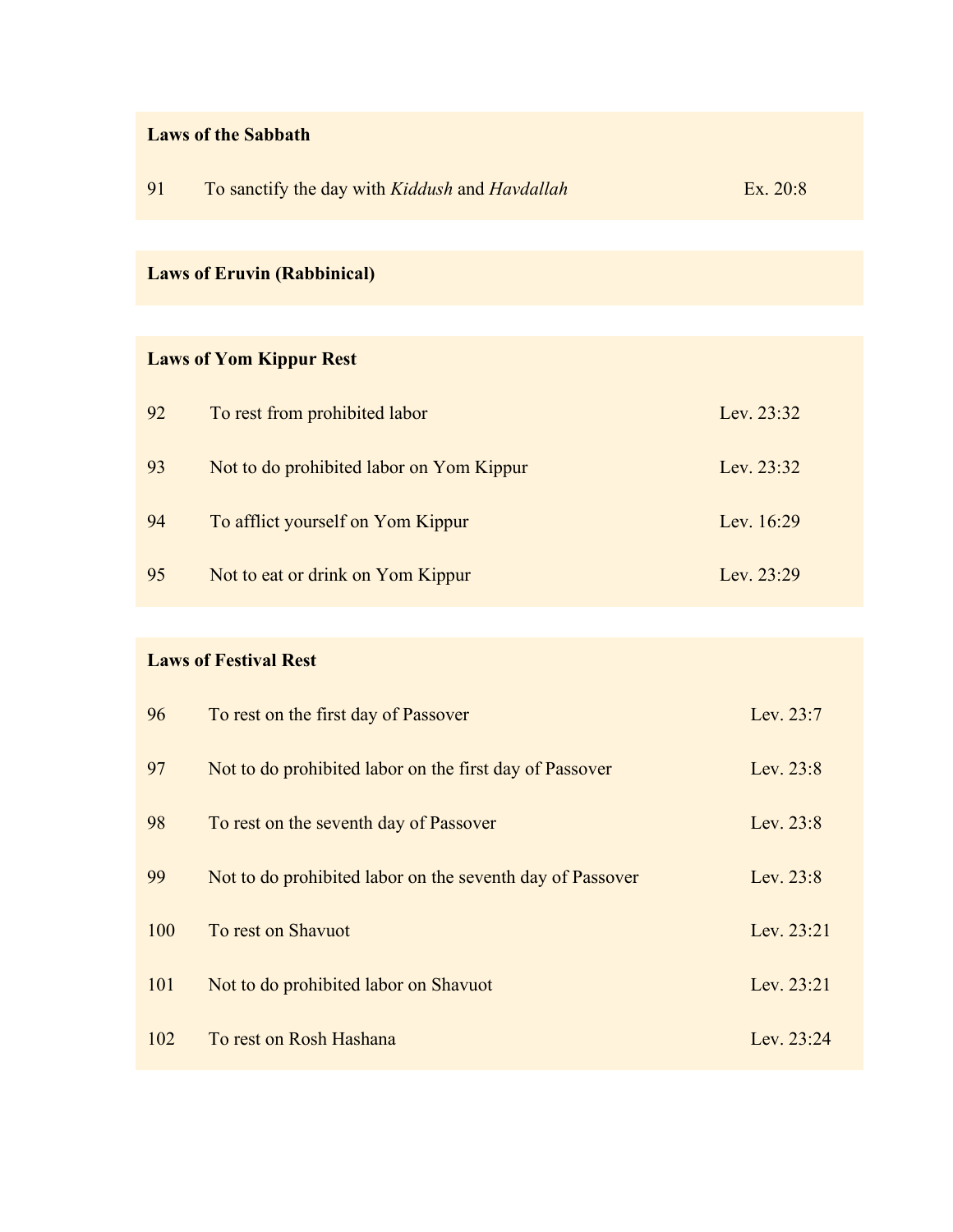### **Laws of Festival Rest**

| 103 | Not to do prohibited labor on Rosh Hashana   | Lev. $23:25$ |
|-----|----------------------------------------------|--------------|
| 104 | To rest on Sukkot                            | Lev. $23:35$ |
| 105 | Not to do prohibited labor on Sukkot         | Lev. 23:35   |
| 106 | To rest on Shmini Atzeret                    | Lev. 23:36   |
| 107 | Not to do prohibited labor on Shmini Atzeret | Lev. $23:36$ |

### **Laws of Chometz and Matzah**

| 108 | Not to eat chametz on the afternoon of the 14th day of Nissan     | Deut. 16:3 |
|-----|-------------------------------------------------------------------|------------|
| 109 | To destroy all chametz on 14th day of Nissan                      | Ex. 12:15  |
| 110 | Not to eat chametz all seven days of Passover                     | Ex. 13:3   |
| 111 | Not to eat mixtures containing chametz all seven days of Passover | Ex. 12:20  |
| 112 | Not to see chametz in your domain seven days                      | Ex. 13:7   |
| 113 | Not to find chametz in your domain seven days                     | Ex. 12:19  |
| 114 | To eat matzah on the first night of Passover                      | Ex. 12:18  |
| 115 | To relate the exodus from Egypt on that night                     | Ex. 13:8   |

# **Laws of Shofar, Sukkah, Lulav**

| 116 |  |  | To hear the Shofar on the first day of Tishrei (Rosh Hashana) | Num. 29:1 |
|-----|--|--|---------------------------------------------------------------|-----------|
|-----|--|--|---------------------------------------------------------------|-----------|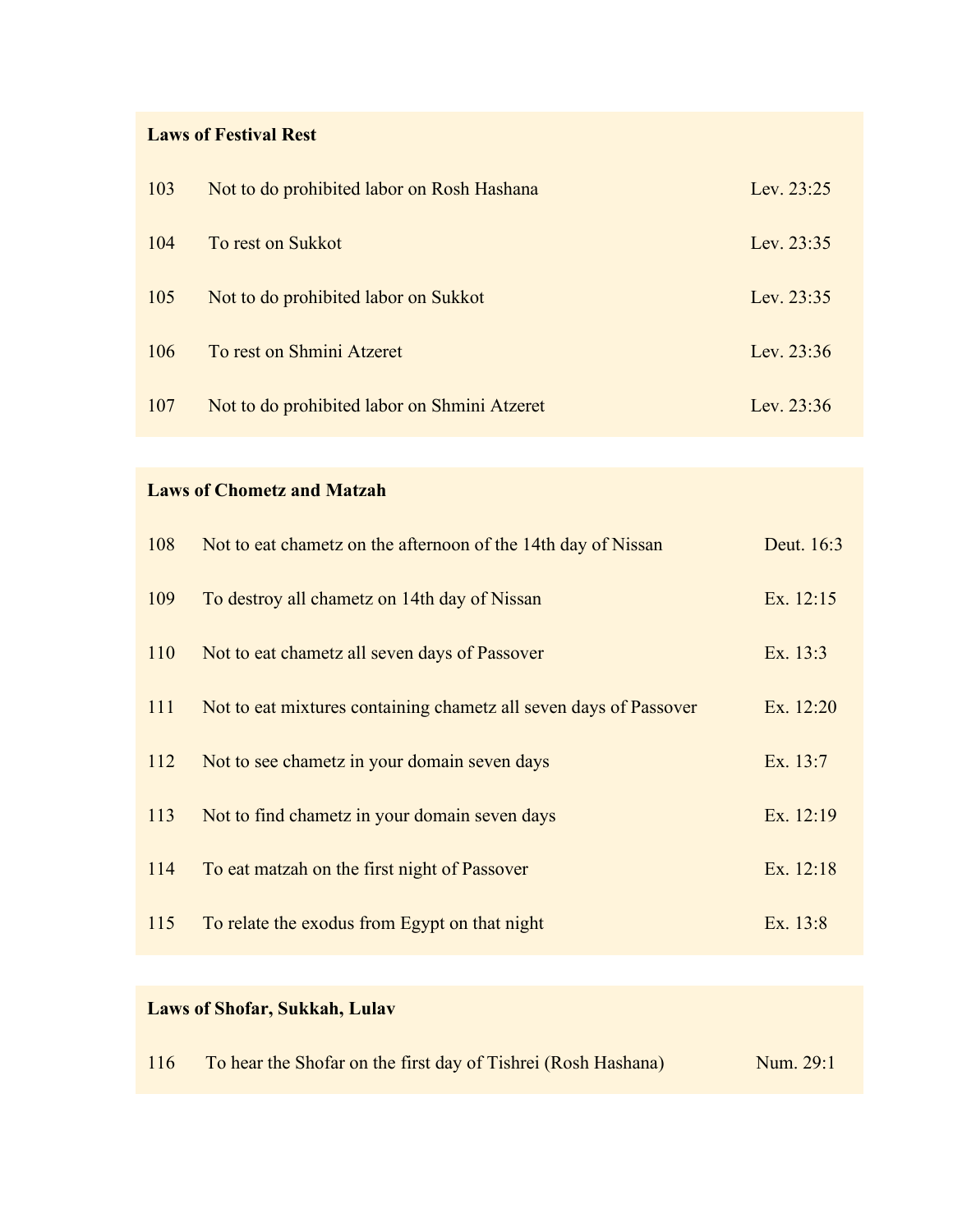| <b>Laws of Shofar, Sukkah, Lulav</b> |                                                              |             |  |
|--------------------------------------|--------------------------------------------------------------|-------------|--|
| 117                                  | To dwell in a Sukkah for the seven days of Sukkot            | Lev. 23:42  |  |
| 118                                  | To take up a Lulav and Etrog all seven days                  | Lev. 23:40  |  |
|                                      |                                                              |             |  |
|                                      | <b>Laws of Shekalim</b>                                      |             |  |
| 119                                  | Each man must give a half shekel annually                    | Ex. 30:13   |  |
|                                      |                                                              |             |  |
|                                      | <b>Laws of Sanctification of Months</b>                      |             |  |
| 120                                  | Courts must calculate to determine when a new month begins   | Ex. $12:2$  |  |
|                                      |                                                              |             |  |
|                                      | <b>Laws of Fasts</b>                                         |             |  |
| 121                                  | To afflict and cry out before God in times of catastrophe    | Num. 10:9   |  |
|                                      |                                                              |             |  |
|                                      | <b>Laws of Megillah and Chanukah (Rabbinical)</b>            |             |  |
|                                      |                                                              |             |  |
|                                      | <u>BOOK FOUR: THE BOOK OF WOMEN</u>                          |             |  |
|                                      | <b>Laws of Marriage</b>                                      |             |  |
| 122                                  | To marry a wife by means of ketubah and kiddushin            | Deut. 22:13 |  |
| 123                                  | Not to have relations with women not thus married            | Deut. 23:18 |  |
| 124                                  | Not to withhold food, clothing, and relations from your wife | Ex. 21:10   |  |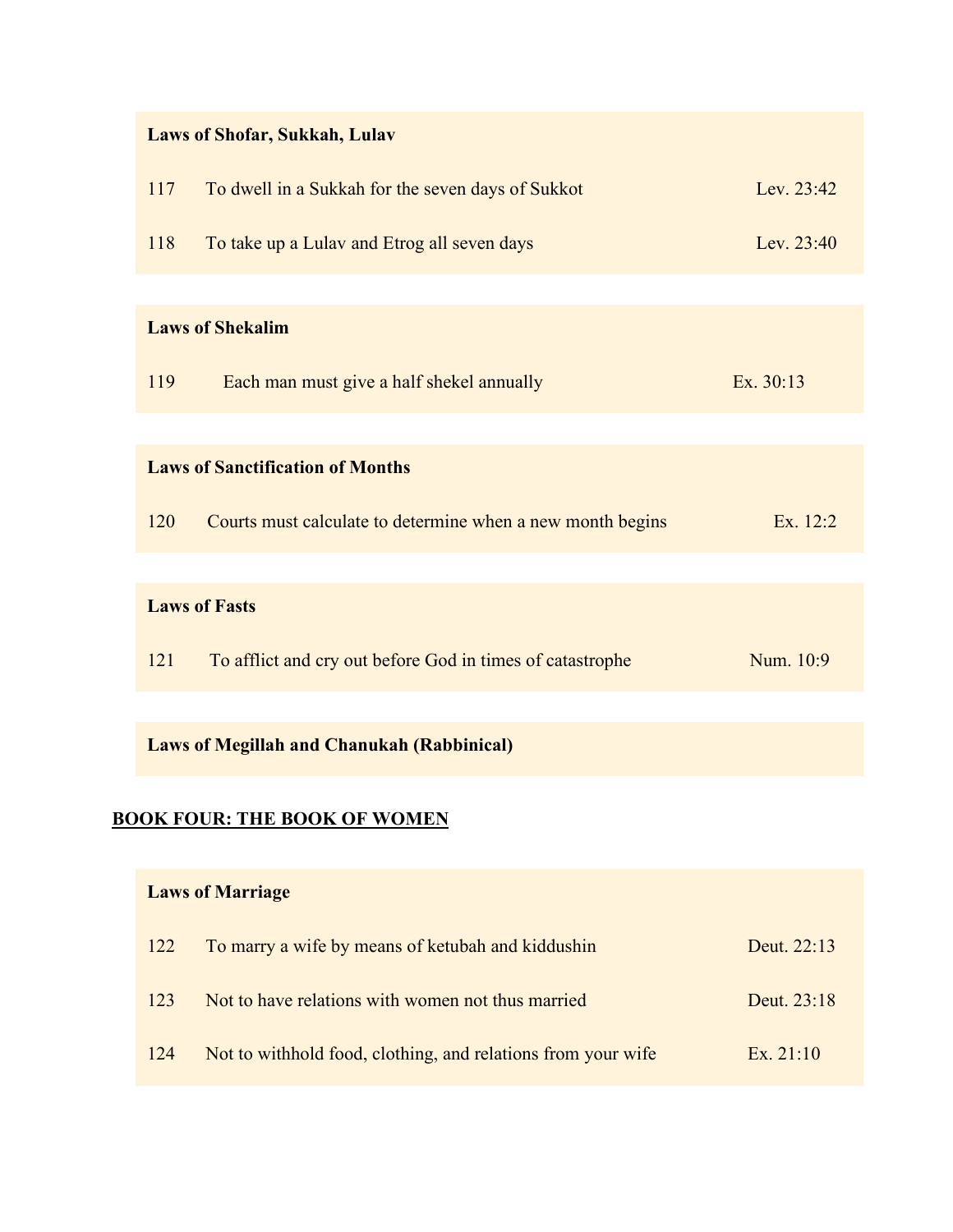# **Laws of Marriage**

| 125 | To have children with one's wife                                                 | Gen 1:28   |
|-----|----------------------------------------------------------------------------------|------------|
|     |                                                                                  |            |
|     | <b>Laws of Divorce</b>                                                           |            |
| 126 | To issue a divorce by means of a "get" document                                  | Deut. 24:1 |
| 127 | A man must not remarry his wife after she has married someone else               | Deut. 24:4 |
|     |                                                                                  |            |
|     | <b>Laws of Yivum and Chalitzah (Levirate Marriage)</b>                           |            |
| 128 | To do <i>yibum</i> (marry childless brother's widow)                             | Deut. 25:5 |
| 129 | To do <i>chalitzah</i> (freeing a widow from <i>yibum</i> )                      | Deut. 25:9 |
| 130 | The widow must not remarry until the ties with her brother-in-law<br>are removed | Deut. 25:5 |

# **Laws of Women**

| 131 | The court must fine one who seduces a maiden      | Ex. $22:15-16$ |
|-----|---------------------------------------------------|----------------|
| 132 | The rapist must marry the maiden (if she chooses) | Deut. 22:29    |
| 133 | He is not allowed to divorce her                  | Deut. 22:29    |
| 134 | The slanderer must remain married to his wife     | Deut. 22:19    |
| 135 | He must not divorce her                           | Deut. $22:19$  |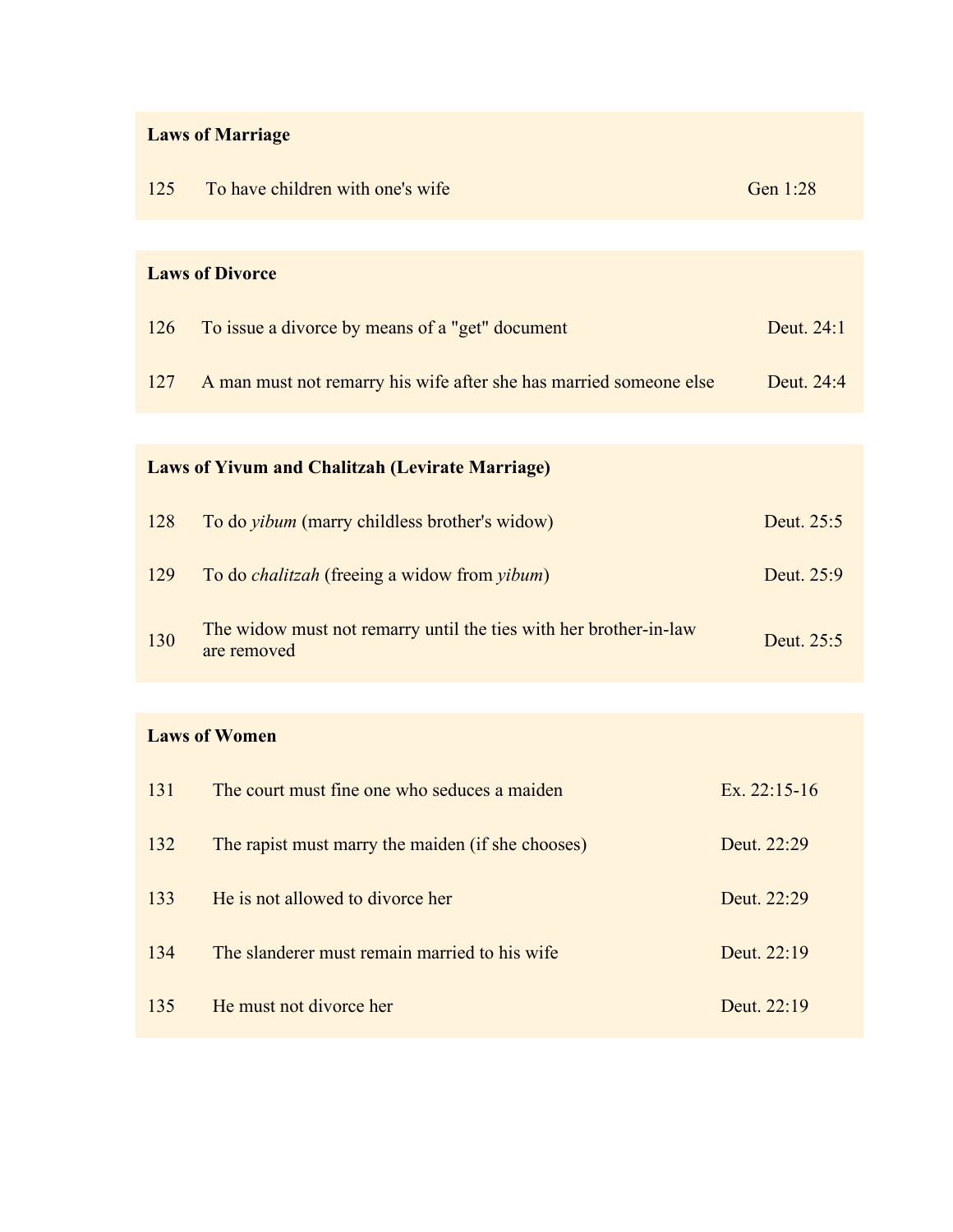# **Laws of Sotah (Suspect Wife)**

| 136 | To fulfill the laws of the Sotah             | Num. 5:30 |
|-----|----------------------------------------------|-----------|
| 137 | Not to put oil on her meal offering          | Num. 5:15 |
| 138 | Not to put frankincense on her meal offering | Num. 5:15 |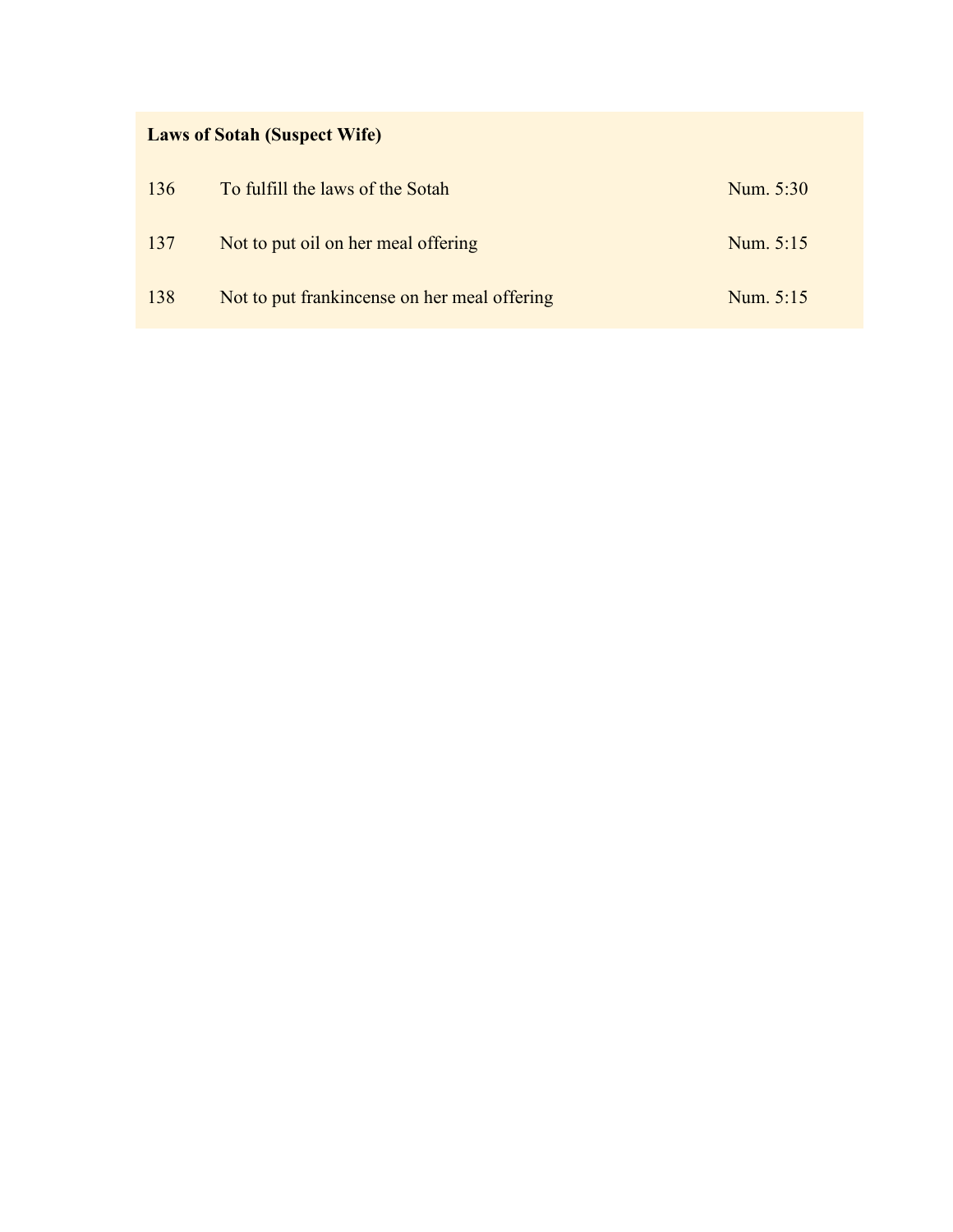### **BOOK FIVE: THE BOOK OF HOLINESS**

### **Laws of Forbidden Relations**

| 139 | Not to have relations with your mother                         | Lev. 18:7  |
|-----|----------------------------------------------------------------|------------|
| 140 | Not to have relations with your father's wife                  | Lev. 18:8  |
| 141 | Not to have relations with your sister                         | Lev. 18:9  |
| 142 | Not to have relations with your father's wife's daughter       | Lev. 18:11 |
| 143 | Not to have relations with your son's daughter                 | Lev. 18:10 |
| 144 | Not to have relations with your daughter                       | Lev. 18:10 |
| 145 | Not to have relations with your daughter's daughter            | Lev. 18:10 |
| 146 | Not to have relations with a woman and her daughter            | Lev. 18:17 |
| 147 | Not to have relations with a woman and her son's daughter      | Lev. 18:17 |
| 148 | Not to have relations with a woman and her daughter's daughter | Lev. 18:17 |
| 149 | Not to have relations with your father's sister                | Lev. 18:12 |
| 150 | Not to have relations with your mother's sister                | Lev. 18:13 |
| 151 | Not to have relations with your father's brother's wife        | Lev. 18:14 |
| 152 | Not to have relations with your son's wife                     | Lev. 18:15 |
| 153 | Not to have relations with your brother's wife                 | Lev. 18:16 |
| 154 | Not to have relations with your wife's sister                  | Lev. 18:18 |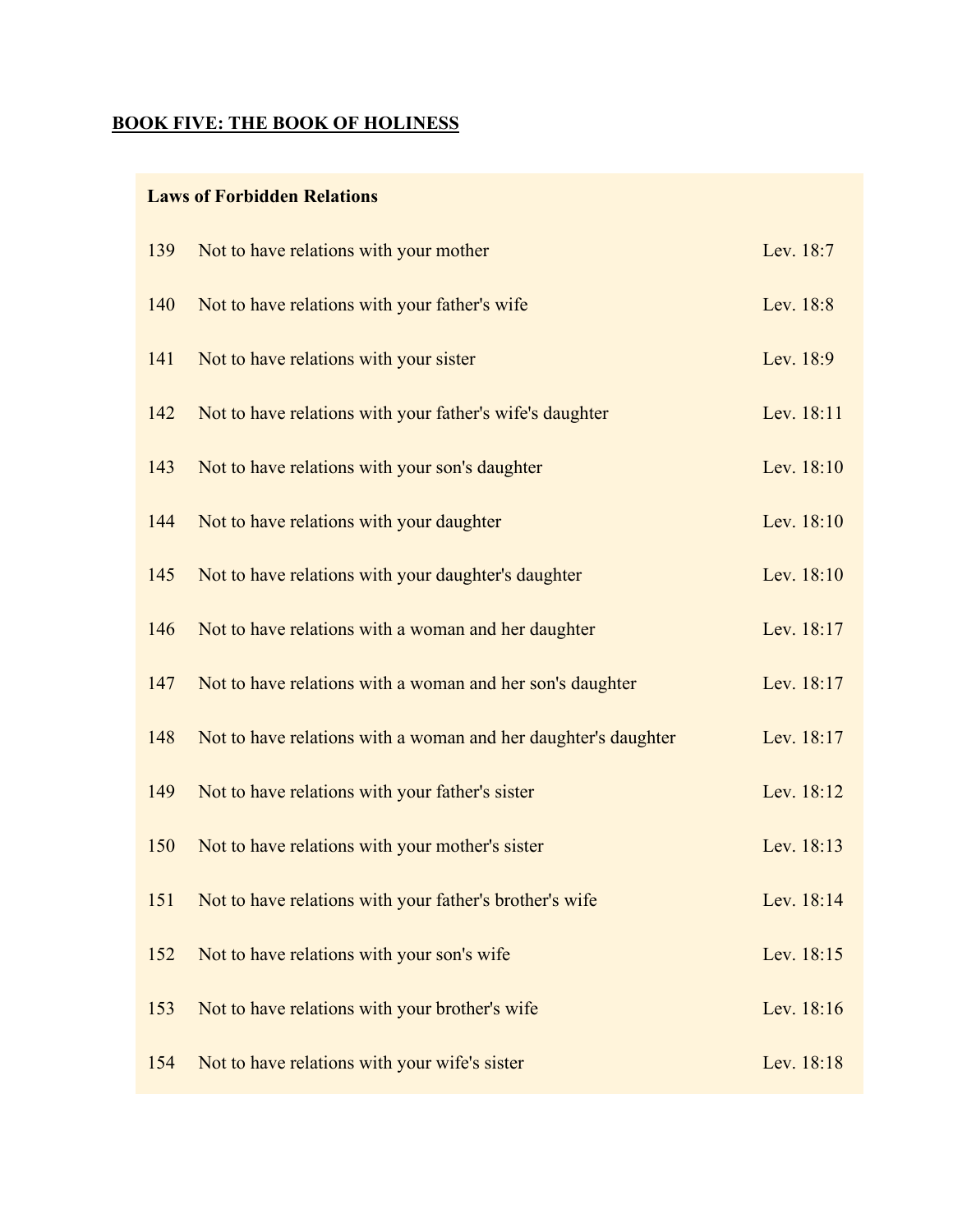### **Laws of Forbidden Relations**

| 155 | A man must not have relations with a beast                                             | Lev. 18:23       |
|-----|----------------------------------------------------------------------------------------|------------------|
| 156 | A woman must not have relations with a beast                                           | Lev. 18:23       |
| 157 | Not to have homosexual relations                                                       | Lev. 18:22       |
| 158 | Not to have homosexual relations with your father                                      | Lev. 18:7        |
| 159 | Not to have homosexual relations with your father's brother                            | Lev. 18:14       |
| 160 | Not to have relations with a married woman                                             | Lev. 18:20       |
| 161 | Not to have relations with a menstrually impure woman                                  | Lev. 18:19       |
| 162 | Not to marry non-Jews                                                                  | Deut. 7:3        |
| 163 | Not to let Moabite and Ammonite males marry into the Jewish people                     | Deut. 23:4       |
| 164 | Don't keep a third generation Egyptian convert from marrying<br>into the Jewish people | Deut. 23:8-<br>9 |
| 165 | Not to refrain from marrying a third generation<br><b>Edomite</b> convert              | Deut. 23:8-<br>9 |
| 166 | Not to let a <i>mamzer</i> marry into the Jewish people                                | Deut. 23:3       |
| 167 | Not to let a eunuch marry into the Jewish people                                       | Deut. 23:2       |
| 168 | Not to castrate any male (including animals)                                           | Lev. 22:24       |
| 169 | The High Priest must not marry a widow                                                 | Lev. 21:14       |
| 170 | The High Priest must not have relations with a widow even outside of<br>marriage       | Lev. 21:15       |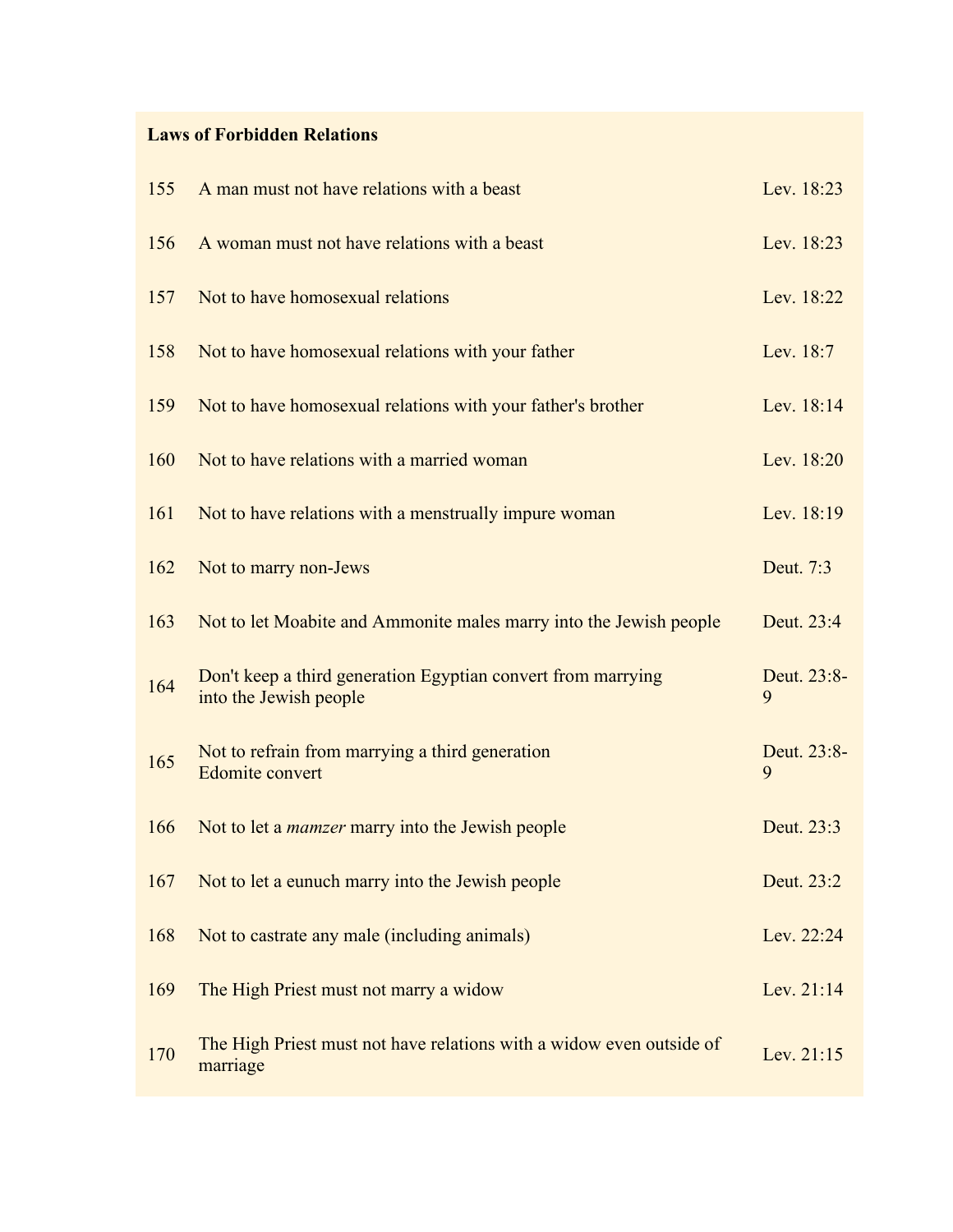#### **Laws of Forbidden Relations**

| 171 | The High Priest must marry a virgin maiden                                     | Lev. $21:13$ |
|-----|--------------------------------------------------------------------------------|--------------|
|     | 172 A Kohen must not marry a divorcee                                          | Lev. 21:7    |
| 173 | A Kohen must not marry a <i>zonah</i> (a woman who had forbidden<br>relations) | Lev. 21:7    |
| 174 | A priest must not marry a <i>chalalah</i> (party to or product of 169-172)     | Lev. $21:7$  |
| 175 | Not to make pleasurable contact with any forbidden woman                       | Lev. $18:6$  |

# **Laws of Forbidden Foods**

| 176 | To examine the signs of animals to distinguish between kosher and non-<br>kosher | Lev. 11:2      |
|-----|----------------------------------------------------------------------------------|----------------|
| 177 | To examine the signs of fowl to distinguish between kosher<br>and non-kosher     | Deut.<br>14:11 |
| 178 | To examine the signs of fish to distinguish between kosher and non-<br>kosher    | Lev. 11:9      |
| 179 | To examine the signs of locusts to distinguish between kosher and non-<br>kosher | Lev. 11:21     |
| 180 | Not to eat non-kosher animals                                                    | Lev. 11:4      |
| 181 | Not to eat non-kosher fowl                                                       | Lev. 11:13     |
| 182 | Not to eat non-kosher fish                                                       | Lev. 11:11     |
| 183 | Not to eat non-kosher flying insects                                             | Deut.<br>14:19 |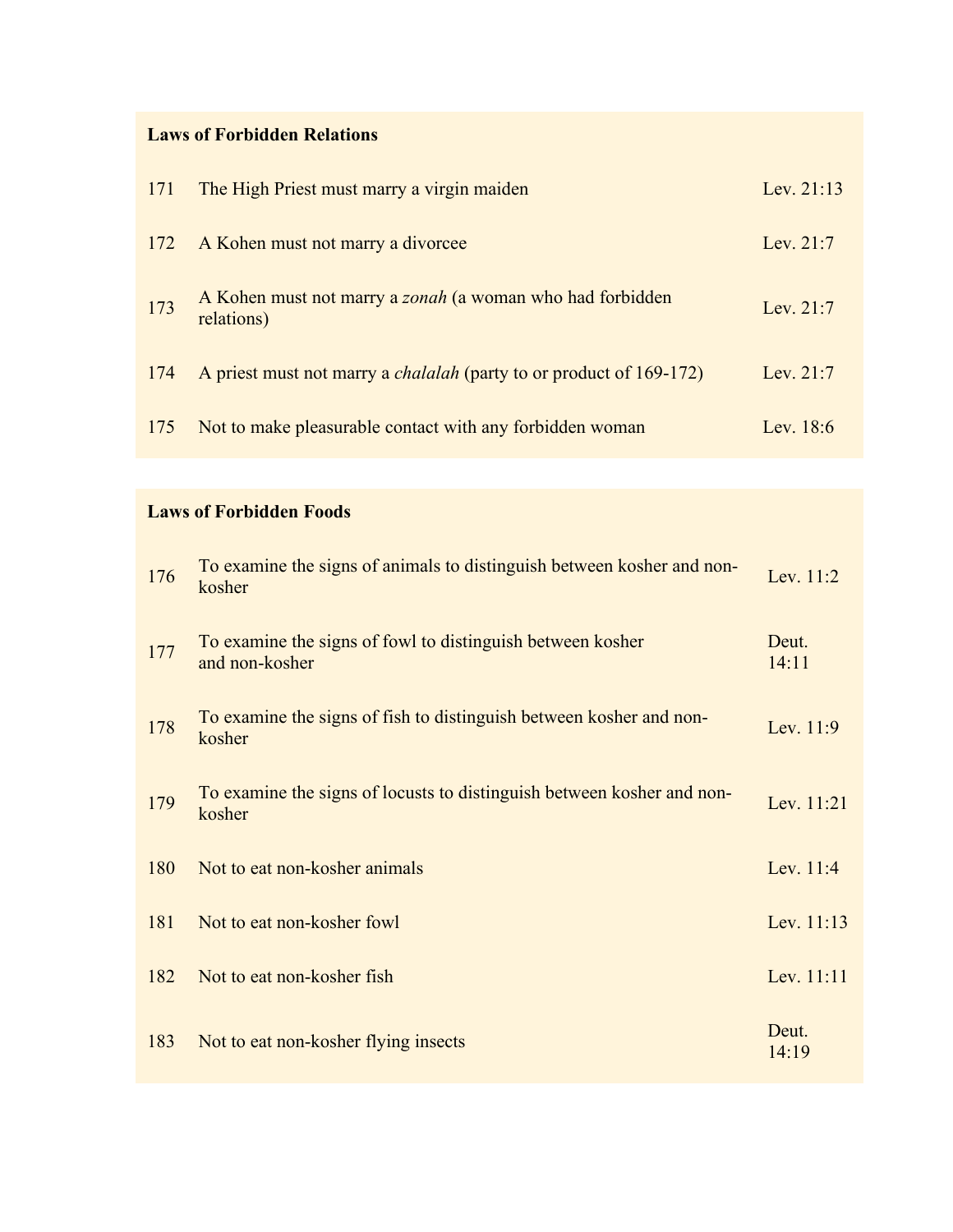### **Laws of Forbidden Foods**

| 184 | Not to eat non-kosher creatures that crawl on land                  | Lev. 11:41     |
|-----|---------------------------------------------------------------------|----------------|
| 185 | Not to eat non-kosher maggots                                       | Lev. 11:44     |
| 186 | Not to eat worms found in fruit on the ground                       | Lev. 11:42     |
| 187 | Not to eat creatures that live in water other than fish             | Lev. 11:43     |
| 188 | Not to eat the meat of an animal that died without ritual slaughter | Deut.<br>14:21 |
| 189 | Not to benefit from an ox condemned to be stoned                    | Ex. 21:28      |
| 190 | Not to eat meat of an animal that was mortally wounded              | Ex. 22:30      |
| 191 | Not to eat a limb torn off a living creature                        | Deut 12:23     |
| 192 | Not to eat blood                                                    | Lev. 3:17      |
| 193 | Not to eat certain fats of clean animals                            | Lev. 3:17      |
| 194 | Not to eat the sinew of the thigh                                   | Gen. 32:33     |
| 195 | Not to eat meat and milk cooked together                            | Ex. 23:19      |
| 196 | Not to cook meat and milk together                                  | Ex. 34:26      |
| 197 | Not to eat bread from new grain before the Omer                     | Lev. 23:14     |
| 198 | Not to eat parched grains from new grain before the Omer            | Lev. 23:14     |
| 199 | Not to eat ripened grains from new grain before the Omer            | Lev. 23:14     |
| 200 | Not to eat fruit of a tree during its first three years             | Lev. 19:23     |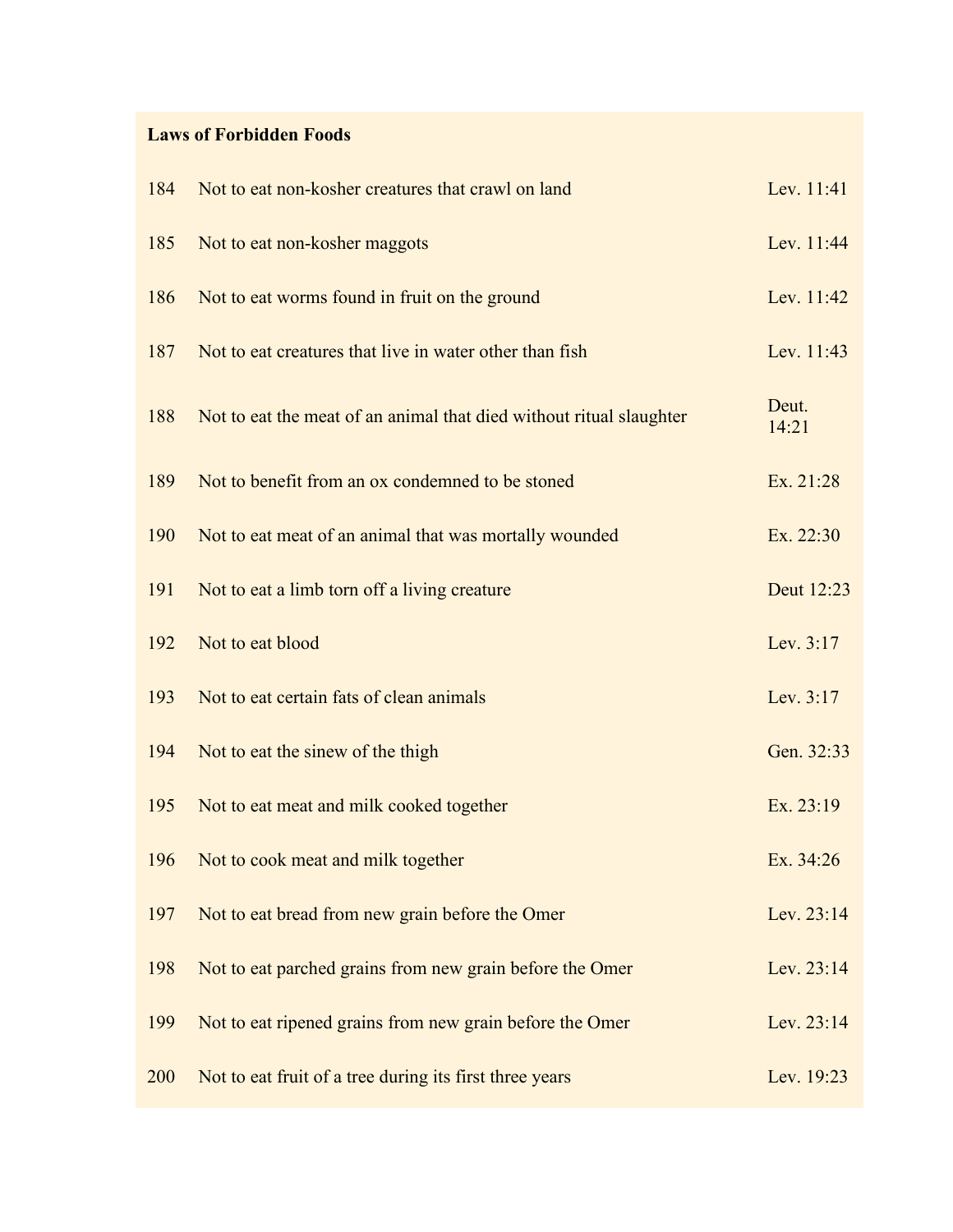#### **Laws of Forbidden Foods**

| 201        | Not to eat diverse seeds planted in a vineyard | Deut. 22:9     |
|------------|------------------------------------------------|----------------|
| <b>202</b> | Not to eat untithed fruits                     | Lev. $22:15$   |
| 203        | Not to drink wine poured in service to idols   | Deut.<br>32:38 |

# **Laws of Slaughtering**

| 204 | To ritually slaughter an animal before eating it               | Deut. 12:21  |
|-----|----------------------------------------------------------------|--------------|
| 205 | Not to slaughter an animal and its offspring on the same day   | Lev. $22:28$ |
| 206 | To cover the blood (of a slaughtered beast or fowl) with earth | Lev. 17:13   |
| 207 | Not to take the mother bird from her children                  | Deut. 22:6   |
| 208 | To release the mother bird if she was taken from the nest      | Deut. 22:7   |

# **BOOK SIX: THE BOOK OF OATHS**

### **Laws of Oaths**

| 209 | Not to swear falsely in God's Name                   | Lev. 19:12 |
|-----|------------------------------------------------------|------------|
| 210 | Not to take God's Name in vain                       | Ex. 20:7   |
| 211 | Not to deny possession of something entrusted to you | Lev. 19:11 |
| 212 | Not to swear in denial of a monetary claim           | Lev. 19:11 |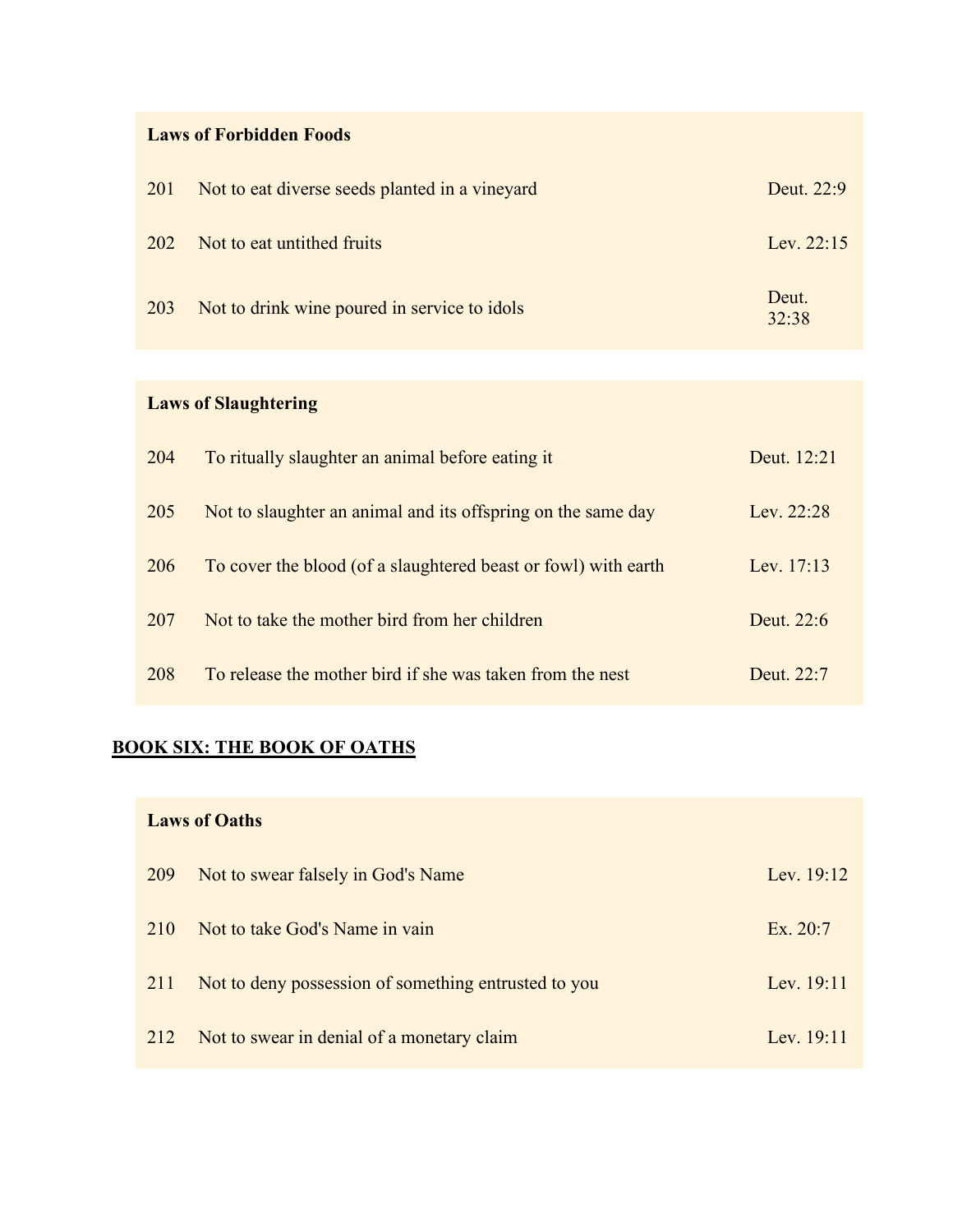#### **Laws of Oaths**

| 213 | To swear in God's Name to confirm the truth when deemed necessary by Deut. |       |
|-----|----------------------------------------------------------------------------|-------|
|     | court                                                                      | 10:20 |

#### **Laws of Vows**

| 214 | To fulfill what was uttered and to do what was avowed                                      | Deut. 23:24 |
|-----|--------------------------------------------------------------------------------------------|-------------|
| 215 | Not to break oaths or vows                                                                 | Num. 30:3   |
| 216 | For oaths and vows annulled, there are the laws of<br>annulling vows explicit in the Torah | Num. 30:3   |

### **Laws of The Nazir**

| 217 | The <i>Nazir</i> must let his hair grow                | Num. 6:5 |
|-----|--------------------------------------------------------|----------|
| 218 | He must not cut his hair                               | Num. 6:5 |
| 219 | He must not drink wine, wine mixtures, or wine vinegar | Num. 6:3 |
| 220 | He must not eat fresh grapes                           | Num. 6:3 |
| 221 | He must not eat raisins                                | Num. 6:3 |
| 222 | He must not eat grape seeds                            | Num. 6:4 |
| 223 | He must not eat grape skins                            | Num. 6:4 |
| 224 | He must not be under the same roof as a corpse         | Num. 6:6 |
| 225 | He must not come into contact with the dead            | Num. 6:7 |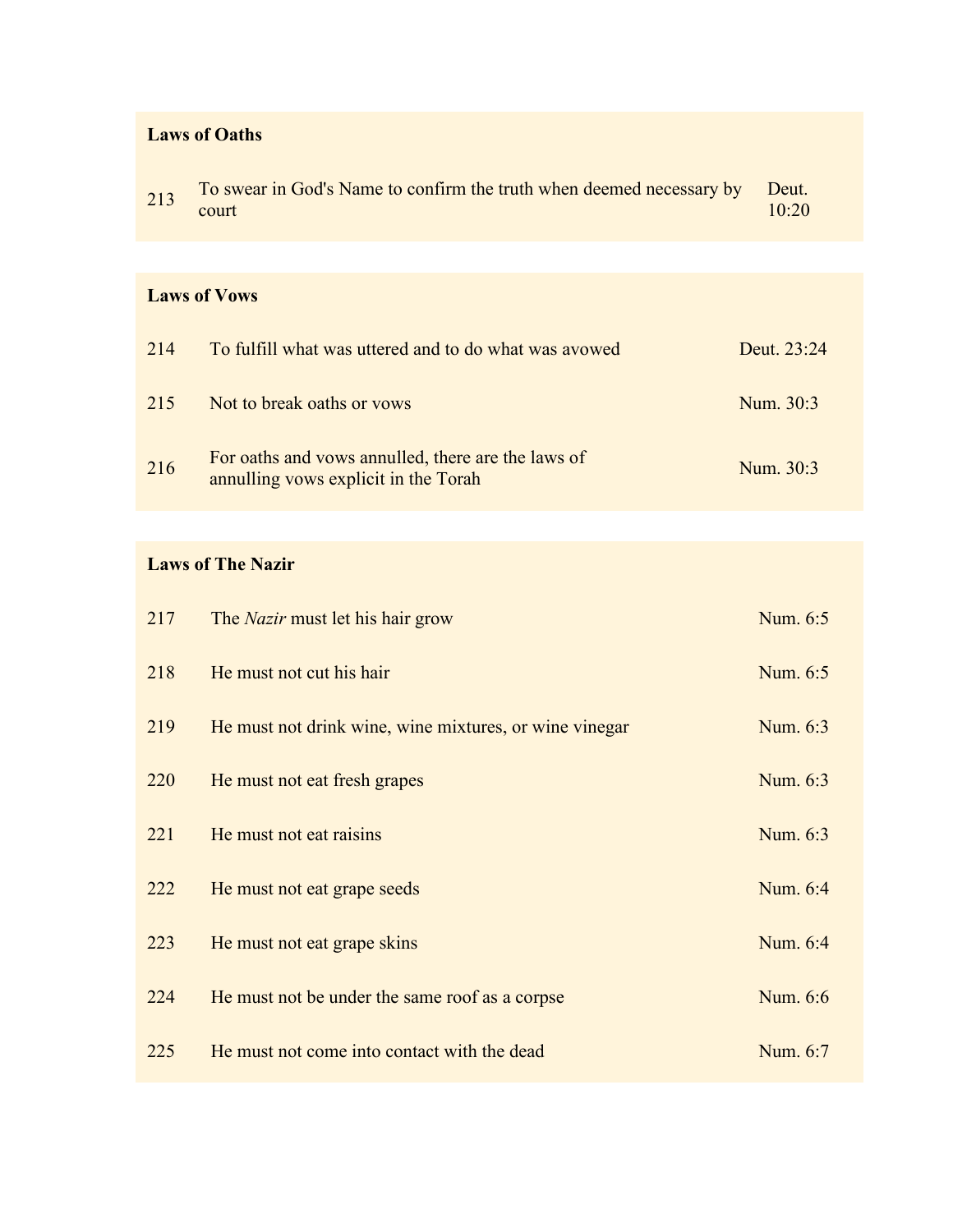# **Laws of The Nazir**

| 226 | He must shave after bringing sacrifices upon | Num. 6:9 |
|-----|----------------------------------------------|----------|
|     | completion of his Nazirite period            |          |

### **Laws of Estimated Values and Vows**

| 227 | To estimate the value of people as determined by the Torah       | Lev. 27:2     |
|-----|------------------------------------------------------------------|---------------|
| 228 | To estimate the value of consecrated animals                     | Lev. 27:12-13 |
| 229 | To estimate the value of consecrated houses                      | Lev. $27:14$  |
| 230 | To estimate the value of consecrated fields                      | Lev. $27:16$  |
| 231 | Carry out the laws of interdicting possessions ( <i>cherem</i> ) | Lev. 27:28    |
| 232 | Not to sell the cherem                                           | Lev. 27:28    |
| 233 | Not to redeem the cherem                                         | Lev. $27:28$  |

### BOOK SEVEN: THE BOOK OF SEEDS

| <b>Laws of Mixed Species</b> |                                             |               |
|------------------------------|---------------------------------------------|---------------|
| 234                          | Not to plant diverse seeds together         | Lev. $19:19$  |
| 235                          | Not to plant grains or greens in a vineyard | Deut. 22:9    |
| 236                          | Not to crossbreed animals                   | Lev. $19:19$  |
| 237                          | Not to work different animals together      | Deut. $22:10$ |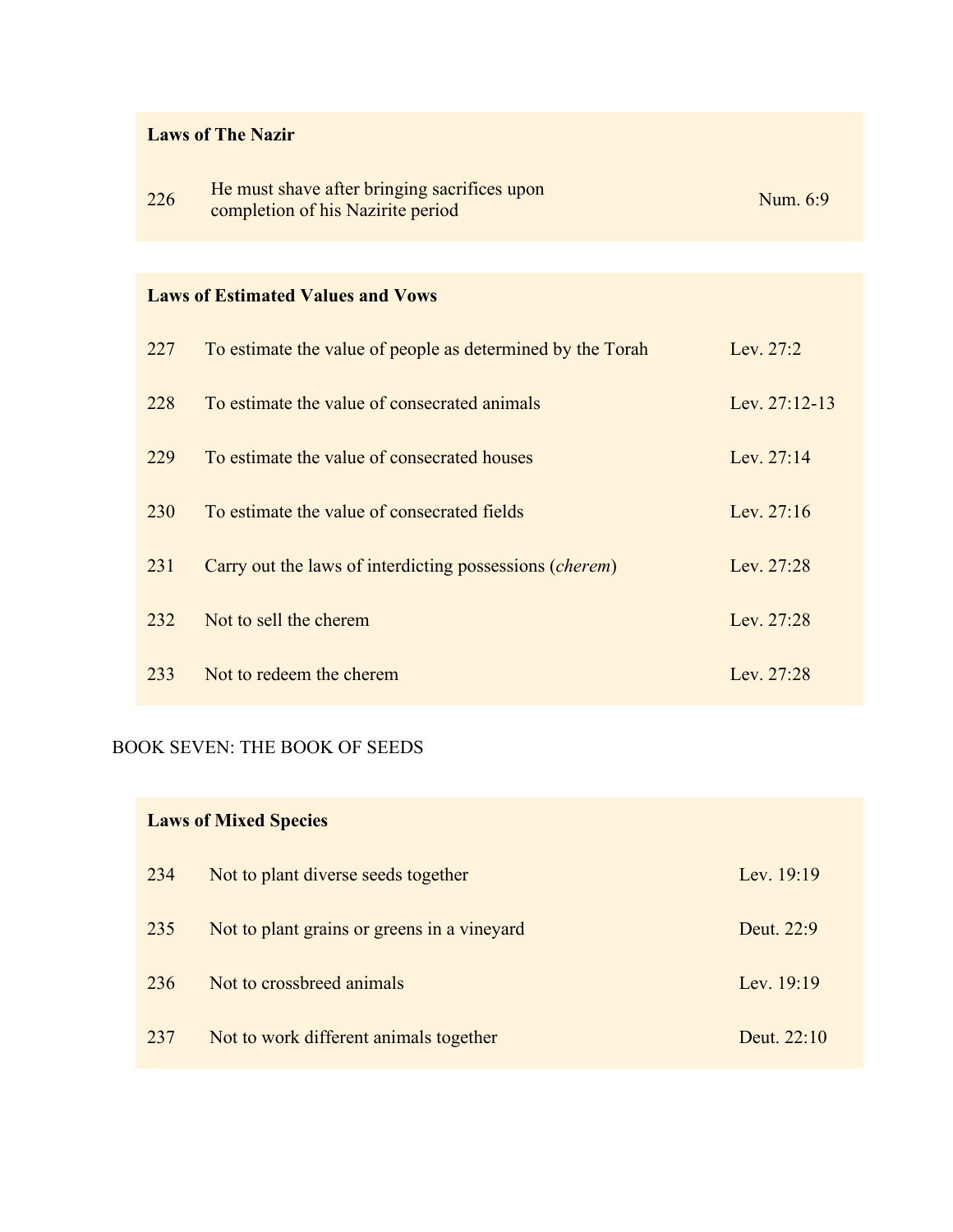| <b>Laws of Mixed Species</b> |  |  |
|------------------------------|--|--|
|------------------------------|--|--|

| 238 | Not to wear sha'atnez, a cloth woven of wool and linen | Deut. 22:11 |
|-----|--------------------------------------------------------|-------------|
|     |                                                        |             |
|     | <b>Laws of Gifts to the Poor</b>                       |             |
| 239 | To leave a corner of the field uncut for the poor      | Lev. 19:10  |
| 240 | Not to reap that corner                                | Lev. 19:9   |
| 241 | To leave gleanings                                     | Lev. 19:9   |
| 242 | Not to gather the gleanings                            | Lev. 19:9   |
| 243 | To leave the gleanings of a vineyard                   | Lev. 19:10  |
| 244 | Not to gather the gleanings of a vineyard              | Lev. 19:10  |
| 245 | To leave the unformed clusters of grapes               | Lev. 19:10  |
| 246 | Not to pick the unformed clusters of grapes            | Lev. 19:10  |
| 247 | To leave the forgotten sheaves in the field            | Deut. 24:19 |
| 248 | Not to retrieve them                                   | Deut. 24:19 |
| 249 | To separate the tithe for the poor                     | Deut. 14:28 |
| 250 | To give charity                                        | Deut. 15:8  |
| 251 | Not to withhold charity from the poor                  | Deut. 15:7  |
| 252 | To set aside Trumah Gedolah (tithe for the Kohen)      | Deut. 18:4  |
| 253 | The Levite must set aside a tenth of his tithe         | Num. 18:26  |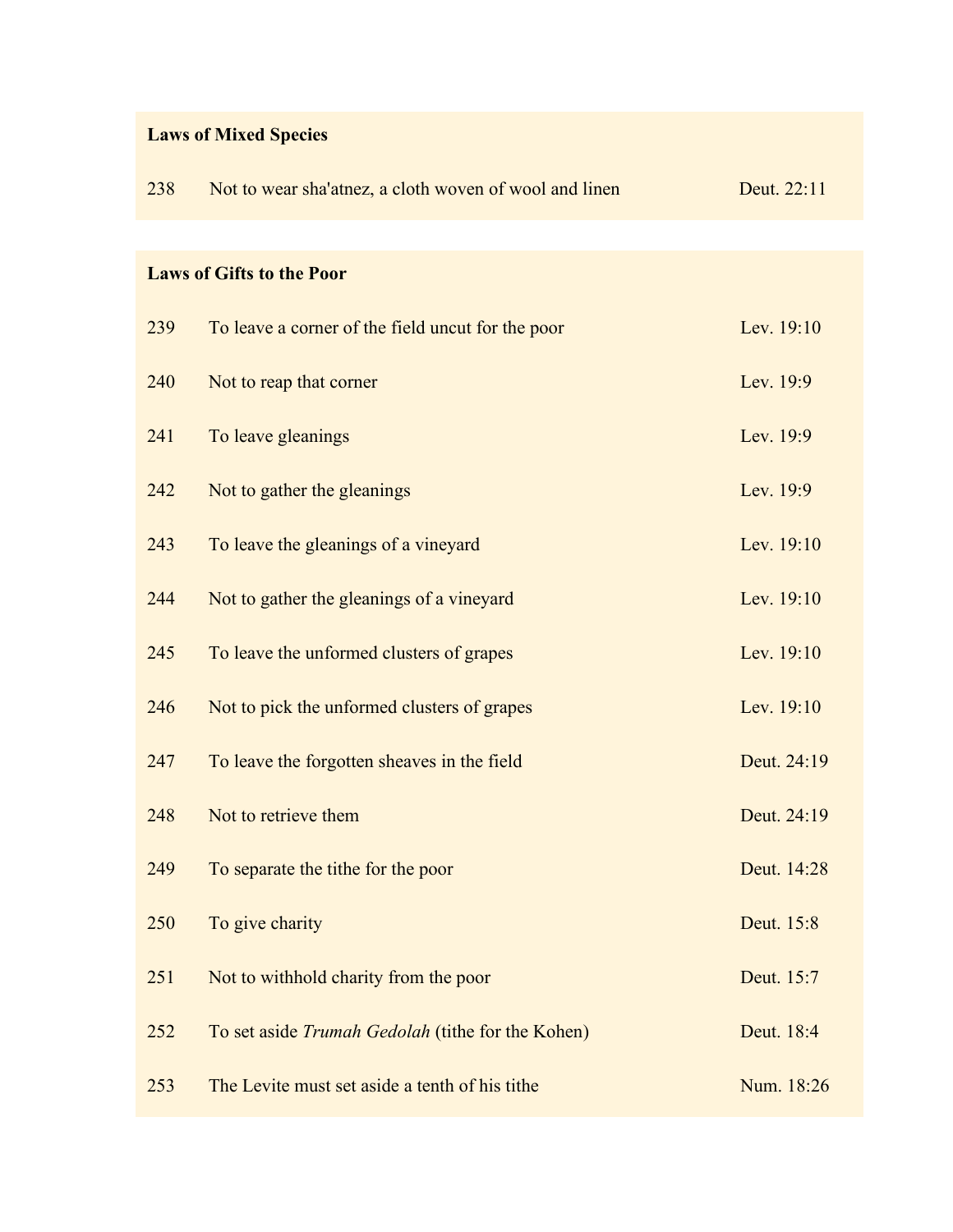#### **Laws of Gifts to the Poor**

| 254 | Not to preface one tithe to the next, but separate them in<br>their proper order | Ex. $22:28$  |
|-----|----------------------------------------------------------------------------------|--------------|
| 255 | A non-Kohen must not eat Trumah                                                  | Lev. $22:10$ |
| 256 | A hired worker or a Jewish bondsman of a Kohen must<br>not eat Trumah            | Lev. $22:10$ |
| 257 | An uncircumcised Kohen must not eat Trumah                                       | Ex.12:48     |
| 258 | An impure Kohen must not eat Trumah                                              | Lev. 22:4    |
| 259 | A <i>chalalah</i> must not eat <i>Trumah</i>                                     | Lev. $22:12$ |

### **Laws of Ma'aser**

|  | 260 To set aside <i>Ma'aser</i> each planting year and give it to a Levite | Num. 18:24 |
|--|----------------------------------------------------------------------------|------------|
|--|----------------------------------------------------------------------------|------------|

### **Laws of The Second Tithe and Fourth Year Produce**

| 261 | To set aside the second tithe (Ma'aser Sheni)                                 | Deut. 14:22 |
|-----|-------------------------------------------------------------------------------|-------------|
| 262 | Not to spend its redemption money on anything but<br>food, drink, or ointment | Deut. 26:14 |
| 263 | Not to eat <i>Ma'aser Sheni</i> while impure                                  | Deut. 26:14 |
| 264 | A mourner on the first day after death must not eat Ma'aser Sheni             | Deut. 26:14 |
| 265 | Not to eat <i>Ma'aser Sheni</i> grains outside Jerusalem                      | Deut. 12:17 |
| 266 | Not to eat <i>Ma'aser Sheni</i> wine products outside Jerusalem               | Deut. 12:17 |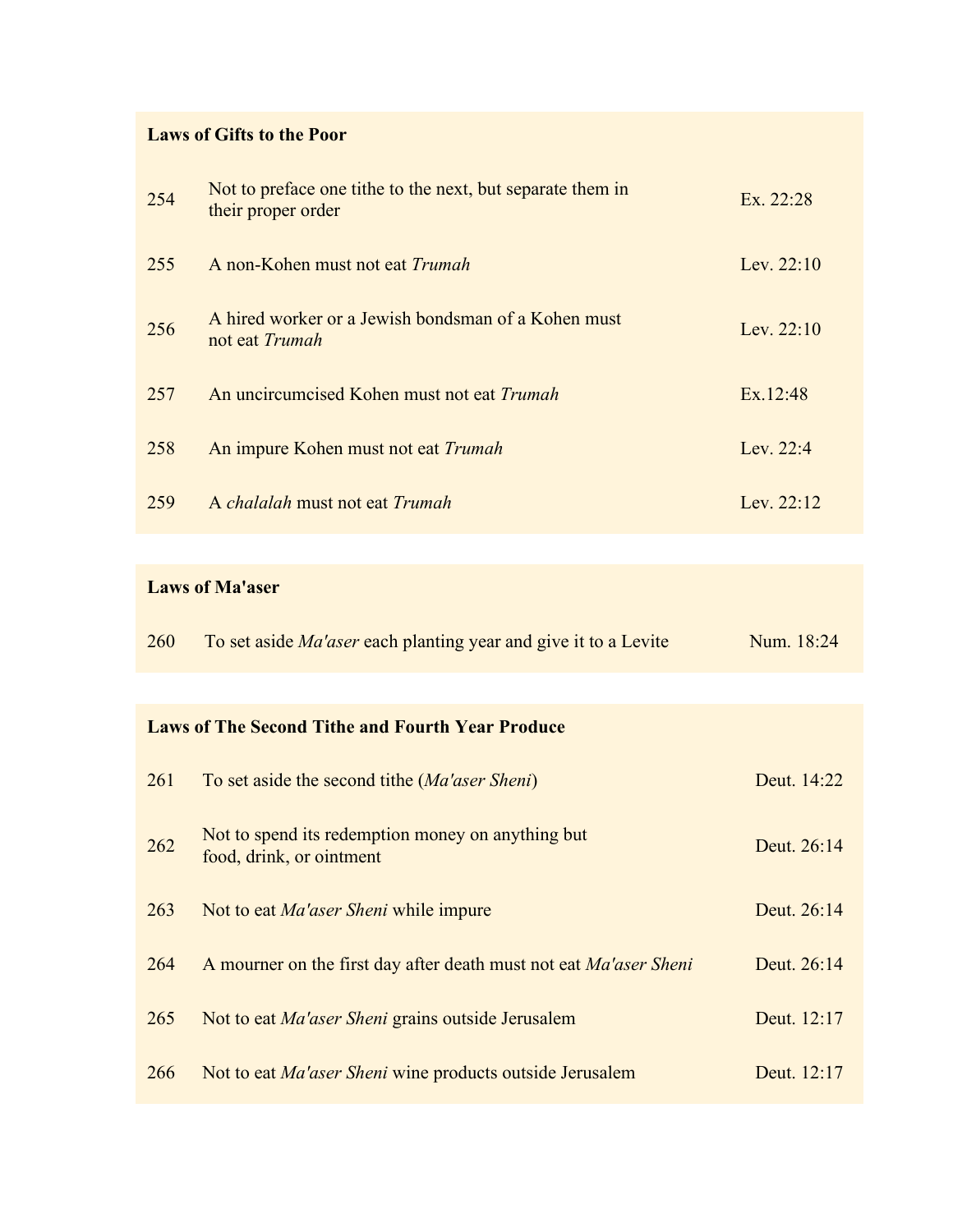| <b>Laws of The Second Tithe and Fourth Year Produce</b> |                                                                                    |               |  |
|---------------------------------------------------------|------------------------------------------------------------------------------------|---------------|--|
| 267                                                     | Not to eat <i>Ma'aser Sheni</i> oil outside Jerusalem                              | Deut. 12:17   |  |
| 268                                                     | The fourth year crops must be totally for holy<br>purposes like Ma'aser Sheni      | Lev. 19:24    |  |
| 269                                                     | To read the confession of tithes every fourth and seventh year                     | Deut. 26:13   |  |
|                                                         |                                                                                    |               |  |
|                                                         | <b>Laws of First Fruits and other Kohanic Gifts</b>                                |               |  |
| 270                                                     | To set aside the first fruits and bring them to the Temple                         | Ex. 23:19     |  |
| 271                                                     | The Kohanim must not eat the first fruits outside Jerusalem                        | Deut. 12:17   |  |
| 272                                                     | To read the Torah portion pertaining to their presentation                         | Deut. 26:5    |  |
| 273                                                     | To set aside a portion of dough for a Kohen                                        | Num.<br>15:20 |  |
| 274                                                     | To give the shoulder, two cheeks, and stomach of slaughtered animals<br>to a Kohen | Deut. 18:3    |  |
| 275                                                     | To give the first sheering of sheep to a Kohen                                     | Deut. 18:4    |  |
| 276                                                     | To redeem the firstborn sons and give the money to a Kohen                         | Num.<br>18:15 |  |
| 277                                                     | To redeem the firstborn donkey by giving a lamb to a Kohen                         | Ex. 13:13     |  |
| 278                                                     | To break the neck of the donkey if the owner does not intend to redeem<br>it       | Ex. 13:13     |  |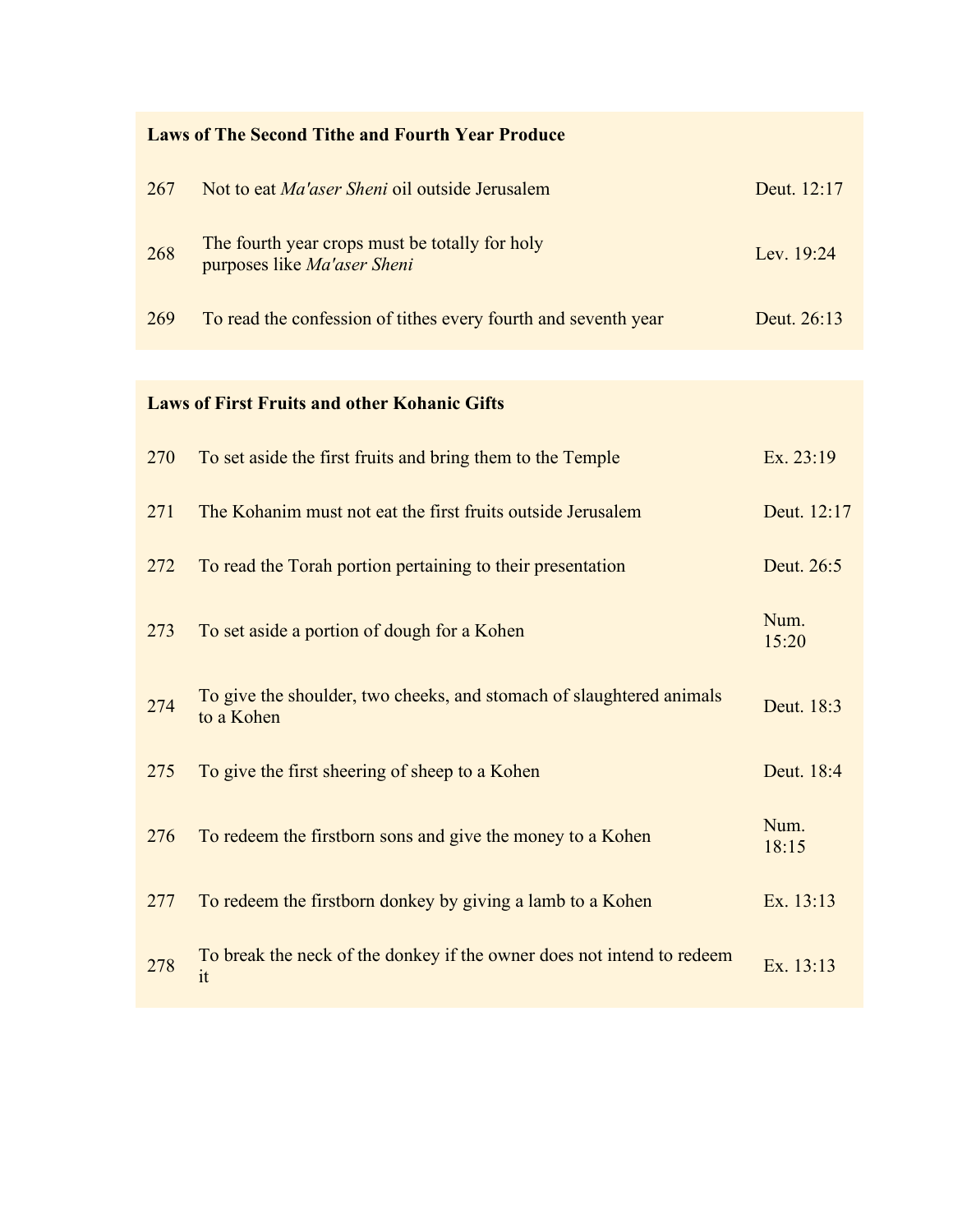#### **Laws of The Sabbatical and Jubilee Years**

| 279 | To rest the land during the seventh year by not doing any<br>work which enhances growth              | Ex. 34:21    |
|-----|------------------------------------------------------------------------------------------------------|--------------|
| 280 | Not to work the land during the seventh year                                                         | Lev. 25:4    |
| 281 | Not to work with trees to produce fruit during that year                                             | Lev. 25:4    |
| 282 | Not to reap crops that grow wild that year in the normal manner                                      | Lev. 25:5    |
| 283 | Not to gather grapes which grow wild that year in the normal way                                     | Lev. 25:5    |
| 284 | To leave free all produce which grew in that year                                                    | Ex. 23:11    |
| 285 | To release all loans during the seventh year                                                         | Deut. 15:2   |
| 286 | Not to pressure or claim from the borrower                                                           | Deut. 15:2   |
| 287 | Not to refrain from lending immediately before the release of<br>the loans for fear of monetary loss | Deut. 15:9   |
| 288 | The Sanhedrin must count seven groups of seven years                                                 | Lev. 25:8    |
| 289 | The Sanhedrin must sanctify the fiftieth year                                                        | Lev. 25:10   |
| 290 | To blow the Shofar on the tenth of Tishrei to free the slaves                                        | Lev. 25:9    |
| 291 | Not to work the soil during the fiftieth year                                                        | Lev. $25:11$ |
| 292 | Not to reap in the normal manner that which grows<br>wild in the fiftieth year                       | Lev. 25:11   |
| 293 | Not to pick grapes which grew wild in the normal<br>manner in the fiftieth year                      | Lev. 25:11   |
| 294 | Carry out the laws of sold family properties                                                         | Lev. 25:24   |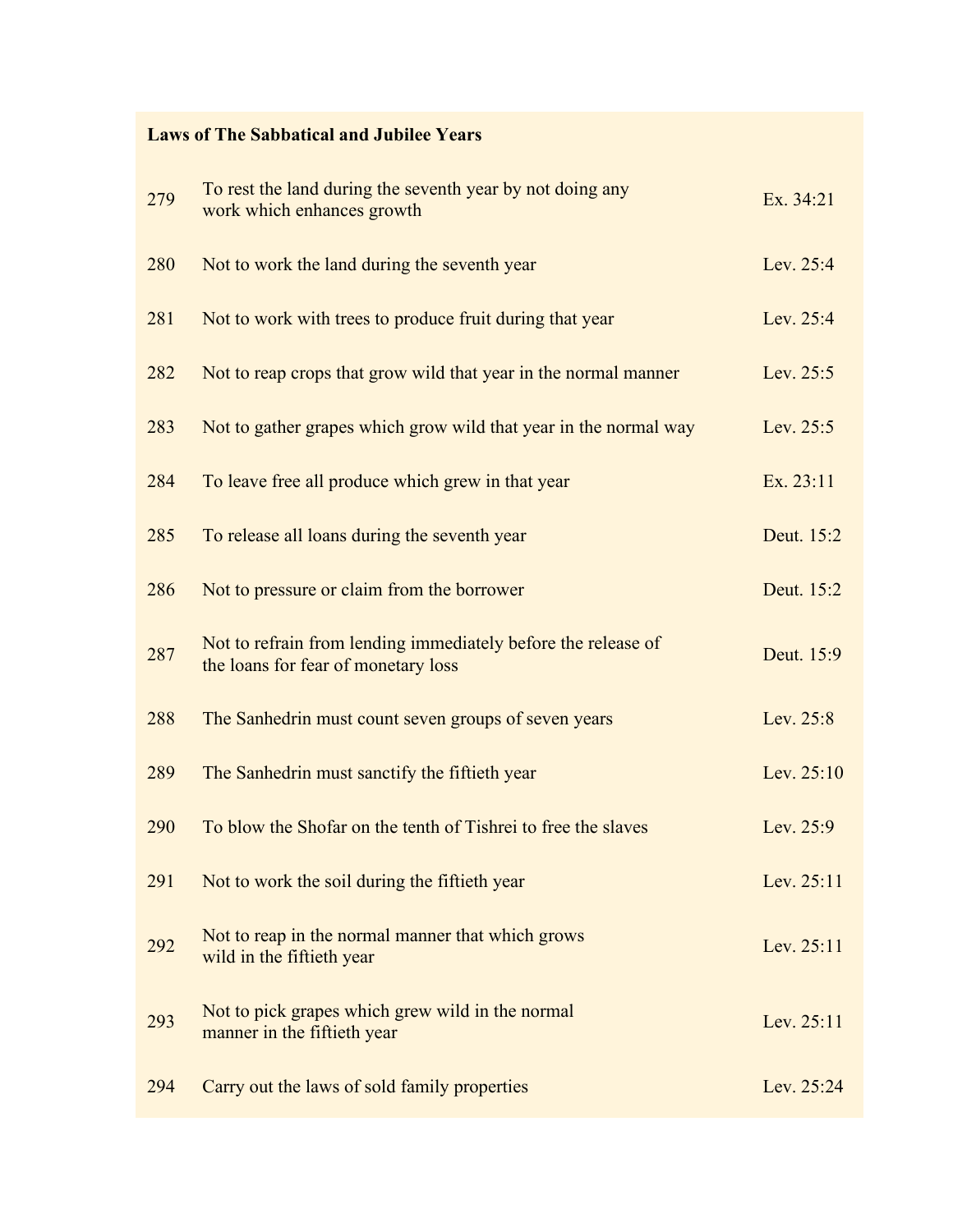**Laws of The Sabbatical and Jubilee Years**

| 295 | Not to sell the land in Israel indefinitely                                                                      | Lev. $25:23$ |
|-----|------------------------------------------------------------------------------------------------------------------|--------------|
| 296 | Carry out the laws of houses in walled cities                                                                    | Lev. 25:29   |
| 297 | The Tribe of Levi must not be given a portion of the land in Israel,<br>rather they are given cities to dwell in | Deut. 18:1   |
| 298 | The Levites must not take a share in the spoils of war                                                           | Deut. 18:1   |
| 299 | To give the Levites cities to inhabit and their surrounding fields                                               | Num. 35:2    |
| 300 | Not to sell the fields but they shall remain the Levites' before and<br>after the Jubilee year                   | Lev. $25:34$ |

# **BOOK EIGHT: THE BOOK OF SERVICE**

| <b>Laws of The Temple</b> |                                                  |             |
|---------------------------|--------------------------------------------------|-------------|
| 301                       | To build a Sanctuary                             | Ex. 25:8    |
| 302                       | Not to build the altar with stones hewn by metal | Ex. $20:22$ |
| 303                       | Not to climb steps to the altar                  | Ex. 20:23   |
| 304                       | To show reverence to the Temple                  | Lev. 1930   |
| 305                       | To guard the Temple area                         | Num. 18:2   |
| 306                       | Not to leave the Temple unguarded                | Num. 18:5   |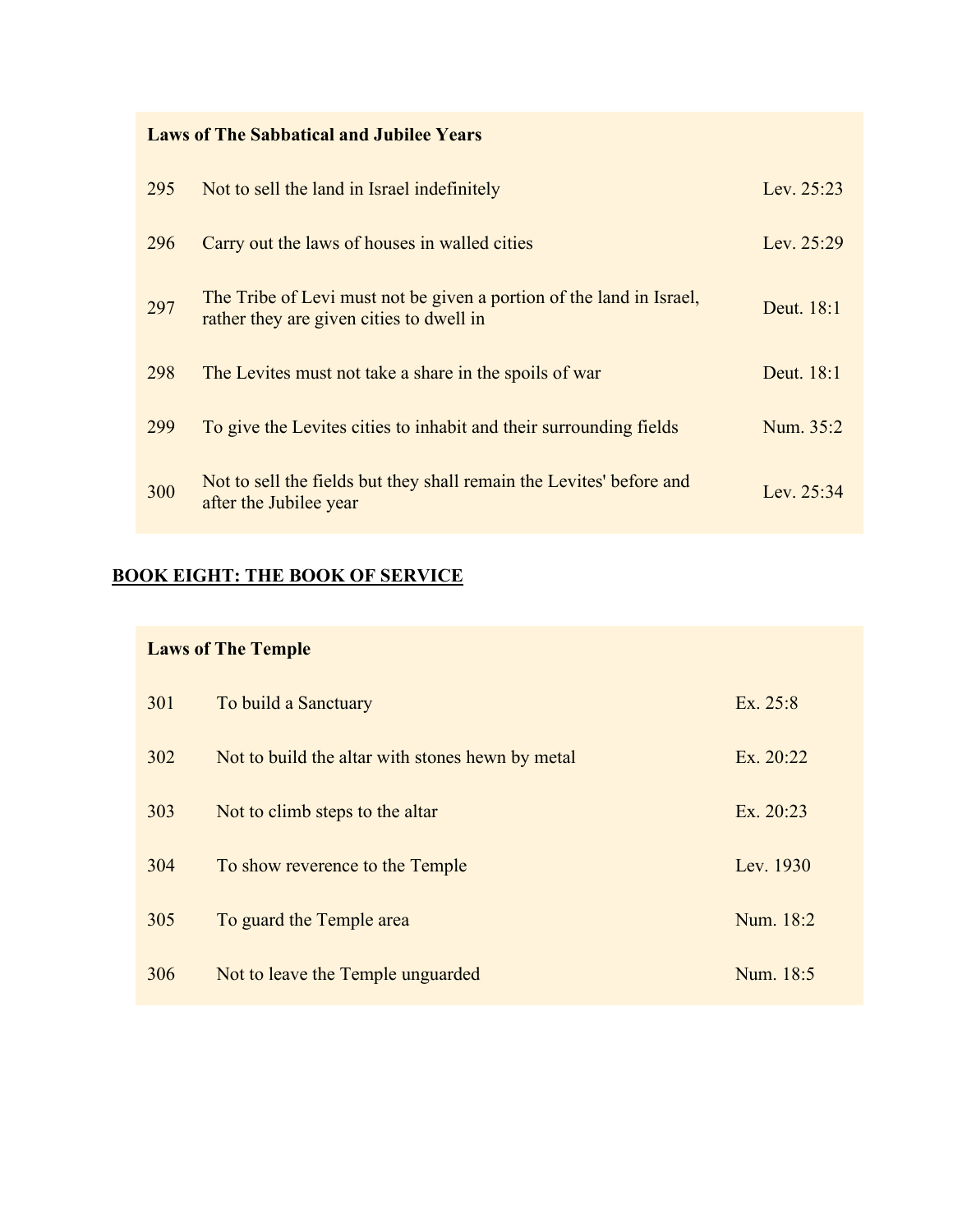# **Laws of Temple Vessels and Employees**

| 307 | To prepare the anointing oil                                   | Ex. 30:31    |
|-----|----------------------------------------------------------------|--------------|
| 308 | Not to reproduce the anointing oil                             | Ex. 30:32    |
| 309 | Not to anoint with anointing oil                               | Ex. 30:32    |
| 310 | Not to reproduce the incense formula                           | Ex. 30:37    |
| 311 | Not to burn anything on the Golden Altar besides incense       | Ex. 30:9     |
| 312 | The Levites must transport the ark on their shoulders          | Num. 7:9     |
| 313 | Not to remove the staves from the ark                          | Ex. 25:15    |
| 314 | The Levites must work in the Temple                            | Num. 18:23   |
| 315 | No Levite must do another's work of either a Kohen or a Levite | Num. 18:3    |
| 316 | To dedicate the Kohen for service                              | Lev. 21:8    |
| 317 | The kohanic work shifts must be equal during holidays          | Deut. 18:6-8 |
| 318 | The Kohanim must wear their priestly garments during service   | Ex. 28:2     |
| 319 | Not to tear the priestly garments                              | Ex. 28:32    |
| 320 | The breastplate must not be loosened from the <i>Efode</i>     | Ex. 28:28    |

# **Laws of Entering the Temple**

| 321 | A Kohen must not enter the Temple intoxicated        | Lev. $10:9$ |
|-----|------------------------------------------------------|-------------|
|     | 322 A Kohen must not enter the Temple with long hair | Lev. $10:6$ |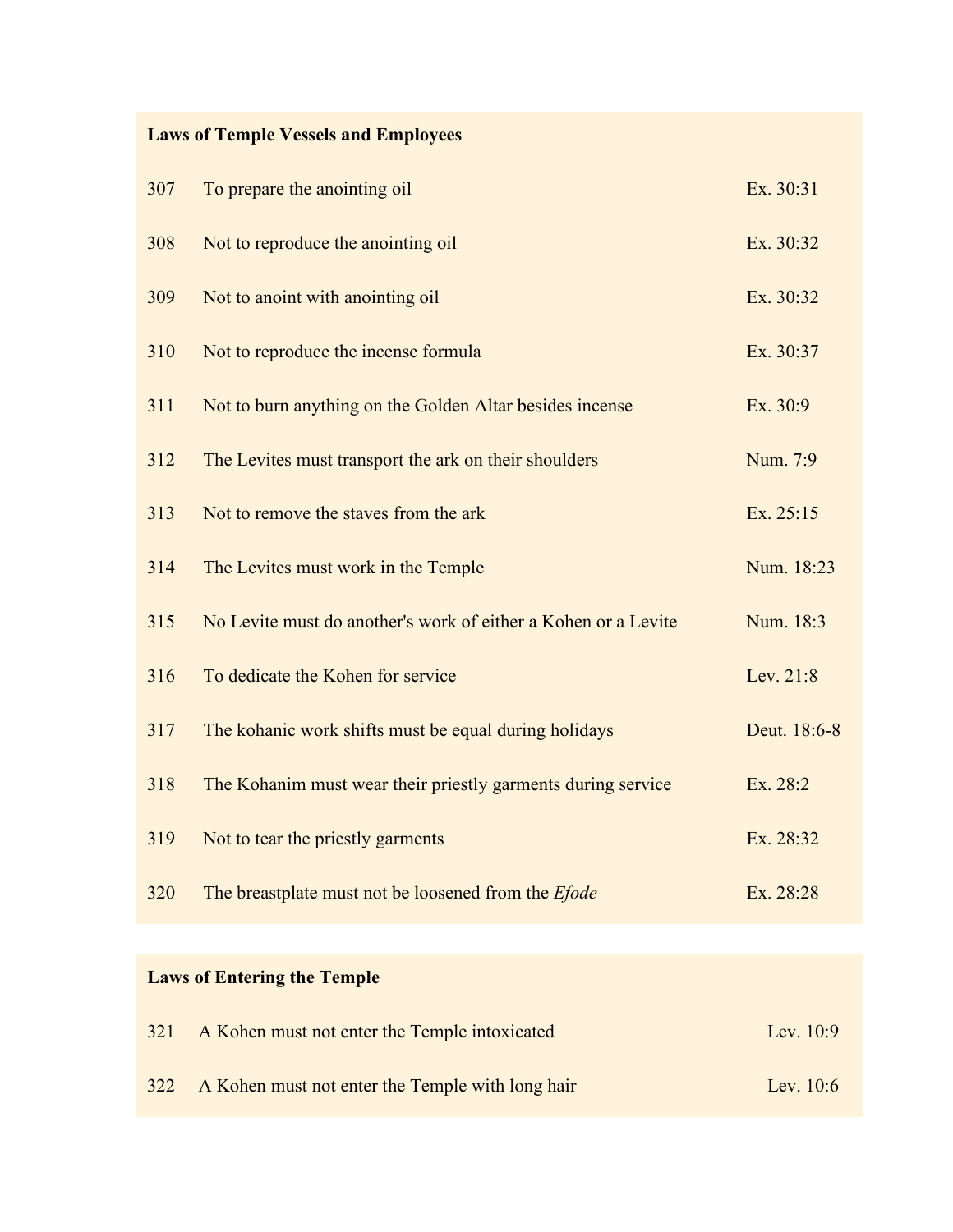# **Laws of Entering the Temple**

| 323 | A Kohen must not enter the Temple with torn clothes                                                | Lev. 10:6      |
|-----|----------------------------------------------------------------------------------------------------|----------------|
| 324 | A Kohen must not enter the Temple indiscriminately                                                 | Lev. 16:2      |
| 325 | A Kohen must not leave the Temple during service                                                   | Lev. 10:7      |
| 326 | To send the impure from the Temple                                                                 | Num. 5:2       |
| 327 | Impure people must not enter the Temple                                                            | Num. 5:3       |
| 328 | Impure people must not enter the Temple Mount area                                                 | Deut.<br>23:11 |
| 329 | Impure Kohanim must not do service in the temple                                                   | Lev. 22:2      |
| 330 | An impure Kohen, following immersion, must wait until after sundown<br>before returning to service | Lev. 22:7      |
| 331 | A Kohen must wash his hands and feet before service                                                | Ex. 30:19      |
| 332 | A Kohen with a physical blemish must not enter the sanctuary or<br>approach the altar              | Lev. 21:23     |
| 333 | A Kohen with a physical blemish must not serve                                                     | Lev.21:17      |
| 334 | A Kohen with a temporary blemish must not serve                                                    | Lev. 21:17     |
| 335 | One who is not a Kohen must not serve                                                              | Num. 18:4      |
|     |                                                                                                    |                |

# **Laws of Restrictions Concerning Sacrifices**

|  | 336 To offer only unblemished animals | Lev. 22:21 |
|--|---------------------------------------|------------|
|--|---------------------------------------|------------|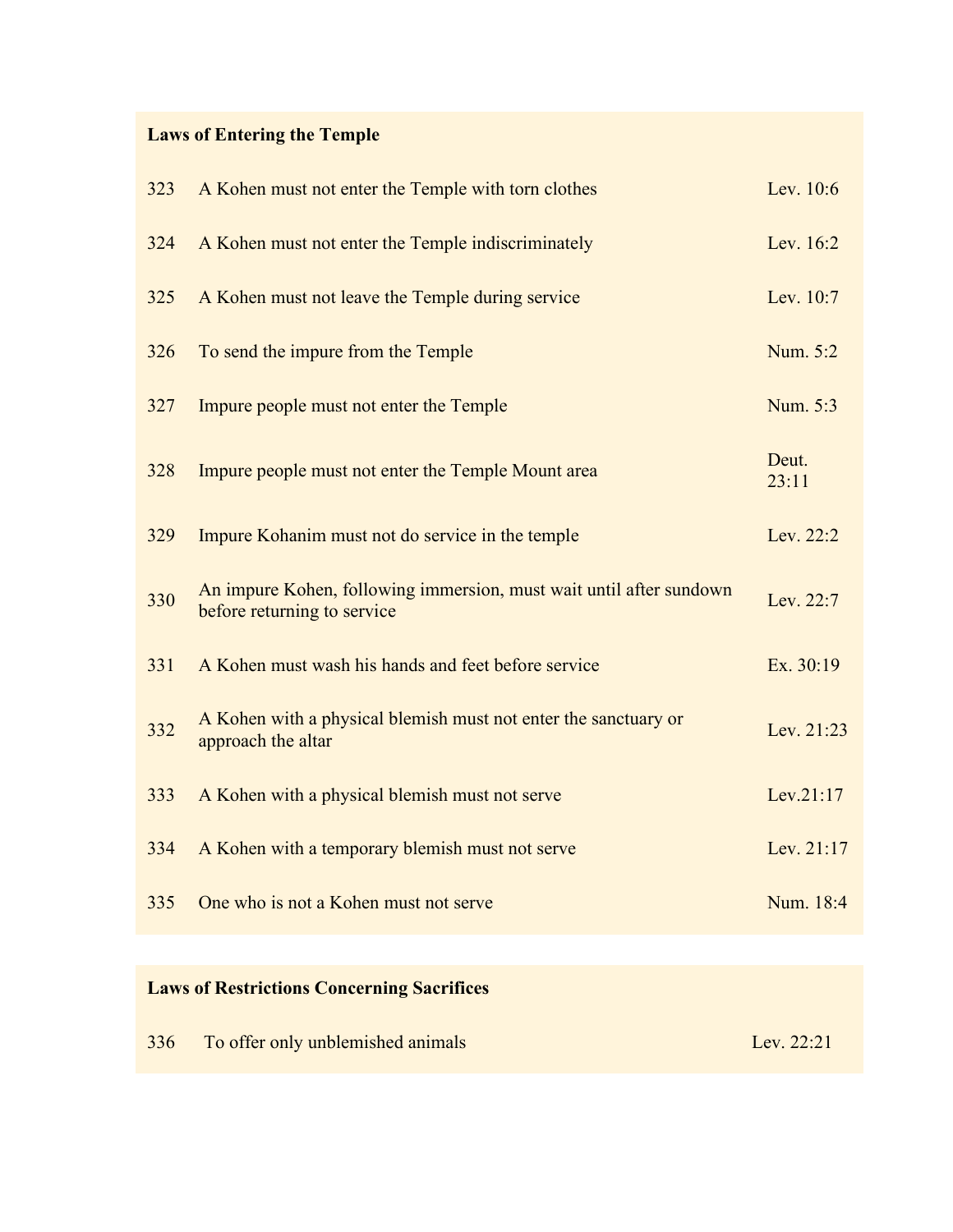# **Laws of Restrictions Concerning Sacrifices**

| 337 | Not to dedicate a blemished animal for the altar                                            | Lev. 22:20  |
|-----|---------------------------------------------------------------------------------------------|-------------|
| 338 | Not to slaughter it                                                                         | Lev. 22:22  |
| 339 | Not to sprinkle its blood                                                                   | Lev. 22:24  |
| 340 | Not to burn its fat                                                                         | Lev. 22:22  |
| 341 | Not to offer a temporarily blemished animal                                                 | Deut. 17:1  |
| 342 | Not to sacrifice blemished animals even if offered by non-Jews                              | Lev. 22:25  |
| 343 | Not to inflict wounds upon dedicated animals                                                | Lev. 22:21  |
| 344 | To redeem dedicated animals which have become disqualified                                  | Deut. 12:15 |
| 345 | To offer only animals which are at least eight days old                                     | Lev. 22:27  |
| 346 | Not to offer animals bought with the wages of a harlot or the<br>animal exchanged for a dog | Deut. 23:19 |
| 347 | Not to burn honey or yeast on the altar                                                     | Lev. 2:11   |
| 348 | To salt all sacrifices                                                                      | Lev. 2:13   |
| 349 | Not to omit the salt from sacrifices                                                        | Lev. $2:13$ |

### **Laws of Sacrificial Procedure**

| 350 Carry out the procedure of the burnt offering as prescribed in the Torah | Lev. 1:3       |
|------------------------------------------------------------------------------|----------------|
| 351 Not to eat its meat                                                      | Deut.<br>12:17 |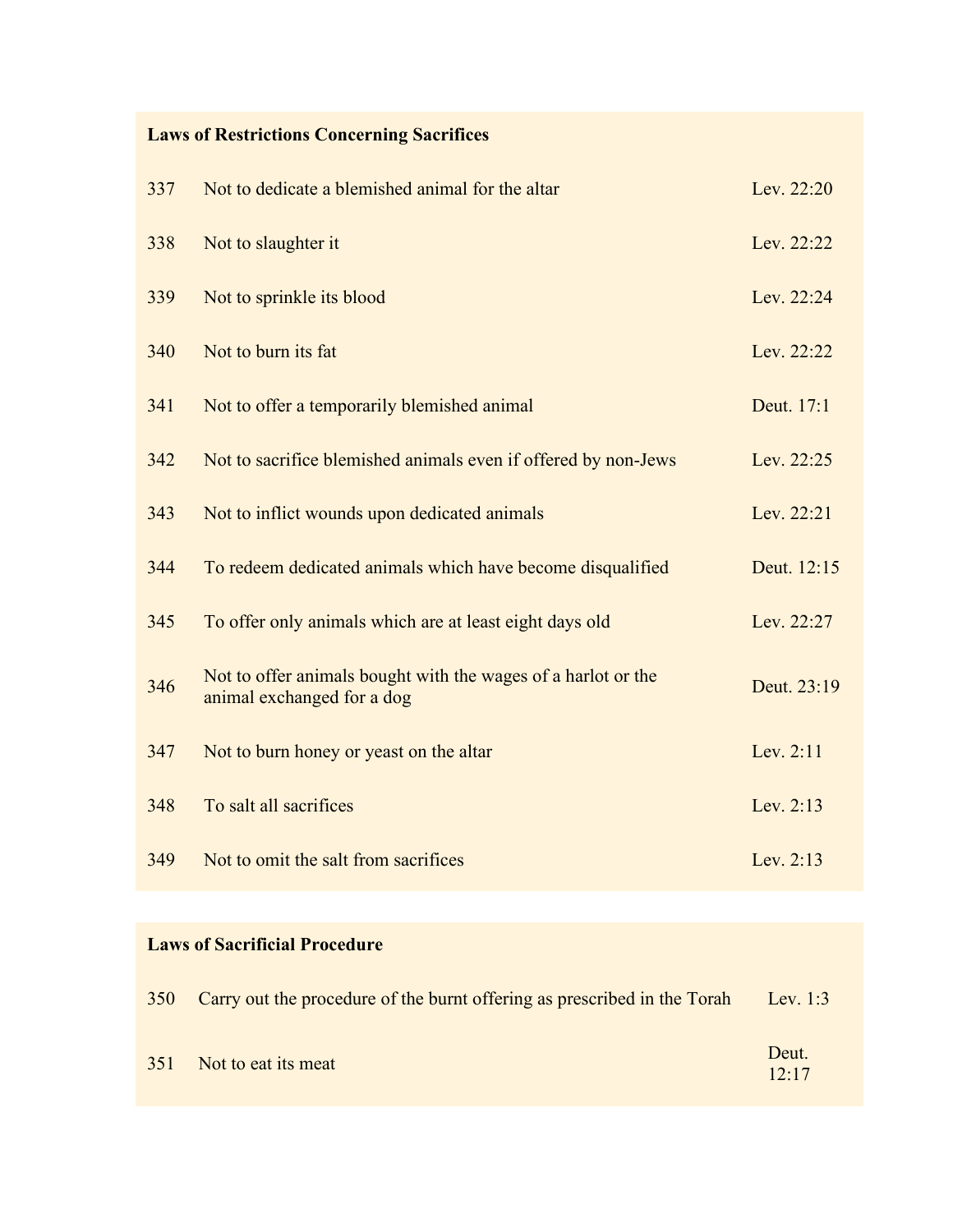### **Laws of Sacrificial Procedure**

| 352 | Carry out the procedure of the sin offering                                                  | Lev. 6:18         |
|-----|----------------------------------------------------------------------------------------------|-------------------|
| 353 | Not to eat the meat of the inner sin offering                                                | Lev. 6:23         |
| 354 | Not to decapitate a fowl brought as a sin offering                                           | Lev. 5:8          |
| 355 | Carry out the procedure of the guilt offering                                                | Lev. 7:1          |
| 356 | The Kohanim must eat the sacrificial meat in the Temple                                      | Ex. 29:33         |
| 357 | The Kohanim must not eat the meat outside the Temple courtyard                               | Deut.<br>12:17    |
| 358 | A non-Kohen must not eat sacrificial meat                                                    | Ex. 29:33         |
| 359 | To follow the procedure of the peace offering                                                | Lev. 7:11         |
| 360 | Not to eat the meat of minor sacrifices before sprinkling the blood                          | Deut.<br>12:17    |
| 361 | To bring meal offerings as prescribed in the Torah                                           | Lev. 2:1          |
| 362 | Not to put oil on the meal offerings of wrongdoers                                           | Lev. 5:11         |
| 363 | Not to put frankincense on the meal offerings of wrongdoers                                  | Lev. 5:11         |
| 364 | Not to eat the meal offering of the High Priest                                              | Lev. 6:16         |
| 365 | Not to bake a meal offering as leavened bread                                                | Lev. 6:10         |
| 366 | The Kohanim must eat the remains of the meal offerings                                       | Lev. 6:9          |
| 367 | To bring all avowed and freewill offerings to the Temple on the first<br>subsequent festival | Deut.<br>$12:5-6$ |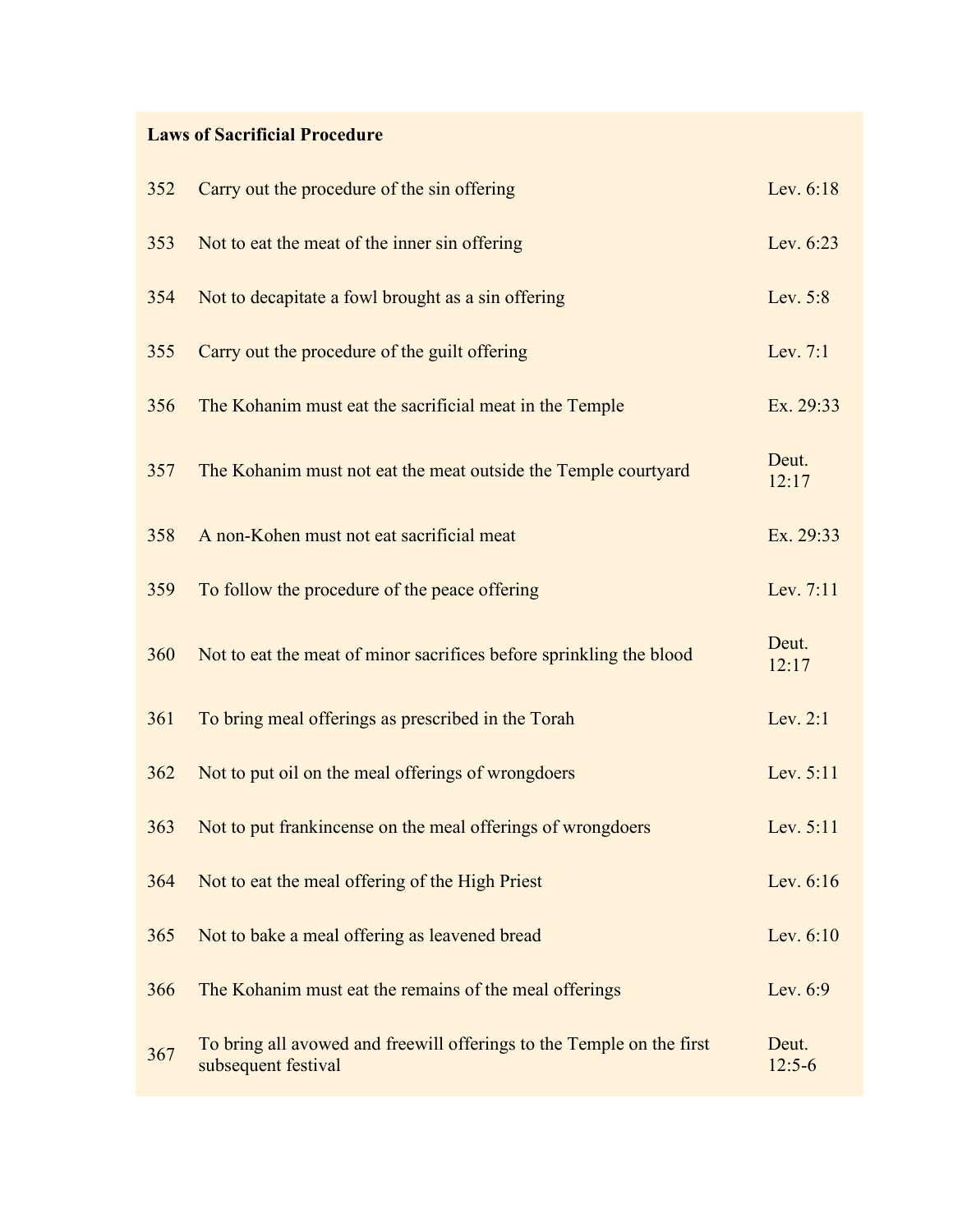# **Laws of Sacrificial Procedure**

| 368 | Not to withhold payment incurred by any vow               | Deut.<br>23:22 |
|-----|-----------------------------------------------------------|----------------|
| 369 | To offer all sacrifices in the Temple                     | Deut.<br>12:11 |
| 370 | To bring all sacrifices from outside Israel to the Temple | Deut.<br>12:26 |
| 371 | Not to slaughter sacrifices outside the courty and        | Lev. 17:4      |
| 372 | Not to offer any sacrifices outside the courty and        | Deut.<br>12:13 |

# **Laws of Constant and Additional Offerings**

| 373 | To offer two lambs every day                                | Num. 28:3  |
|-----|-------------------------------------------------------------|------------|
| 374 | To light a fire on the altar every day                      | Lev. $6:6$ |
| 375 | Not to extinguish this fire                                 | Lev. $6:6$ |
| 376 | To remove the ashes from the altar every day                | Lev. $6:3$ |
| 377 | To burn incense every day                                   | Ex 30:7    |
| 378 | To light the Menorah every day                              | Ex. 27:21  |
| 379 | The Kohen Gadol must bring a meal offering every day        | Lev. 6:13  |
| 380 | To bring two additional lambs as burnt offerings on Shabbat | Num 28:9   |
| 381 | To make the show bread                                      | Ex. 25:30  |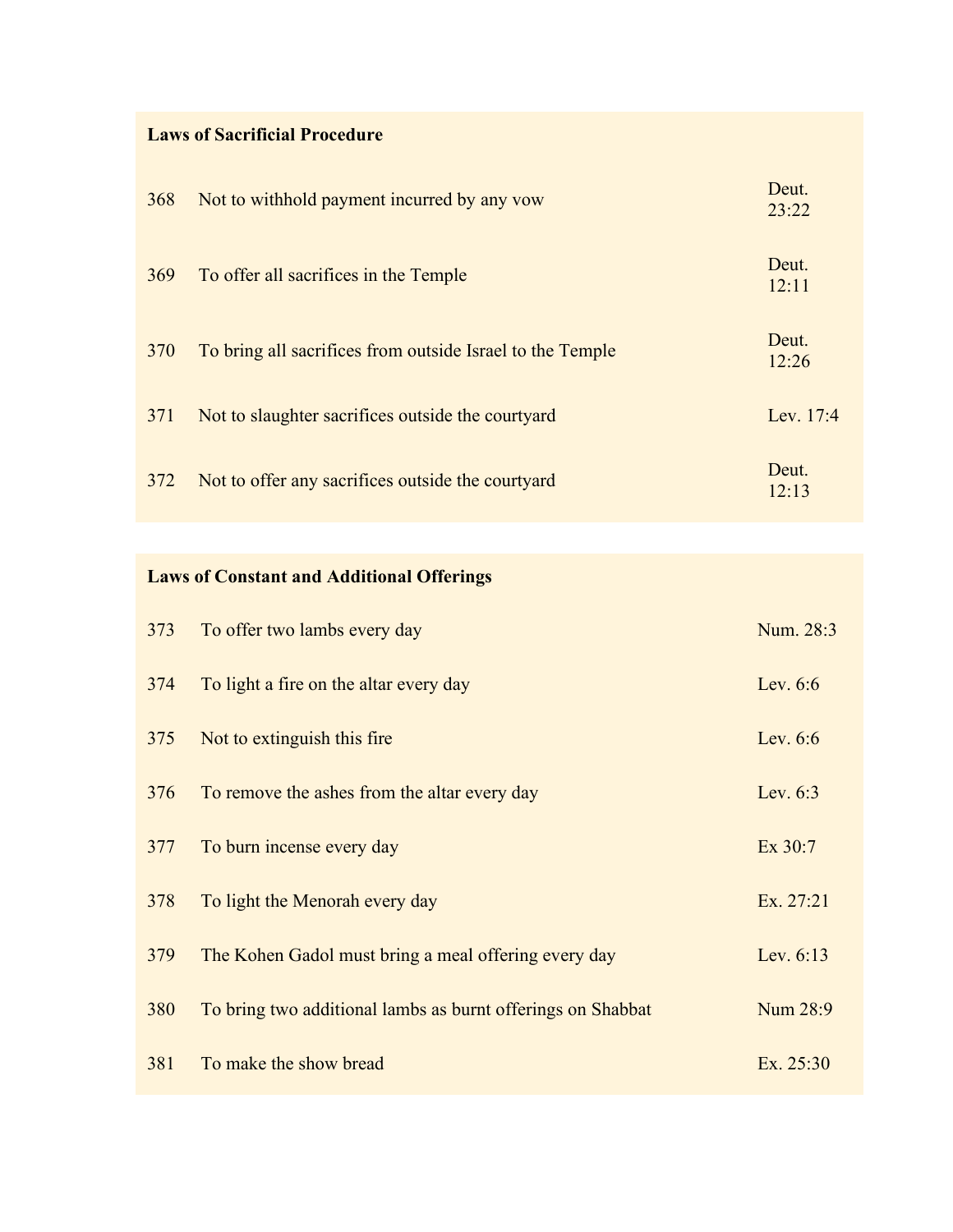# **Laws of Constant and Additional Offerings**

| 382 | To bring additional offerings on the New Month                                                | Num. 28:11 |
|-----|-----------------------------------------------------------------------------------------------|------------|
| 383 | To bring additional offerings on Passover                                                     | Num. 28:19 |
| 384 | To offer the wave offering from the meal of the new wheat                                     | Lev. 23:10 |
| 385 | Each man must count the Omer - seven weeks from the day the new<br>wheat offering was brought | Lev. 23:15 |
| 386 | To bring additional offerings on Shavuot                                                      | Num. 28:26 |
| 387 | To bring two leaves to accompany the above sacrifice                                          | Lev. 23:17 |
| 388 | To bring additional offerings on Rosh Hashana                                                 | Num. 29:2  |
| 389 | To bring additional offerings on Yom Kippur                                                   | Num. 29:8  |
| 390 | To bring additional offerings on Sukkot                                                       | Num. 29:13 |
| 391 | To bring additional offerings on Shmini Atzeret                                               | Num. 29:35 |

# **Laws of Disqualified Offerings**

| 392 | Not to eat sacrifices which have become unfit or blemished    | Deut. 14.3   |
|-----|---------------------------------------------------------------|--------------|
| 393 | Not to eat from sacrifices offered with improper intentions   | Lev. 7:18    |
| 394 | Not to leave sacrifices past the time allowed for eating them | Lev. $22:30$ |
| 395 | Not to eat from that which was left over                      | Lev. $19:8$  |
| 396 | Not to eat from sacrifices which became impure                | Lev. $7:19$  |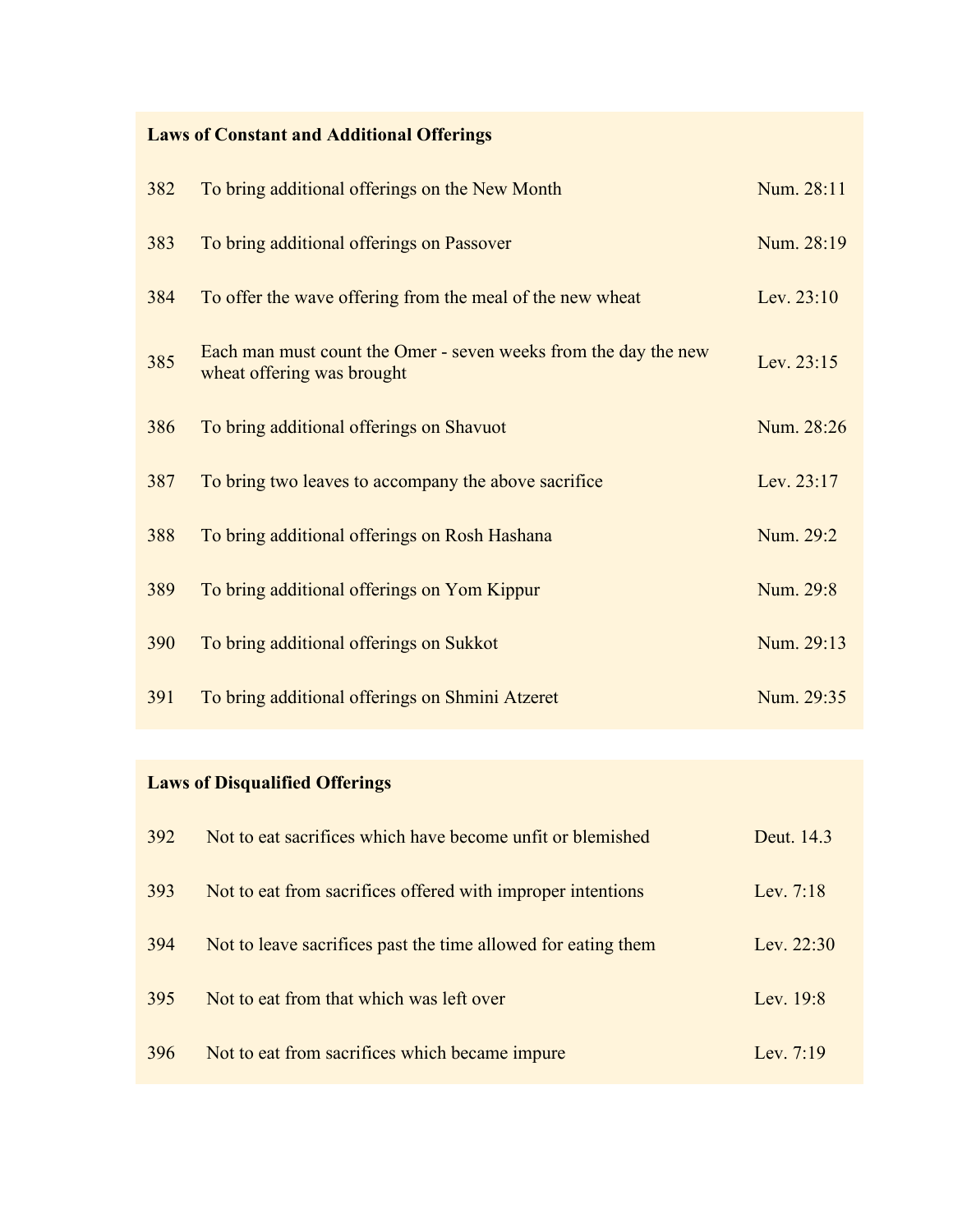# **Laws of Disqualified Offerings**

| 397 | An impure person must not eat from sacrifices | Lev. $7:20$ |
|-----|-----------------------------------------------|-------------|
| 398 | To burn the leftover sacrifices               | Lev. $7:17$ |
| 399 | To burn all impure sacrifices                 | Lev. $7:19$ |

# **Laws of Yom Kippur Service**

| 400 | To follow the procedure of Yom Kippur in the sequence<br>prescribed in Parshat Acharei Mot | Lev. $16:3$ |
|-----|--------------------------------------------------------------------------------------------|-------------|
|-----|--------------------------------------------------------------------------------------------|-------------|

# **Laws of Misusing Sanctified Property**

| 401 | One who profaned property must repay what he<br>profaned plus a fifth and bring a sacrifice | Lev. $5:16$ |
|-----|---------------------------------------------------------------------------------------------|-------------|
| 402 | Not to work consecrated animals                                                             | Deut. 15:19 |
| 403 | Not to shear the fleece of consecrated animals                                              | Deut. 15:19 |

### BOOK NINE: THE BOOK OF SACRIFICES

| <b>Laws of Pascal Sacrifice</b> |                                                          |            |
|---------------------------------|----------------------------------------------------------|------------|
| 404                             | To slaughter the paschal sacrifice at the specified time | Ex. $12:6$ |
| 405                             | Not to slaughter it while in possession of leaven        | Ex. 23:18  |
| 406                             | Not to leave the fat overnight                           | Ex. 23:18  |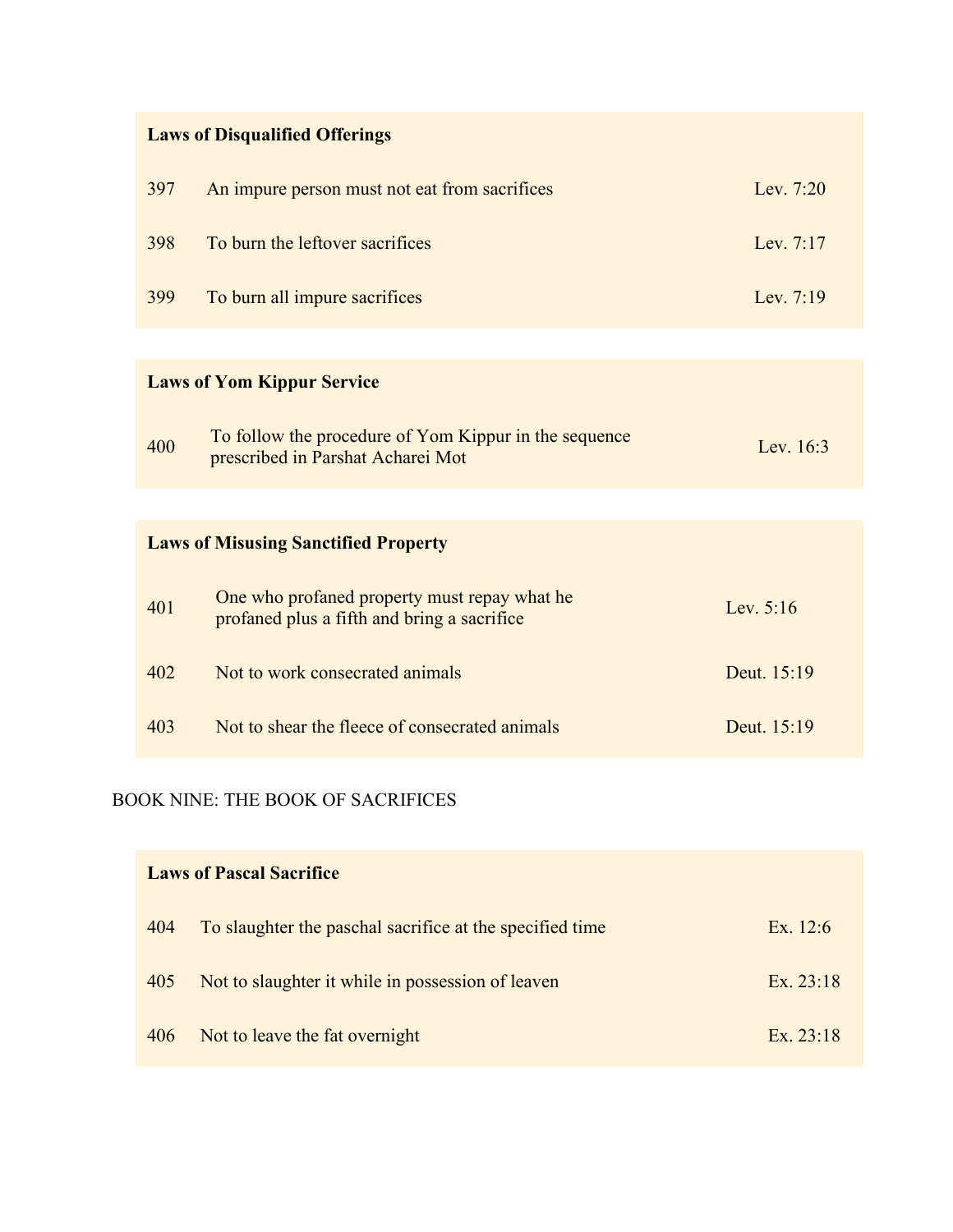### **Laws of Pascal Sacrifice**

| 407 | To slaughter the second paschal lamb                                                 | Num. 9:11  |
|-----|--------------------------------------------------------------------------------------|------------|
| 408 | To eat the paschal lamb with matzah and Marror on the night of the<br>15th of Nissan | Ex. 12:8   |
| 409 | To eat the second paschal lamb on the night of the 15th of Iyar                      | Num.9:11   |
| 410 | Not to eat the paschal meat raw or boiled                                            | Ex. 12:9   |
| 411 | Not to take the paschal meat from the confines of the group                          | Ex. 12:46  |
| 412 | An apostate must not eat from it                                                     | Ex.12:43   |
| 413 | A permanent or temporary hired worker must not eat from it                           | Ex. 12:45  |
| 414 | An uncircumcised male must not eat from it                                           | Ex. 12:48  |
| 415 | Not to break any bones from the paschal offering                                     | Ex. 12:46  |
| 416 | Not to break any bones from the second paschal offering                              | Num. 9:12  |
| 417 | Not to leave any meat from the paschal offering over until morning                   | Ex. 12:10  |
| 418 | Not to leave the second paschal meat over until morning                              | Num. 9:12  |
| 419 | Not to leave the meat of the holiday offering of the 14th until the 16th             | Deut. 16:4 |

# **Laws of Pilgrim Offerings**

| 420 | To be seen at the Temple on Passover, Shavuot, and Sukkot      | Deut. 16:16 |
|-----|----------------------------------------------------------------|-------------|
| 421 | To celebrate on these three Festivals (bring a peace offering) | Ex. $23:14$ |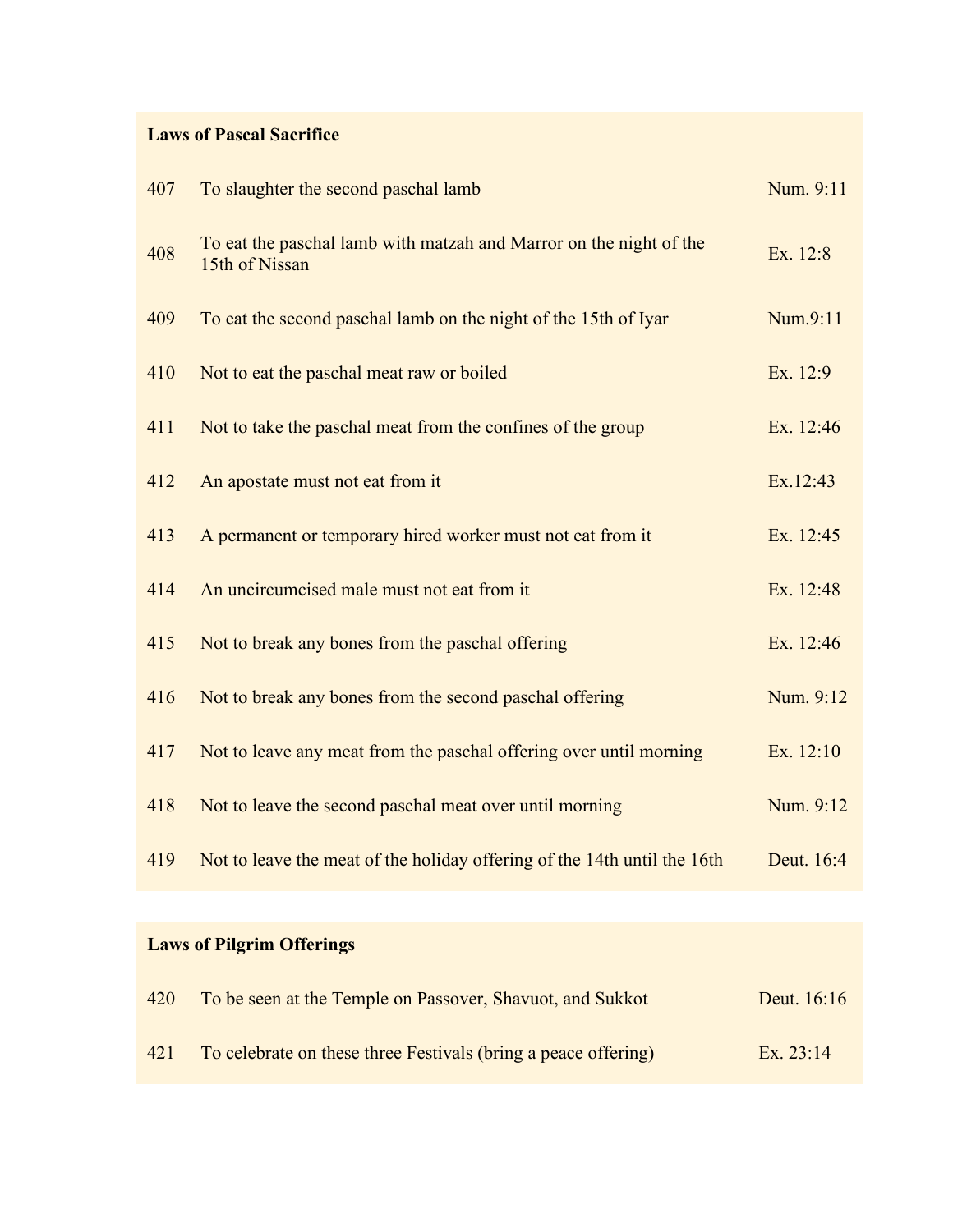# **Laws of Pilgrim Offerings**

| 422 | To rejoice on these three Festivals (bring a peace offering)         | Deut. 16:14 |
|-----|----------------------------------------------------------------------|-------------|
| 423 | Not to appear at the Temple without offerings                        | Deut. 16:16 |
| 424 | Not to refrain from rejoicing with, and giving gifts to, the Levites | Deut. 12:19 |
| 425 | To assemble all the people on the Sukkot following the seventh year  | Deut. 31:12 |

# **Laws of First Born Animals**

| 426 | To set aside the firstborn animals                                          | Ex. 13:12    |
|-----|-----------------------------------------------------------------------------|--------------|
| 427 | The Kohanim must not eat unblemished firstborn animals<br>outside Jerusalem | Deut. 12:17  |
| 428 | Not to redeem the firstborn                                                 | Num. 18:17   |
| 429 | Separate the tithe from animals                                             | Lev. 27:32   |
| 430 | Not to redeem the tithe                                                     | Lev. $27:33$ |

# **Laws of Offerings for Unintentional Transgressions**

| 431 | Every person must bring a sin offering for his transgression                                              | Lev. 4:27          |
|-----|-----------------------------------------------------------------------------------------------------------|--------------------|
| 432 | Bring an <i>asham talui</i> when uncertain of guilt                                                       | Lev. $5:17-$<br>18 |
| 433 | Bring an <i>asham vadai</i> when guilt is ascertained                                                     | Lev. $5:25$        |
| 434 | Bring an oleh v'yored offering (if the person is wealthy, an animal; if<br>poor, a bird or meal offering) | Lev. $5:7-$<br>11  |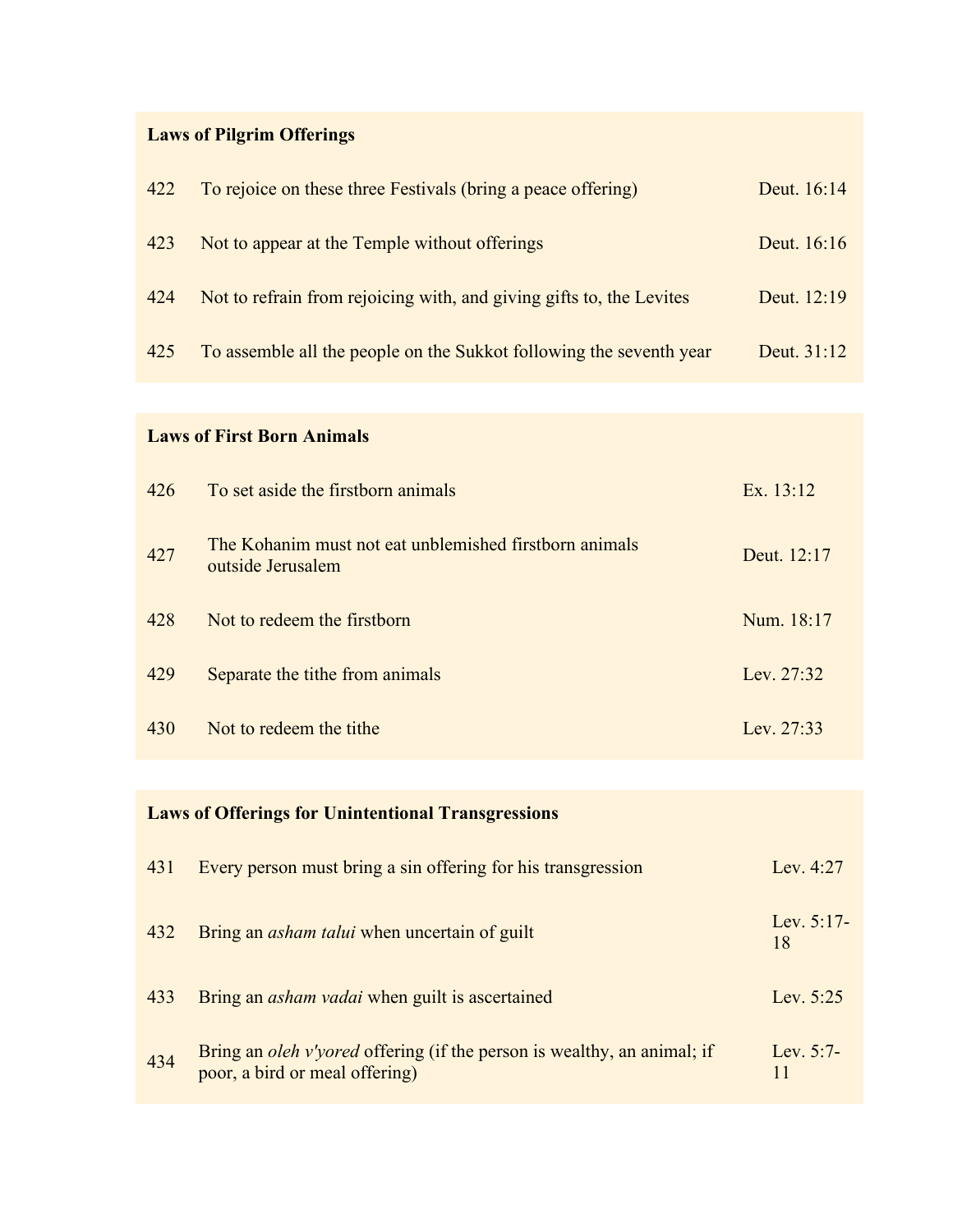| <b>Laws of Offerings for Unintentional Transgressions</b> |                                                                                        |               |
|-----------------------------------------------------------|----------------------------------------------------------------------------------------|---------------|
| 435                                                       | The Sanhedrin must bring an offering when it rules in error                            | Lev. $4:13$   |
|                                                           |                                                                                        |               |
|                                                           | <b>Laws of Lacking Atonement</b>                                                       |               |
| 436                                                       | A woman who had a running issue must bring an offering<br>after she goes to the Mikveh | Lev. 15:28-29 |
| 437                                                       | A woman who gave birth must bring an offering after she goes<br>to the Mikveh          | Lev. 12:6     |
| 438                                                       | A man who had a running issue must bring an offering after he goes<br>to the Mikveh    | Lev. 15:13-14 |
| 439                                                       | A <i>metzora</i> must bring an offering after going to the Mikveh                      | Lev. $14:10$  |
|                                                           |                                                                                        |               |
|                                                           | <b>Laws of Substitution of Sacrifices</b>                                              |               |
| 440                                                       | Not to substitute another beast for one set apart for sacrifice                        | Lev. 27:10    |
| 441                                                       | The new animal, in addition to the substituted one, retains consecration               | Lev. 27:10    |

442 Not to change consecrated animals from one type of offering to another Lev. 27:26

# **BOOK TEN: THE BOOK OF PURITY**

|     | <b>Laws of Impurity of Human Dead</b>      |            |
|-----|--------------------------------------------|------------|
| 443 | Carry out the laws of impurity of the dead | Num. 19:14 |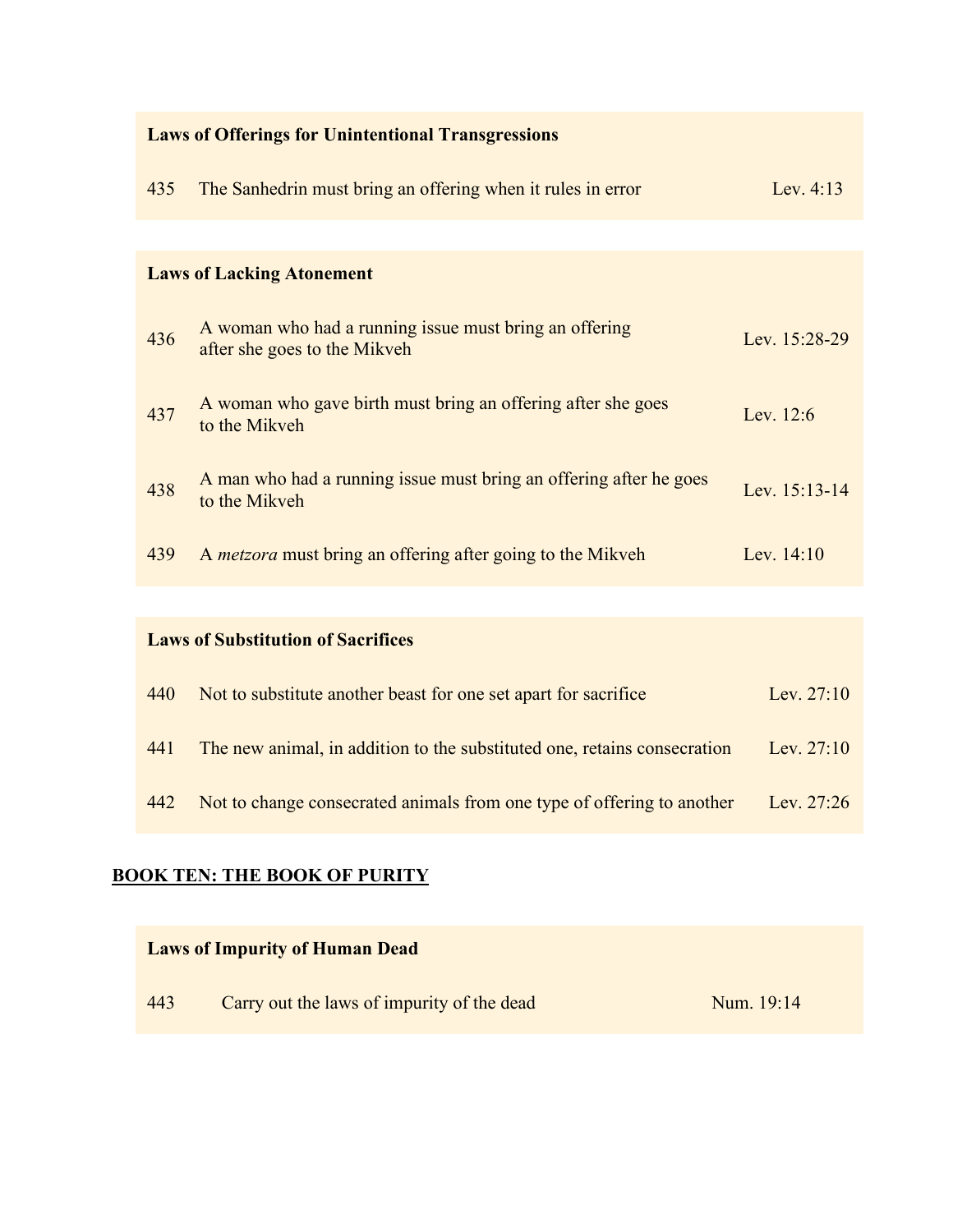### **Laws of The Red Heifer**

| 444 | Carry out the procedure of the Red Heifer  | Num. 19:2  |
|-----|--------------------------------------------|------------|
| 445 | Carry out the laws of the sprinkling water | Num. 19:21 |

# **Laws of Impurity through Tzara'at**

| 446 | Rule the laws of human <i>tzara'at</i> as prescribed in the Torah                                                           | Lev. 13:12  |
|-----|-----------------------------------------------------------------------------------------------------------------------------|-------------|
| 447 | The <i>metzora</i> must not remove his signs of impurity                                                                    | Deut. 24:8  |
| 448 | The <i>metzora</i> must not shave signs of impurity in his hair                                                             | Lev. 13:33  |
| 449 | The <i>metzora</i> must publicize his condition by tearing his garments,<br>allowing his hair to grow and covering his lips | Lev. 13:45  |
| 450 | Carry out the prescribed rules for purifying the <i>metzora</i>                                                             | Lev. 14:2   |
| 451 | The <i>metzora</i> must shave off all his hair prior to purification                                                        | Lev. $14:9$ |
| 452 | Carry out the laws of <i>tzara'at</i> of clothing                                                                           | Lev. 13:47  |
| 453 | Carry out the laws of <i>tzara'at</i> of houses                                                                             | Lev. 13:34  |
|     |                                                                                                                             |             |

# **Laws of Impurity of Reclining and Sitting**

| 454 | Observe the laws of menstrual impurity                         | Lev. $15:19$ |
|-----|----------------------------------------------------------------|--------------|
| 455 | Observe the laws of impurity caused by childbirth              | Lev. $12:2$  |
| 456 | Observe the laws of impurity caused by a woman's running issue | Lev. 15:25   |
| 457 | Observe the laws of impurity caused by a man's running issue   | Lev. $15:3$  |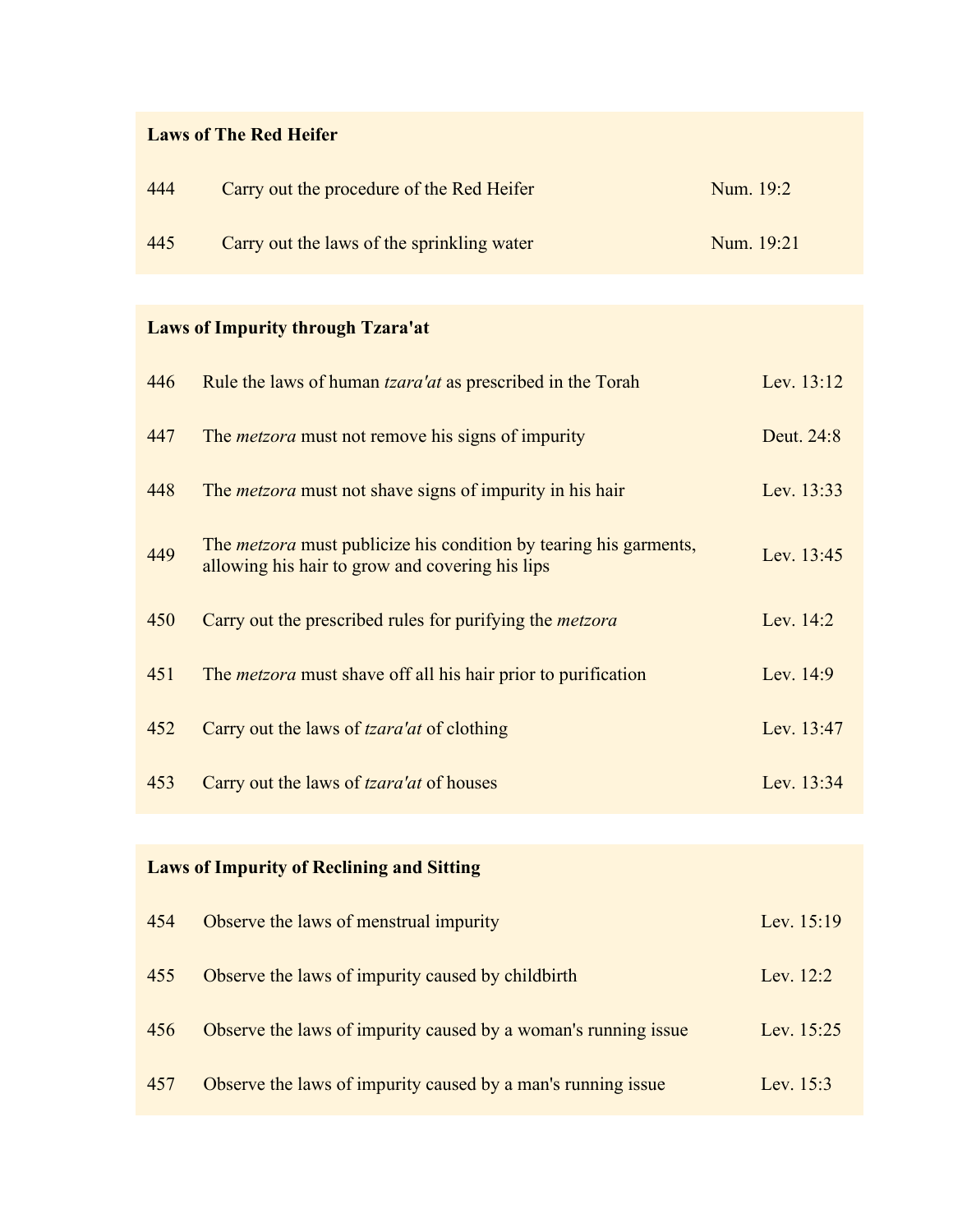# **Laws of Other Sources of Impurity**

| 458 | Observe the laws of impurity caused by a dead beast              | Lev. $11:39$ |
|-----|------------------------------------------------------------------|--------------|
| 459 | Observe the laws of impurity caused by the eight <i>shratzim</i> | Lev. $11:29$ |
| 460 | Observe the laws of impurity of a seminal emission               | Lev. $15:16$ |

# **Laws of Impurity of Food**

| 461 | Observe the laws of impurity concerning liquid and solid foods |  |  |  | Lev. $11:34$ |
|-----|----------------------------------------------------------------|--|--|--|--------------|
|     |                                                                |  |  |  |              |

#### **Laws of Mikveh**

|  |  |  | 462 Every impure person must immerse himself in a Mikveh to become pure Lev. 15:16 |  |
|--|--|--|------------------------------------------------------------------------------------|--|
|  |  |  |                                                                                    |  |

#### BOOK ELEVEN: THE BOOK OF DAMAGES

| <b>Laws of Property Damage</b> |                                                               |             |  |
|--------------------------------|---------------------------------------------------------------|-------------|--|
| 463                            | The court must judge the damages incurred by a goring ox      | Ex. $21:28$ |  |
| 464                            | The court must judge the damages incurred by an animal eating | Ex. 22:4    |  |
| 465                            | The court must judge the damages incurred by a pit            | Ex. 21:33   |  |
| 466                            | The court must judge the damages incurred by fire             | Ex. 22:5    |  |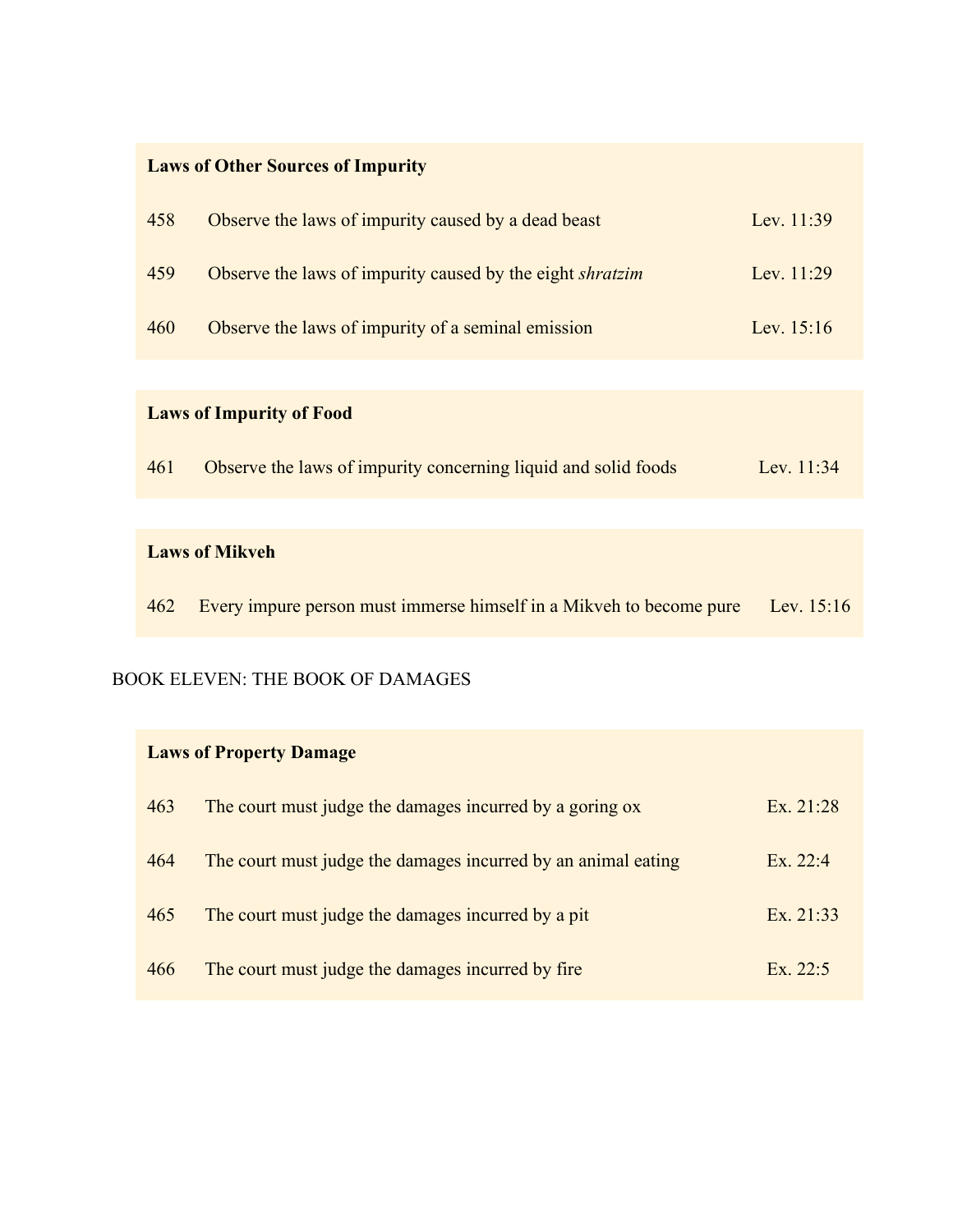### **Laws of Theft**

| 467 | Not to steal money stealthily                                             | Lev. 19:11  |
|-----|---------------------------------------------------------------------------|-------------|
| 468 | The court must implement punitive measures against the thief              | Ex. 21:37   |
| 469 | Each individual must ensure that his scales and weights are accurate      | Lev. 19:36  |
| 470 | Not to commit injustice with scales and weights                           | Lev. 19:35  |
| 471 | Not to possess inaccurate scales and weights even if they are not for use | Deut. 25:13 |
| 472 | Not to move a boundary marker to steal someone's property                 | Deut. 19:14 |
| 473 | Not to kidnap                                                             | Ex. $20:13$ |

# **Laws of Robbery and Lost Objects**

| 474 | Not to rob openly                                                                                   | Lev. 19:13  |
|-----|-----------------------------------------------------------------------------------------------------|-------------|
| 475 | Not to withhold wages or fail to repay a debt                                                       | Lev. 19:13  |
| 476 | Not to covet and scheme to acquire another's possession                                             | Ex. $20:14$ |
| 477 | Not to desire another's possession                                                                  | Deut. 5:18  |
| 478 | Return the robbed object or its value                                                               | Lev. $5:23$ |
| 479 | Not to ignore a lost object                                                                         | Deut. 22:3  |
| 480 | Return the lost object                                                                              | Deut. 22:1  |
| 481 | The court must implement laws against the one who assaults<br>another or damages another's property | Ex. 21:18   |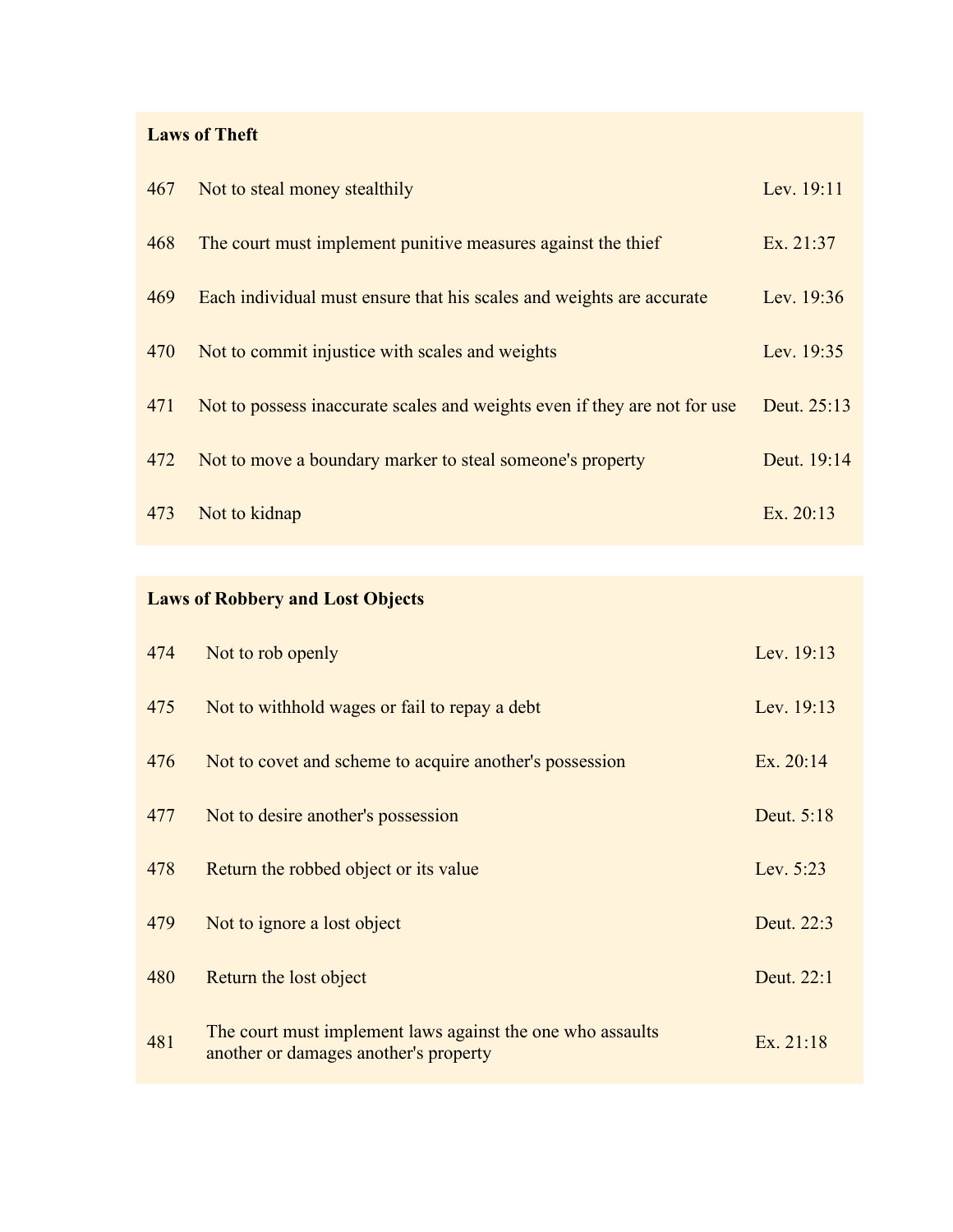### **Laws of Murder and Preservation of Life**

| 482 | Not to murder                                                                   | Ex. 20:13      |
|-----|---------------------------------------------------------------------------------|----------------|
| 483 | Not to accept monetary restitution to atone for the murderer                    | Num.<br>35:31  |
| 484 | The court must send the accidental murderer to a city of refuge                 | Num.<br>35:25  |
| 485 | Not to accept monetary restitution instead of being<br>sent to a city of refuge | Num.<br>35:32  |
| 486 | Not to kill the murderer before he stands trial                                 | Num.<br>35:12  |
| 487 | Save someone being pursued even by taking the life of the pursuer               | Deut.<br>25112 |
| 488 | Not to pity the pursuer                                                         | Num.<br>35:12  |
| 489 | Not to stand idly by if someone's life is in danger                             | Lev. 19:16     |
| 490 | Designate cities of refuge and prepare routes of access                         | Deut. 19:3     |
| 491 | Break the neck of a calf by the river valley following an unsolved<br>murder    | Deut. 21:4     |
| 492 | Not to work nor plant that river valley                                         | Deut. 21:4     |
| 493 | Not to allow pitfalls and obstacles to remain on your property                  | Deut. 22:8     |
| 494 | Make a guard rail around flat roofs                                             | Deut. 22:8     |
| 495 | Not to put a stumbling block before a blind man (nor give harmful<br>advice)    | Lev. 19:14     |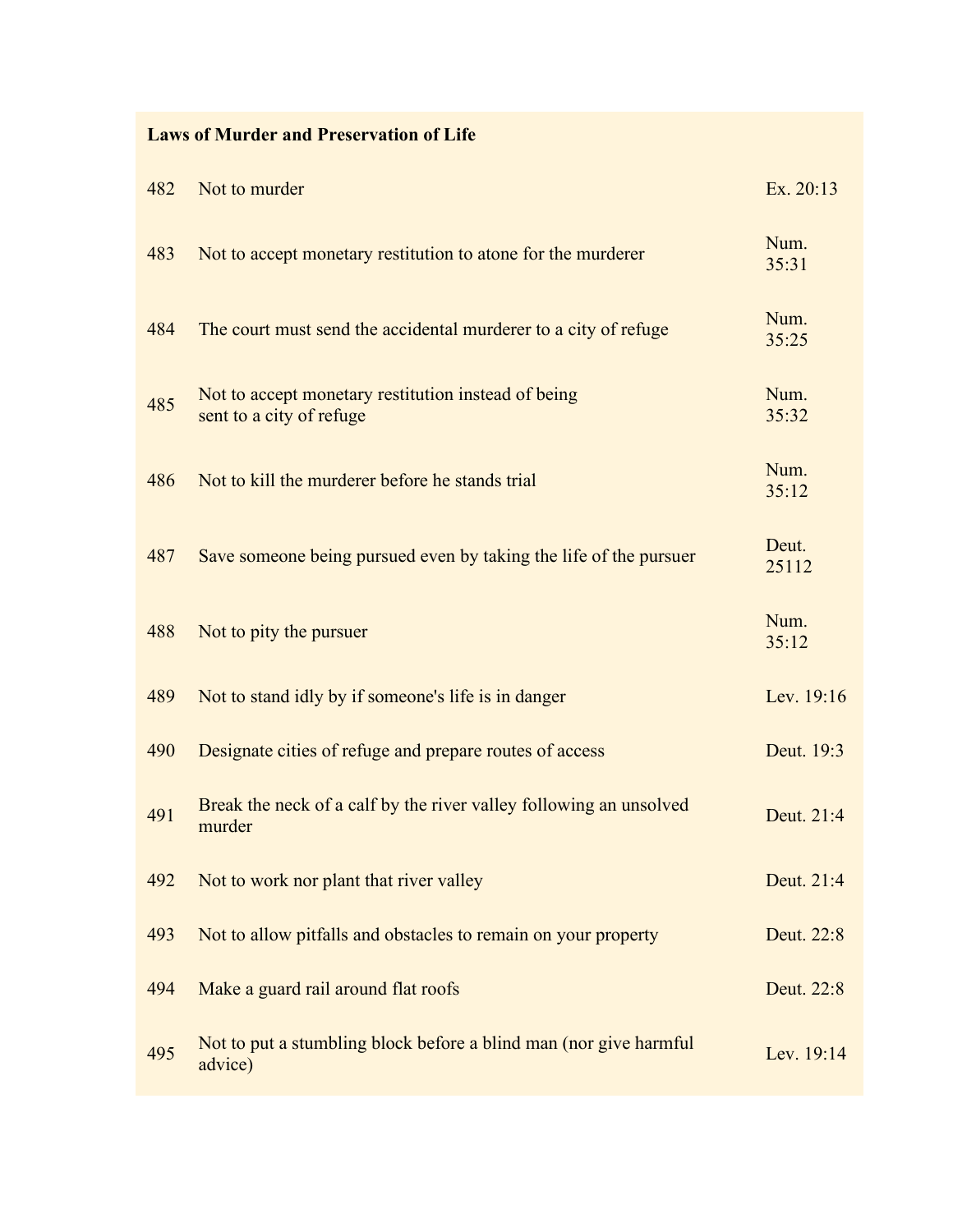| <b>Laws of Murder and Preservation of Life</b> |                                                                                          |              |  |
|------------------------------------------------|------------------------------------------------------------------------------------------|--------------|--|
| 496                                            | Help another remove the load from a beast which can<br>no longer carry it                | Ex. $23:5$   |  |
| 497                                            | Help others load their beast                                                             | Deut. $22:4$ |  |
| 498                                            | Not to leave others distraught with their burdens (but to help either load<br>or unload) | Deut. $22.4$ |  |

# **BOOK TWELVE: THE BOOK OF ACQUISITION**

### **Laws of Sales**

| 499 | Buy and sell according to Torah law                | Lev. $25:14$ |
|-----|----------------------------------------------------|--------------|
| 500 | Not to overcharge or underpay for an article       | Lev. $25:14$ |
| 501 | Not to insult or harm anybody with words           | Lev. $25:17$ |
| 502 | Not to cheat a sincere convert monetarily          | Ex. $22:20$  |
| 503 | Not to insult or harm a sincere convert with words | Ex. 22:20    |

### **Laws of Slaves**

| 504 | Purchase a Hebrew slave in accordance with the prescribed laws | Ex. 21:2     |
|-----|----------------------------------------------------------------|--------------|
| 505 | Not to sell him as a slave is sold                             | Lev. $25:42$ |
| 506 | Not to work him oppressively                                   | Lev. $25:43$ |
| 507 | Not to allow a non-Jew to work him oppressively                | Lev. $25:53$ |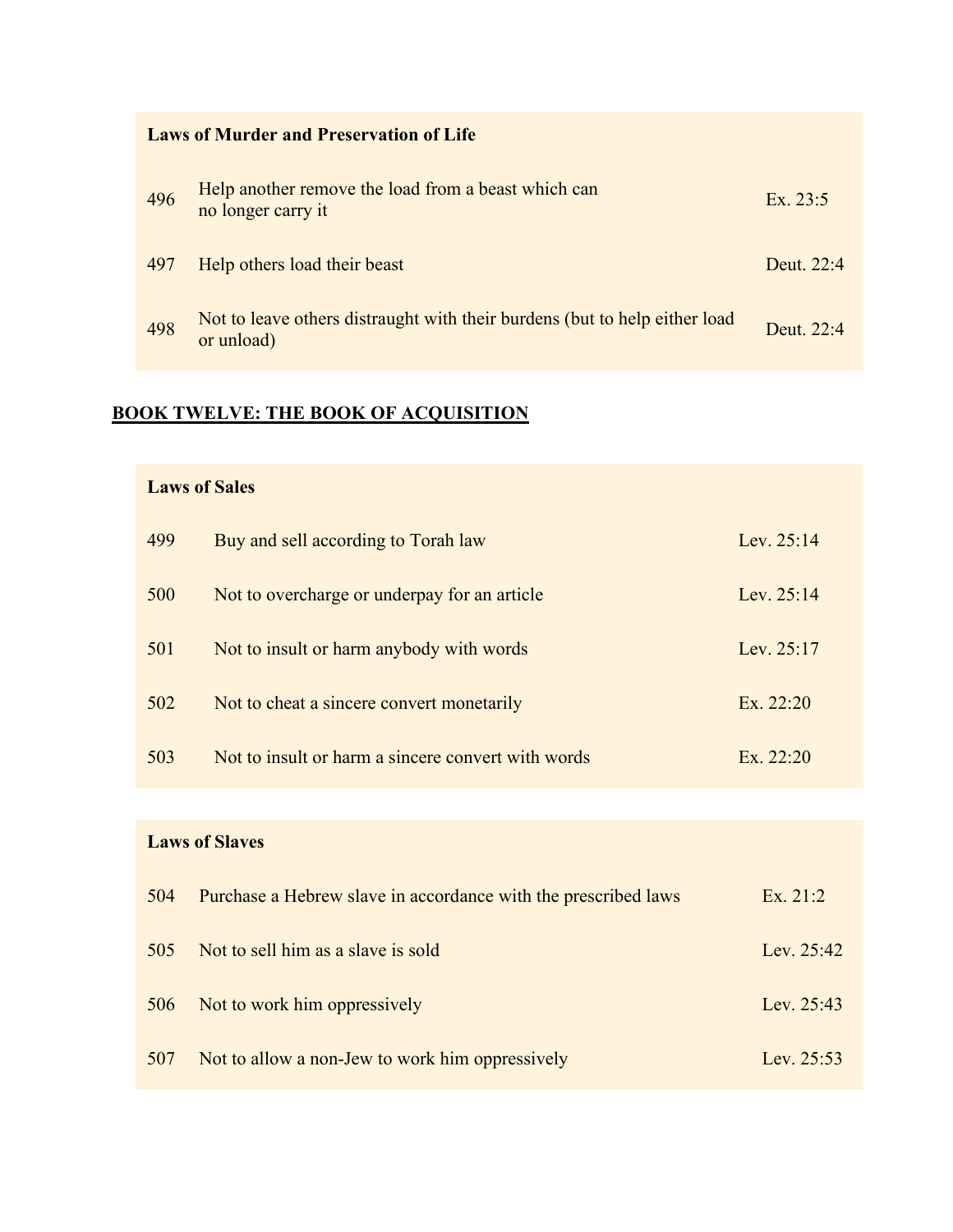### **Laws of Slaves**

| 508 | Not to have him do menial slave labor                                   | Lev. 25;39  |
|-----|-------------------------------------------------------------------------|-------------|
| 509 | Give him gifts when he goes free                                        | Deut. 15:14 |
| 510 | Not to send him away empty-handed                                       | Deut. 15:13 |
| 511 | Redeem Jewish maidservants                                              | Ex. 21:8    |
| 512 | Betroth the Jewish maidservant                                          | Ex. 21:8    |
| 513 | The master must not sell his maidservant                                | Ex. 21:8    |
| 514 | Canaanite slaves must work forever unless injured in one of their limbs | Lev. 25:46  |
| 515 | Not to extradite a slave who fled to Israel                             | Deut. 23:16 |
| 516 | Not to wrong a slave who has come to Israel for refuge                  | Deut. 23:16 |

# **BOOK THIRTEEN: THE BOOK OF JUDGEMENTS**

# **Laws of Hiring**

| 517 | The courts must carry out the laws of a hired worker and hired guard | Ex. 22:9    |
|-----|----------------------------------------------------------------------|-------------|
| 518 | Pay wages on the day they were earned                                | Deut. 24:15 |
| 519 | Not to delay payment of wages past the agreed time                   | Lev. 19:13  |
| 520 | The hired worker may eat from the unharvested crops where he works   | Deut. 23:25 |
| 521 | The worker must not eat while on hired time                          | Deut. 23:26 |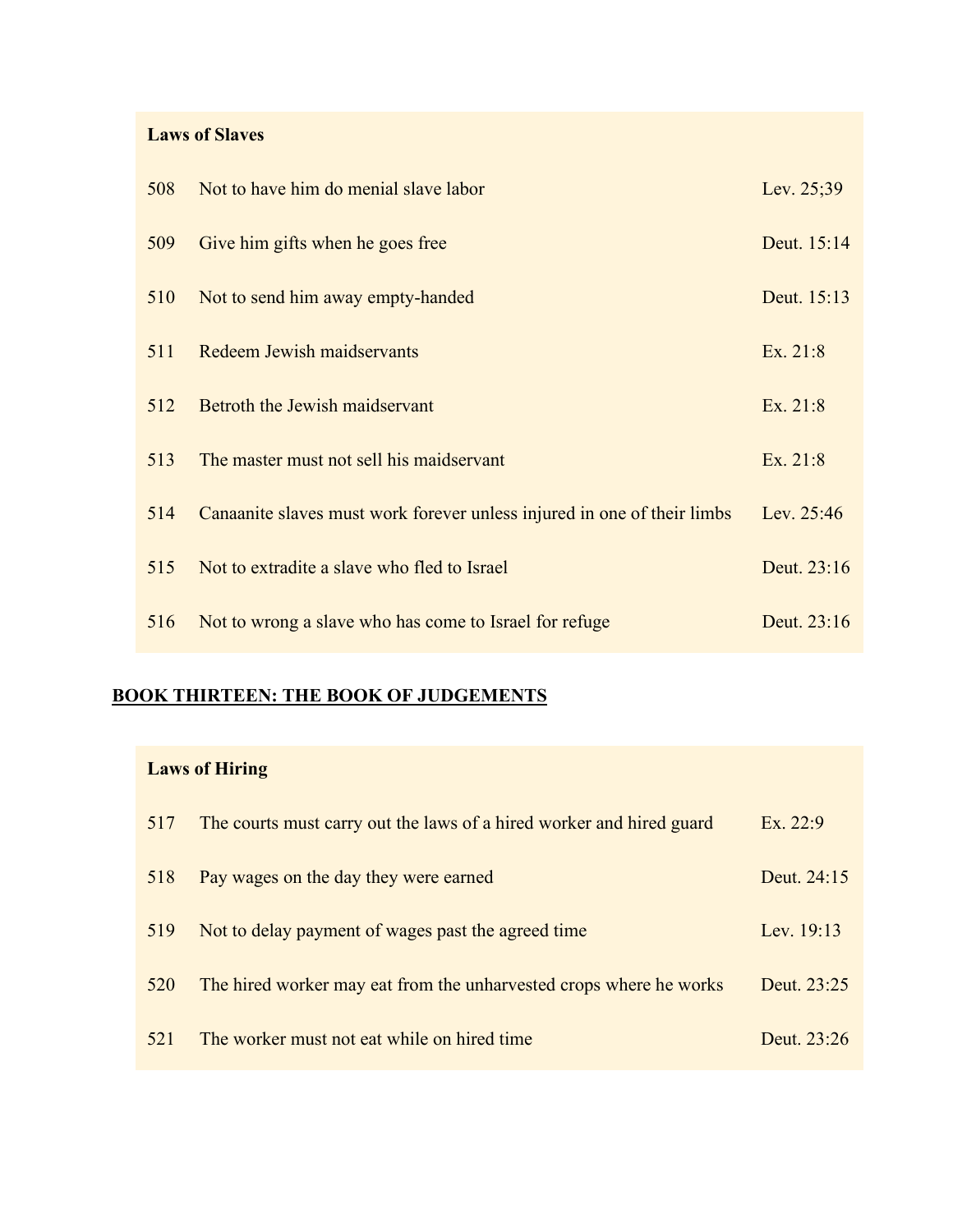# **Laws of Hiring**

| 522                                     | The worker must not take more than he can eat | Deut. 23:25 |  |  |
|-----------------------------------------|-----------------------------------------------|-------------|--|--|
| 523                                     | Not to muzzle an ox while plowing             | Deut. 25:4  |  |  |
|                                         |                                               |             |  |  |
| <b>Laws of Borrowing and Depositing</b> |                                               |             |  |  |

| 525 | The courts must carry out the laws of an unpaid guard | Ex. 22:6 |
|-----|-------------------------------------------------------|----------|

524 The courts must carry out the laws of a borrower Ex. 22:13

### **Laws of Creditor and Debtor**

| 526 | Lend to the poor and destitute                                 | Ex. 22:24   |
|-----|----------------------------------------------------------------|-------------|
| 527 | Not to press them for payment if you know they don't have it   | Ex. 22:24   |
| 528 | Press the idolater for payment                                 | Deut. 15:3  |
| 529 | The creditor must not forcibly take collateral                 | Deut. 24:10 |
| 530 | Return the collateral to the debtor when needed                | Deut. 24:13 |
| 531 | Not to delay its return when needed                            | Deut. 24:12 |
| 532 | Not to demand collateral from a widow                          | Deut. 24:17 |
| 533 | Not to demand as collateral utensils needed for preparing food | Deut. 24:6  |
| 534 | Not to lend with interest                                      | Lev.25:37   |
| 535 | Not to borrow with interest                                    | Deut. 23:20 |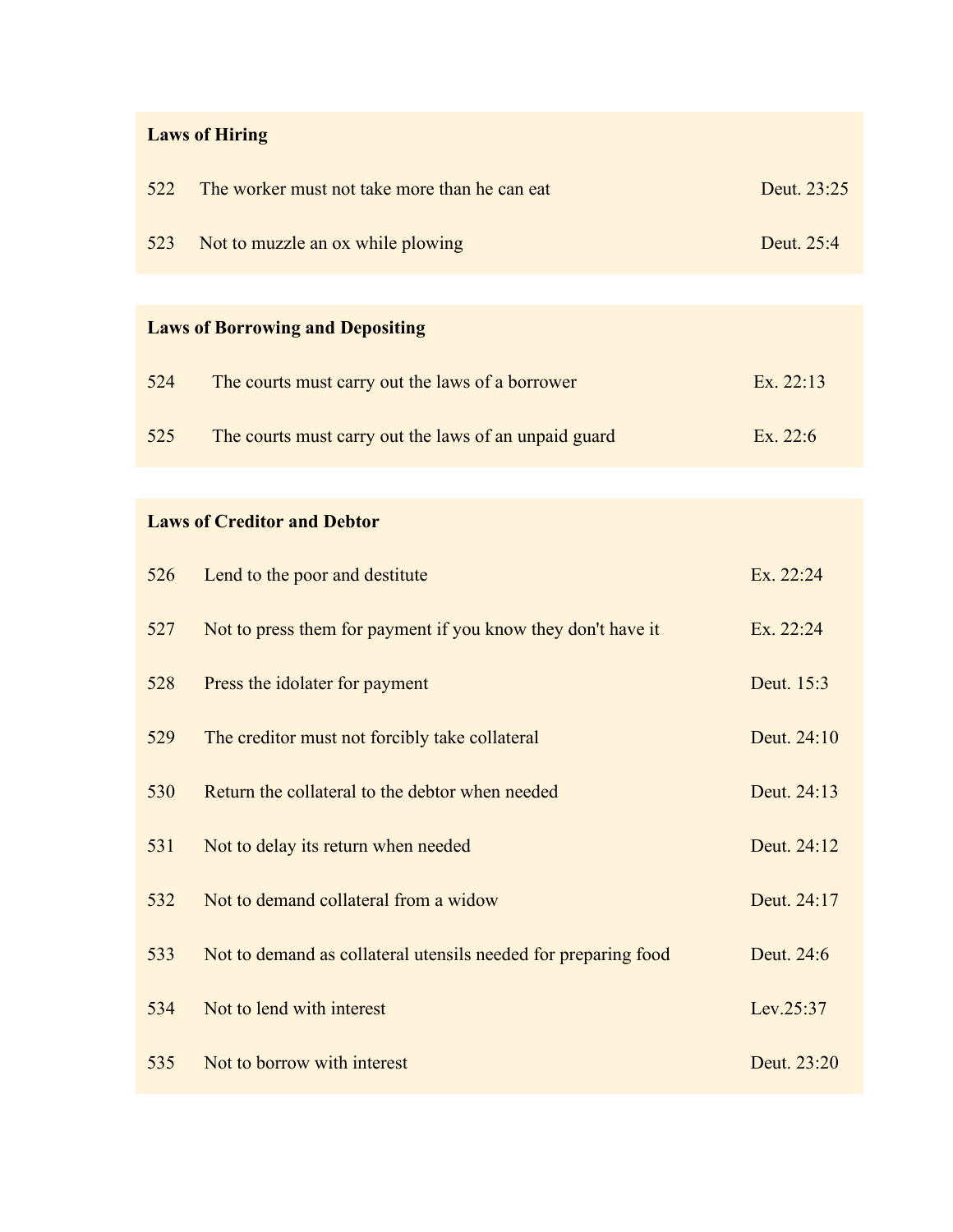| <b>Laws of Creditor and Debtor</b>     |                                                                                              |             |  |
|----------------------------------------|----------------------------------------------------------------------------------------------|-------------|--|
| 536                                    | Not to intermediate in an interest loan, guarantee, witness,<br>or write the promissory note | Ex. 22:24   |  |
| 537                                    | Lend to and borrow from idolaters with interest                                              | Deut. 23:21 |  |
|                                        |                                                                                              |             |  |
| <b>Laws of Plaintiff and Defendant</b> |                                                                                              |             |  |
| 538                                    | The courts must carry out the laws of the<br>plaintiff, admitter, or denier                  | Ex. 22:8    |  |
|                                        |                                                                                              |             |  |
| <b>Laws of Inheritance</b>             |                                                                                              |             |  |
| 539                                    | Carry out the laws of the order of inheritance                                               | Num. 27:8   |  |

### BOOK FOURTEEN: THE BOOK OF JUDGES

| <b>Laws of Sanhedrin and Punishments</b> |                                                                                                         |                |  |
|------------------------------------------|---------------------------------------------------------------------------------------------------------|----------------|--|
| 540                                      | Appoint judges                                                                                          | Deut.<br>16:18 |  |
| 541                                      | Not to appoint judges who are not familiar with judicial procedure                                      | Deut. 1:17     |  |
| 542                                      | Decide by majority in case of disagreement                                                              | Ex. 23:2       |  |
| 543                                      | The court must not execute through a majority of one; at least a majority<br>of two is required         | Ex. 23:2       |  |
| 544                                      | A judge who presented an acquittal plea must not present an<br>argument for conviction in capital cases | Deut. 23:2     |  |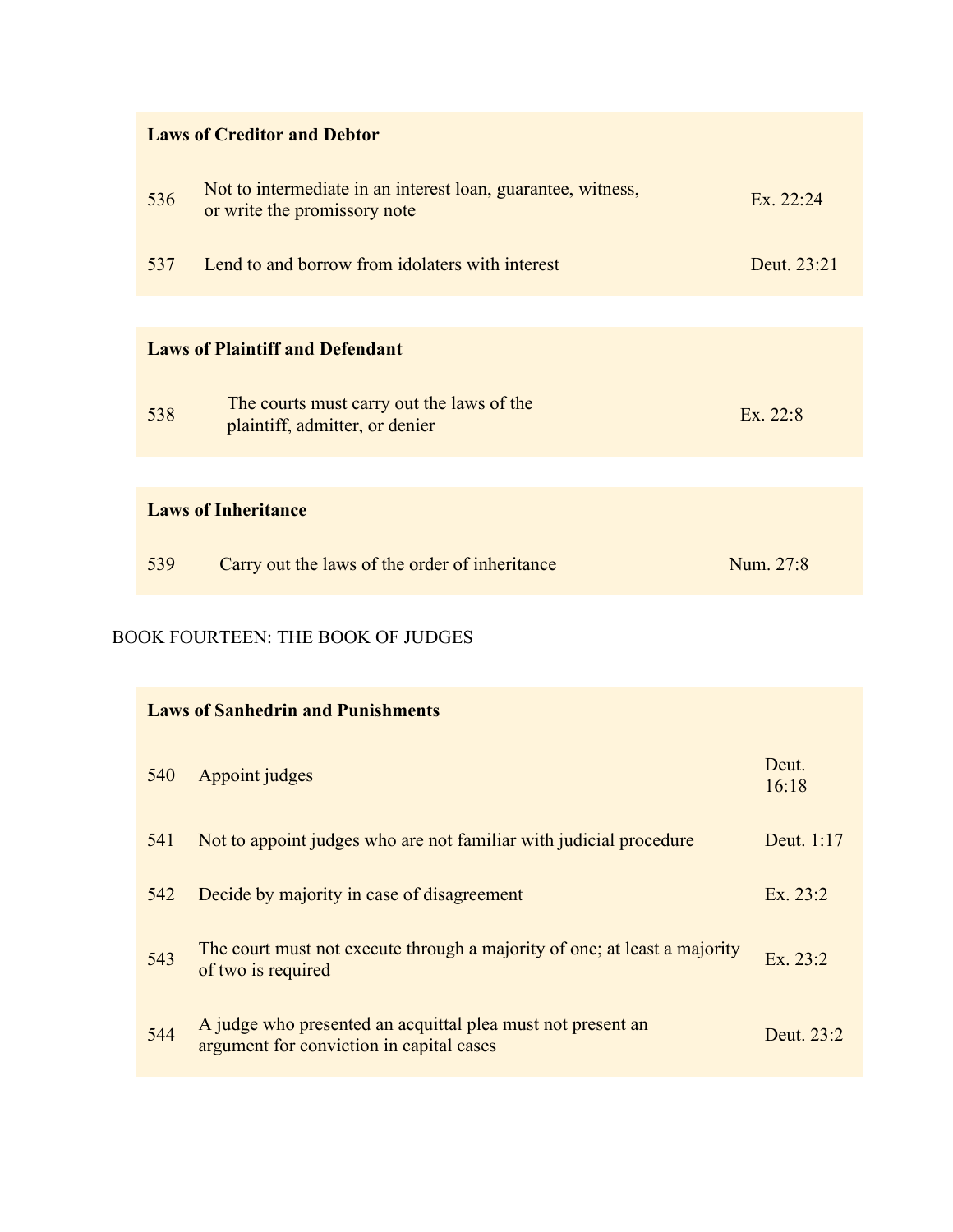### **Laws of Sanhedrin and Punishments**

| 545 | The courts must carry out the death penalty of stoning         | Deut.<br>22:24 |
|-----|----------------------------------------------------------------|----------------|
| 546 | The courts must carry out the death penalty of burning         | Lev. 20:14     |
| 547 | The courts must carry out the death penalty of the sword       | Ex. 21:20      |
| 548 | The courts must carry out the death penalty of strangulation   | Lev. 20:10     |
| 549 | The courts must hang those stoned for blasphemy or idolatry    | Deut.<br>21:22 |
| 550 | Bury the executed on the day they are killed                   | Deut.21:23     |
| 551 | Not to delay burial overnight                                  | Deut.<br>21:23 |
| 552 | The court must not let the sorcerer live                       | Ex. 22:17      |
| 553 | The court must give lashes to the wrongdoer                    | Ex. 25:2       |
| 554 | The court must not exceed the prescribed number of lashes      | Deut. 25:3     |
| 555 | The court must not kill anybody on circumstantial evidence     | Ex. 23:7       |
| 556 | The court must not punish anybody who was forced to do a crime | Deut.<br>22:26 |
| 557 | A judge must not pity the murderer or assaulter at the trial   | Deut.<br>19:13 |
| 558 | A judge must not have mercy on the poor man at the trial       | Lev. 19:15     |
| 559 | A judge must not respect the great man at the trial            | Lev. 19:15     |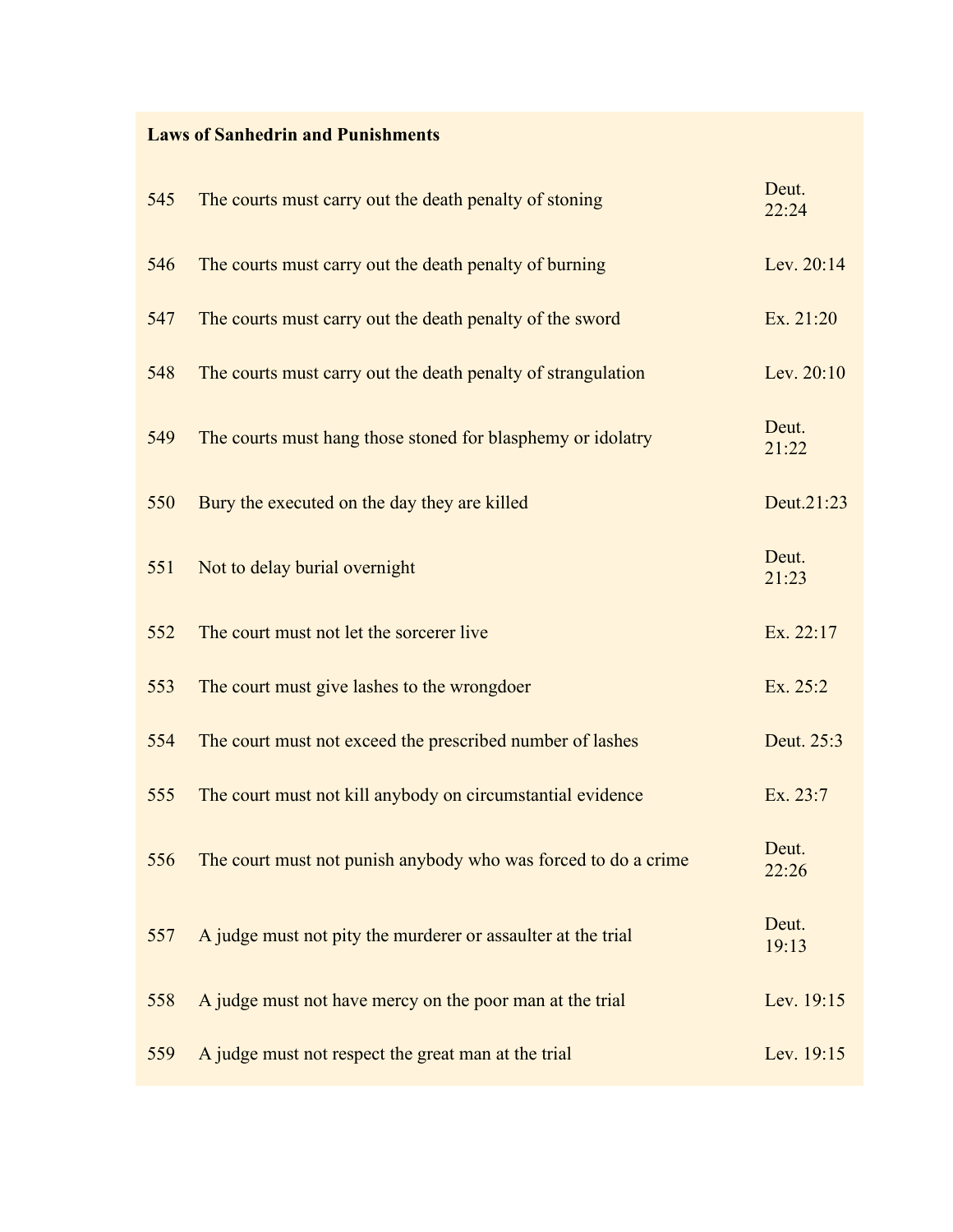### **Laws of Sanhedrin and Punishments**

| 560 | A judge must not decide unjustly the case of the habitual transgressor | Ex. $23:6$     |
|-----|------------------------------------------------------------------------|----------------|
| 561 | A judge must not pervert justice                                       | Lev. 19:15     |
| 562 | A judge must not pervert a case involving a convert or orphan          | Deut.<br>24:17 |
| 563 | Judge righteously                                                      | Lev. 19:15     |
| 564 | The judge must not fear a violent man in judgment                      | Deut. 1:17     |
| 565 | Judges must not accept bribes                                          | Ex. 23:8       |
| 566 | Judges must not accept testimony unless both parties are present       | Ex. 23:1       |
| 567 | Not to curse judges                                                    | Ex. 22:27      |
| 568 | Not to curse the head of state or leader of the Sanhedrin              | Ex. 22:27      |
| 569 | Not to curse any upstanding Jew                                        | Lev. 19:14     |

### **Laws of Evidence**

| 570 | Anybody who knows evidence must testify in court      | Lev. $5:1$  |
|-----|-------------------------------------------------------|-------------|
| 571 | Carefully interrogate the witness                     | Deut. 13:15 |
| 572 | A witness must not serve as a judge in capital crimes | Deut. 19:17 |
| 573 | Not to accept testimony from a lone witness           | Deut. 19:15 |
| 574 | Transgressors must not testify                        | Ex. 23:1    |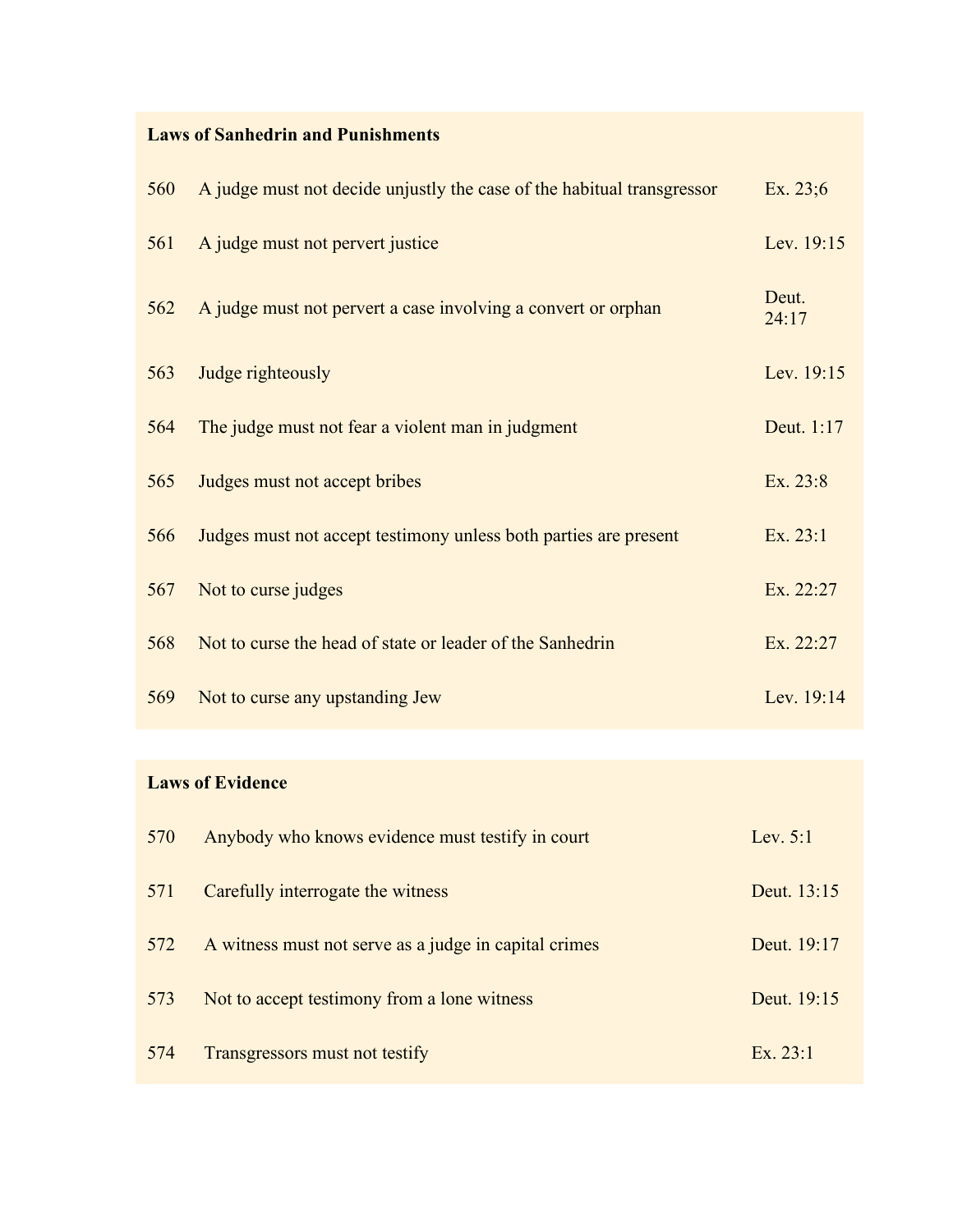### **Laws of Evidence**

| 575 | Relatives of the litigants must not testify                      | Deut. 24:16 |
|-----|------------------------------------------------------------------|-------------|
| 576 | Not to testify falsely                                           | Ex. $20:13$ |
| 577 | Punish the false witnesses as they tried to punish the defendant | Deut. 19:19 |

# **Laws of Insurgents**

| 578 | Act according to the ruling of the Sanhedrin                         | Deut. 17:11 |
|-----|----------------------------------------------------------------------|-------------|
| 579 | Not to deviate from the word of the Sanhedrin                        | Deut. 17:11 |
| 580 | Not to add to the Torah commandments or their oral explanations      | Deut. 13:1  |
| 581 | Not to diminish from the Torah any commandments, in whole or in part | Deut. 13:1  |
| 582 | Not to curse your father and mother                                  | Ex. 21:17   |
| 583 | Not to strike your father and mother                                 | Ex. 21:15   |
| 584 | Respect your father or mother                                        | Ex. 20:12   |
| 585 | Fear your father or mother                                           | Lev. 19:3   |
| 586 | Not to be a rebellious son                                           | Deut. 21:18 |
|     |                                                                      |             |

# **Laws of Mourning**

| 587 | Mourn for relatives                                      | Lev. $10:19$ |
|-----|----------------------------------------------------------|--------------|
| 588 | The High Priest must not defile himself for any relative | Lev. $21:11$ |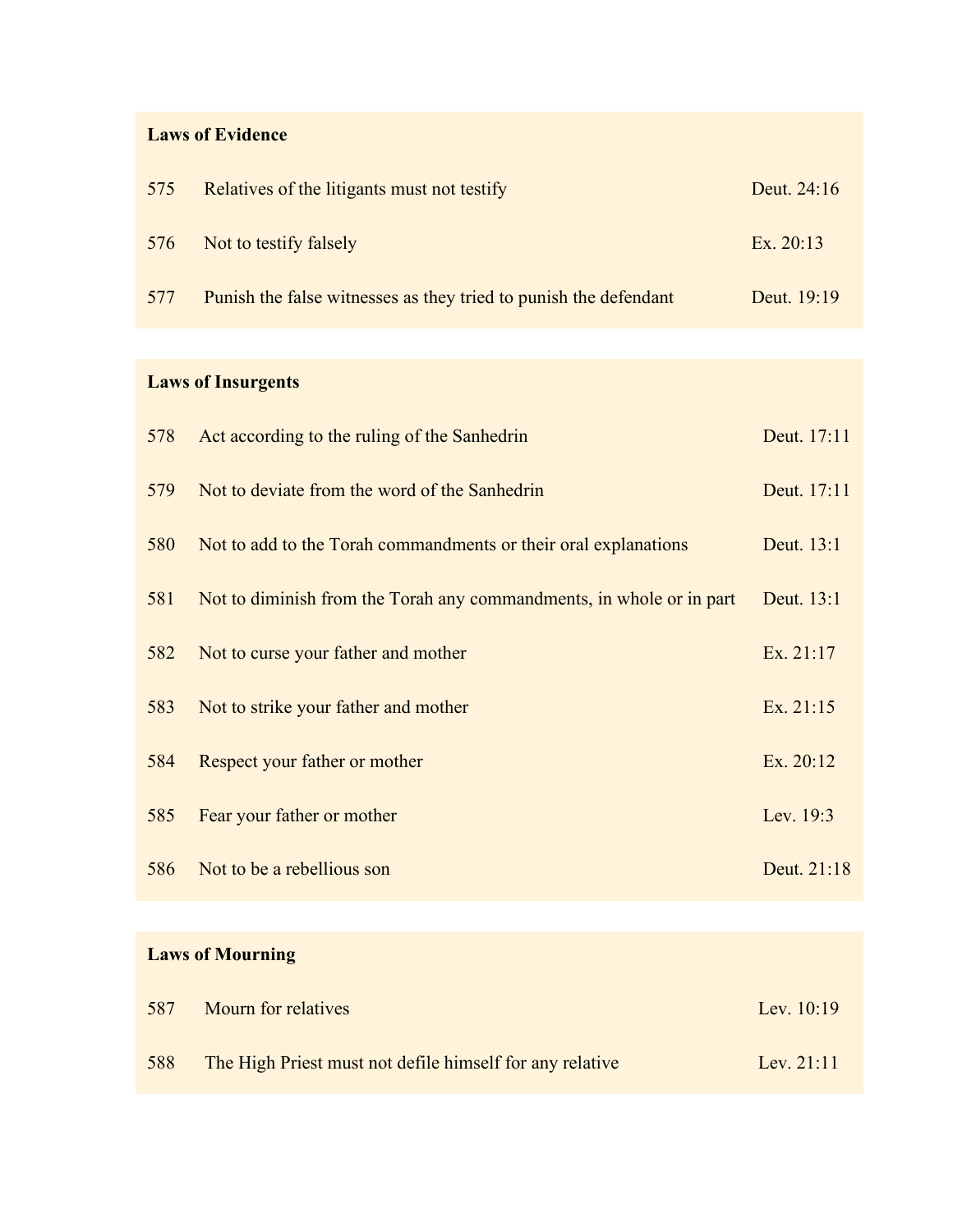# **Laws of Mourning**

| 589 | The High Priest must not enter under the same roof as a corpse | Lev. $21:11$ |
|-----|----------------------------------------------------------------|--------------|
| 590 | A Kohen must not defile himself for anyone except relatives    | Lev. $21:1$  |

# **Laws of Kings and their Wars**

| 591 | Appoint a king from Israel                                                              | Deut.<br>17:15 |
|-----|-----------------------------------------------------------------------------------------|----------------|
| 592 | Not to appoint a convert                                                                | Deut.<br>17:15 |
| 593 | The king must not have too many wives                                                   | Deut.<br>17:17 |
| 594 | The king must not have too many horses                                                  | Deut.<br>17:16 |
| 595 | The king must not have too much silver and gold                                         | Deut.<br>17:17 |
| 596 | Destroy the seven Canaanite nations                                                     | Deut.<br>20:17 |
| 597 | Not to let any of them remain alive                                                     | Deut.<br>20:16 |
| 598 | Wipe out the descendants of Amalek                                                      | Deut.<br>25:19 |
| 599 | Remember what Amalek did to the Jewish people                                           | Deut.<br>25:17 |
| 600 | Not to forget Amalek's atrocities and ambush on our journey<br>from Egypt in the desert | Deut.<br>25:19 |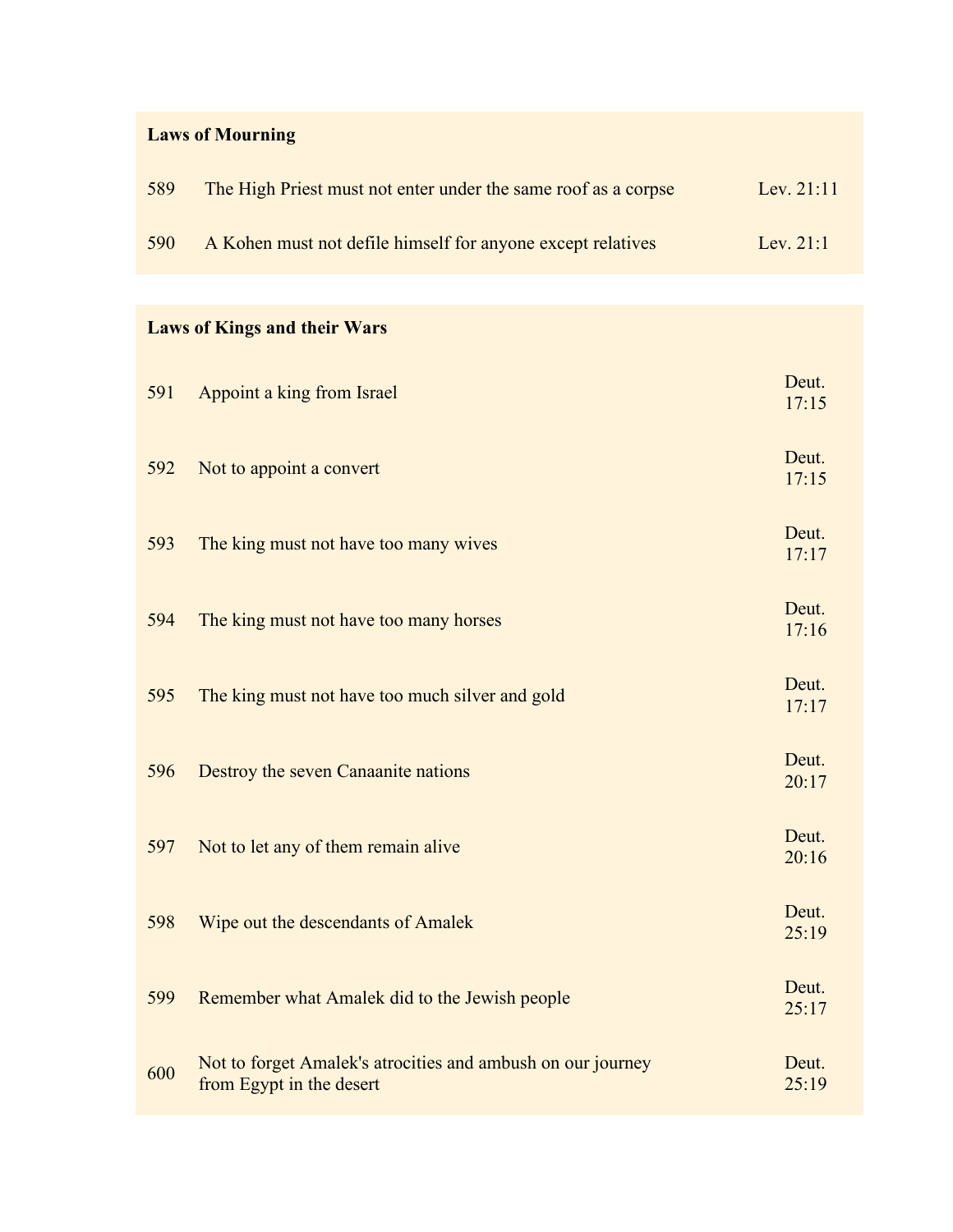# **Laws of Kings and their Wars**

| 601 | Not to dwell permanently in Egypt                                                                                                     | Deut.<br>17:16 |
|-----|---------------------------------------------------------------------------------------------------------------------------------------|----------------|
| 602 | Offer peace terms to the inhabitants of a city while holding siege, and treat<br>them according to the Torah if they accept the terms | Deut.<br>20:10 |
| 603 | Not to offer peace to Ammon and Moab while besieging them                                                                             | Deut.<br>23:7  |
| 604 | Not to destroy fruit trees even during the siege                                                                                      | Deut.<br>20:19 |
| 605 | Prepare latrines outside the camps                                                                                                    | Deut.<br>23:13 |
| 606 | Prepare a shovel for each soldier to dig with                                                                                         | Deut.<br>23:14 |
| 607 | Appoint a priest to speak with the soldiers during the war                                                                            | Deut.<br>20:2  |
| 608 | He who has taken a wife, built a new home, or planted a vineyard is given<br>a year to rejoice with his possessions                   | Deut.<br>24:5  |
| 609 | Not to demand from the above any involvement,<br>communal or military                                                                 | Deut.<br>24:5  |
|     | 610 Not to panic and retreat during battle                                                                                            | Deut.<br>20:3  |
| 611 | Keep the laws of the captive woman                                                                                                    | Deut.<br>21:11 |
| 612 | Not to sell her into slavery                                                                                                          | Deut.<br>21:14 |